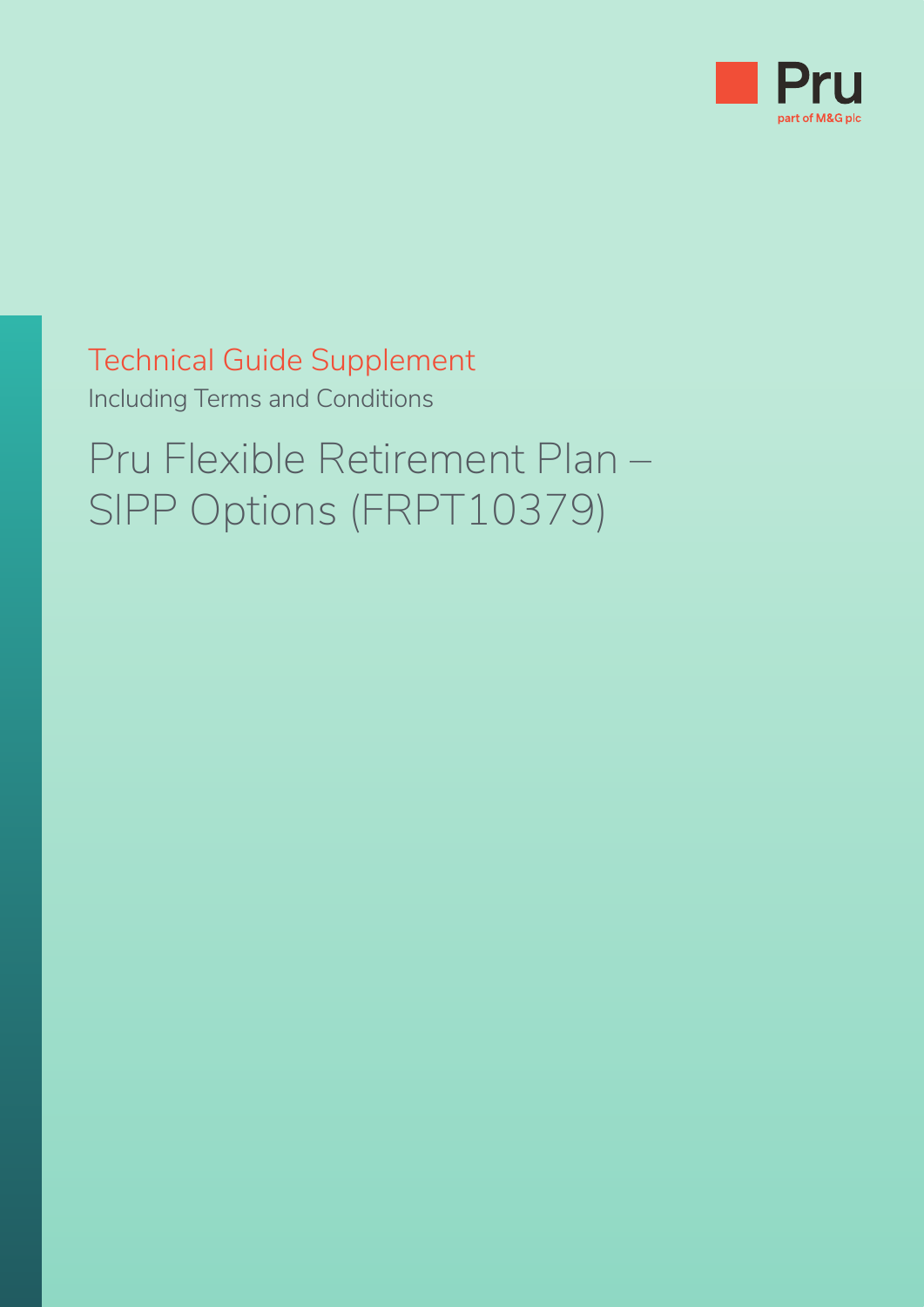# Contents

| A. Introduction                                               | 4  |
|---------------------------------------------------------------|----|
| A1. General                                                   | 4  |
| A2. The main Pru FRP Technical Guides and the SIPP Supplement | 5  |
| A3. Other documents reflected in this Supplement              | 6  |
| A4. Membership                                                | 6  |
| A5. Self-Invested Fund (SIF)                                  | 6  |
| A6. Minimum requirements for the SIF                          | 7  |
| A7. Allowable investments of the SIF                          | 7  |
| A8. Investment advice                                         | 8  |
| A9. Appointment of advisers and investment managers           | 9  |
| A10. Member's acceptance of terms and conditions              | 9  |
| A11. Adviser Charges                                          | 9  |
| B. How the SIPP affects the terms and                         |    |
| conditions of the Pru Flexible Retirement Plan                | 10 |
| <b>B1.</b> General                                            | 10 |
| B2. Investing in funds and switching between funds            | 10 |
| B3. Pru Flexible Retirement Plan charges                      | 11 |
| B4. Contributions and transfers-in                            | 13 |
| B5. Using the SIF assets to pay benefits to the member        | 15 |
| <b>B6. Death benefits</b>                                     | 18 |
| B7. Transfers-out                                             | 19 |
| <b>B8. Divorce and dissolution</b>                            | 20 |
| B9. Form of communication for SIF investment instructions     | 21 |
|                                                               |    |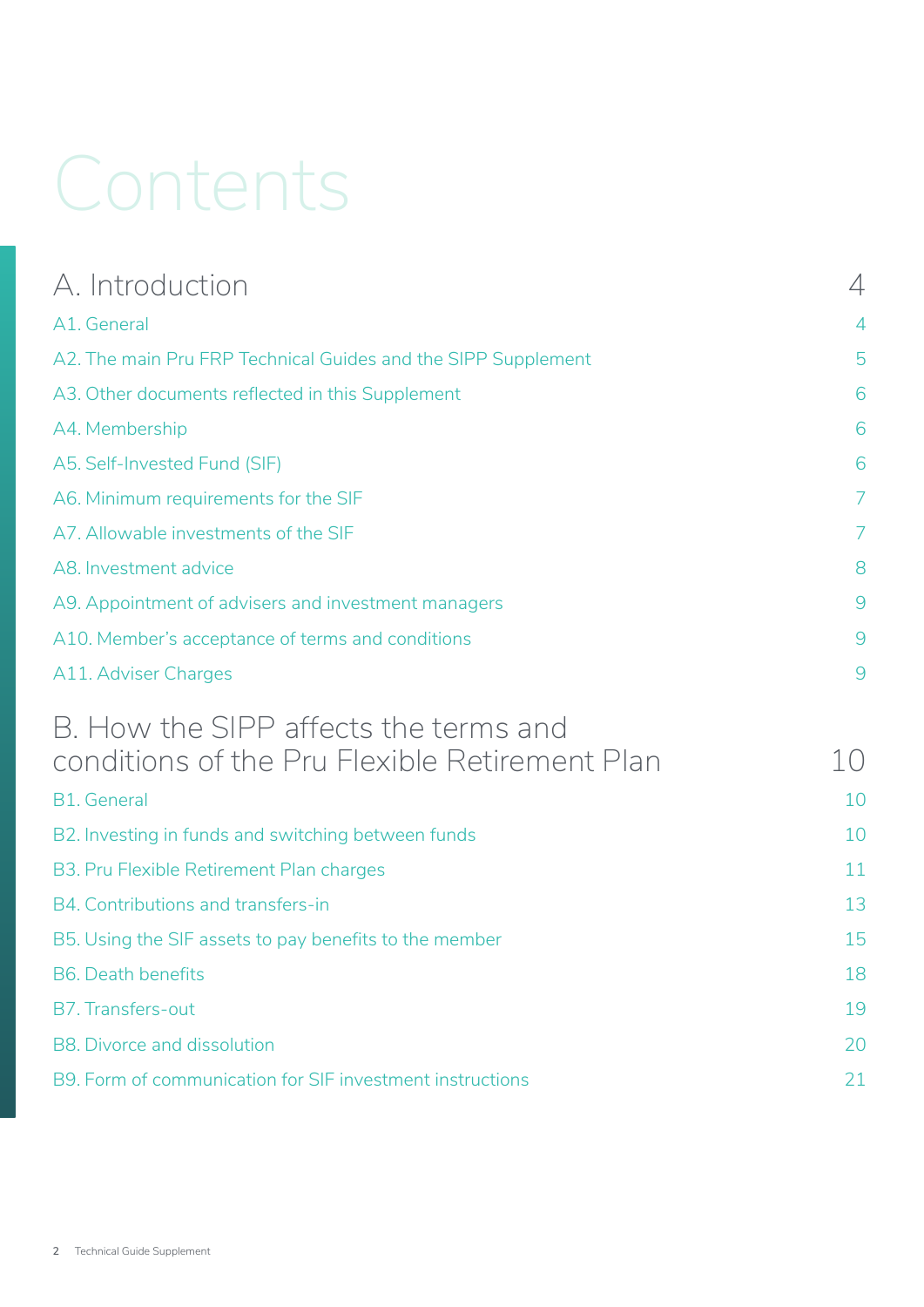| C. Operation of the Self-Invested Fund                                     | 22 |
|----------------------------------------------------------------------------|----|
| C1. Introduction                                                           | 22 |
| C2. The member, dependant, nominee or successor, and adviser               | 22 |
| C3. The SIF                                                                | 22 |
| C4. Contributions and other amounts invested in the SIF                    | 24 |
| C5. Investments and investment instructions                                | 24 |
| C6. Investment managers                                                    | 29 |
| C7. Investments in property                                                | 31 |
| C8. Borrowing and banking overdrafts                                       | 34 |
| C9. SIF charges and expenses                                               | 34 |
| C10. Valuation and reporting                                               | 37 |
| C11. Switching out of the SIF and payments out of the SIF                  | 39 |
| C12. Deferral of payments from the SIF                                     | 40 |
| C13. Member's advisers                                                     | 40 |
| C14. Exceptional circumstances beyond our control ("force majeure events") | 41 |
| C15. Pension business                                                      | 41 |
| C16. Information and communications                                        | 42 |
| C17. Amendment and termination                                             | 42 |
| C18. Reinsurance                                                           | 44 |
| C19. Waiver                                                                | 45 |
| C20. Rights of third parties                                               | 45 |
| C21. Governing law                                                         | 45 |
| D. Meanings of special words and expressions                               | 46 |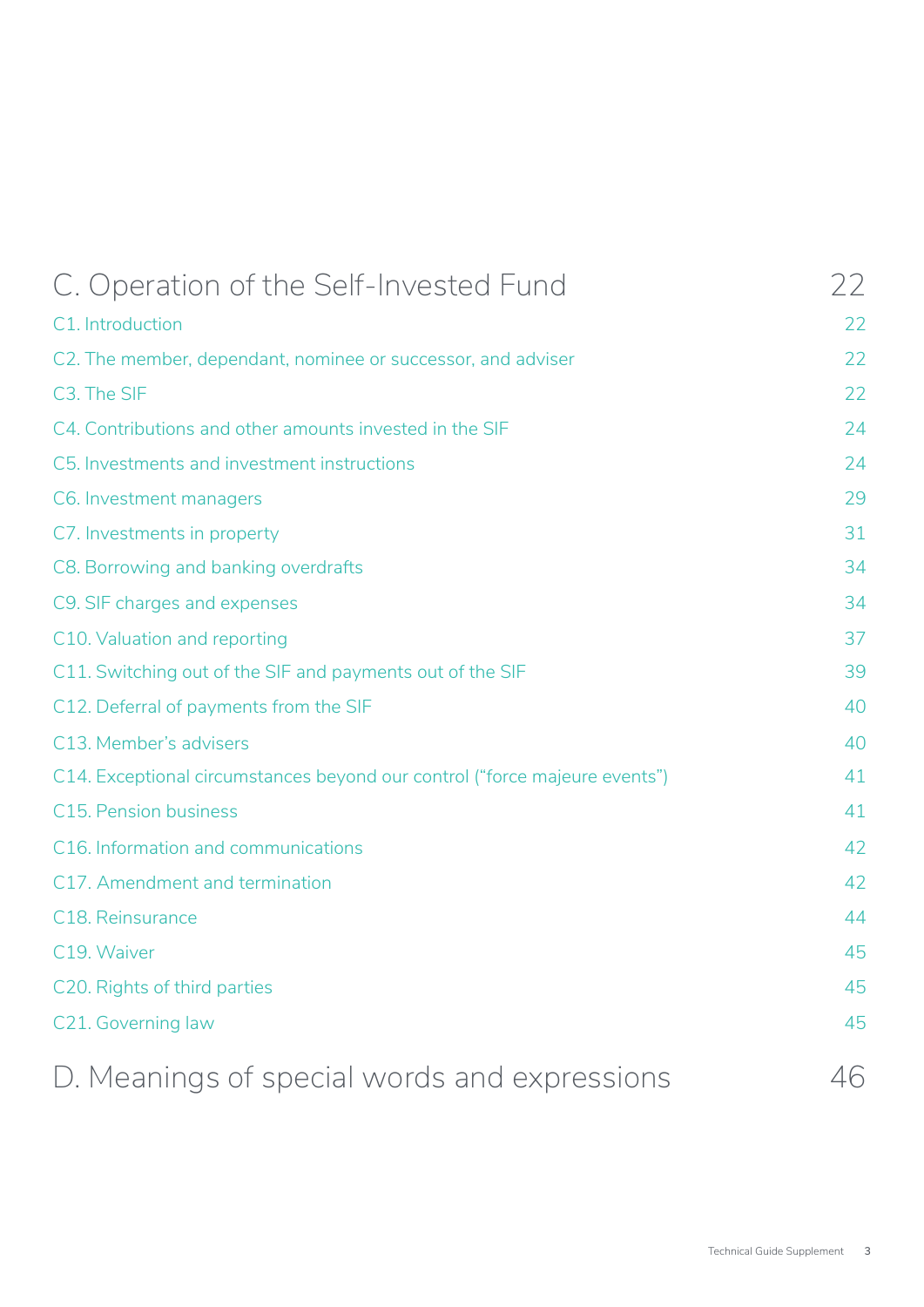# <span id="page-3-0"></span>A. Introduction

This Technical Guide Supplement provides detailed information on the Self-Invested Personal Pension (SIPP) options under the Pru Flexible Retirement Plan.

It should be read in conjunction with the Pru FRP Personal Pension Technical Guide and/or the Pru FRP Drawdown Technical Guide.

This Technical Guide Supplement applies to Pru Flexible Retirement Plans which are post-RDR pension plans and Pru Flexible Retirement Plans which are pre-RDR pension plans. It replaces previously issued versions of this Supplement.

# A1 General

#### A1.1 Definitions and interpretation

The words and expressions shown in *bold italics* are explained in the Glossary in section D of this *Supplement*. Some of the words and expressions are the same as those used in the *main Pru FRP Technical Guides*. There are also some new words and expressions.

References to "Prudential", "we", "us" and "our" are references to The Prudential Assurance Company Limited. References to "we", "us" and "our" can include *Suffolk Life*  as our authorised administrator (see section A5).

The acronym "RDR" refers to the "Retail Distribution Review", a review conducted by our then regulator, the Financial Services Authority, which led to new rules on advice and adviser charging, effective from 31st December 2012.

Any reference to a statute includes any re-enactment or modification of it or any regulations made under it.

Headings are used in this *Supplement* for ease of reference only and are not to be treated as terms and conditions.

A *Pru FRP Personal Pension Plan* attributable to the *member* is called a *PP plan*. A *Pru FRP Drawdown Plan*  attributable to the *member* is called a *drawdown plan*.

Where we use just the word *Plan*, this means the *PP plan(s)* and/or the *drawdown plan(s)* set up for the *member*.

#### A1.2 The Pru Flexible Retirement Plan and its options

**A1.2.1 Personal pension, drawdown and SIPP options** The *Pru Flexible Retirement Plan* offers:

- A "personal pension" option (called the *Pru FRP Personal Pension Plan*), which is a pre-retirement savings vehicle available up to an individual's 75th birthday. This option offers the individual a wide range of investment options, including the With-Profits Fund, the Prudential PruFund Pension Funds and a range of Unit-Linked *funds* managed both within and outside *M&G plc*.
- a "drawdown" option, (called the *Pru FRP Drawdown Plan*) which is a *drawdown pension arrangement*. This option allows an individual to draw an income until his or her 99th birthday, while investing in the wide range of investment options available under the *Pru Flexible Retirement Plan*.
- a "SIPP" (self invested personal pension) option, which allows the individual to choose and manage his or her own investments under the *Scheme*. By means of a private "Self-Invested Fund" (see section A5) under the *Pru Flexible Retirement Plan*, investment is permitted in a range of own-choice investments. The SIPP option is available under both the *Pru FRP Personal Pension Plan* and the *Pru FRP Drawdown Plan*.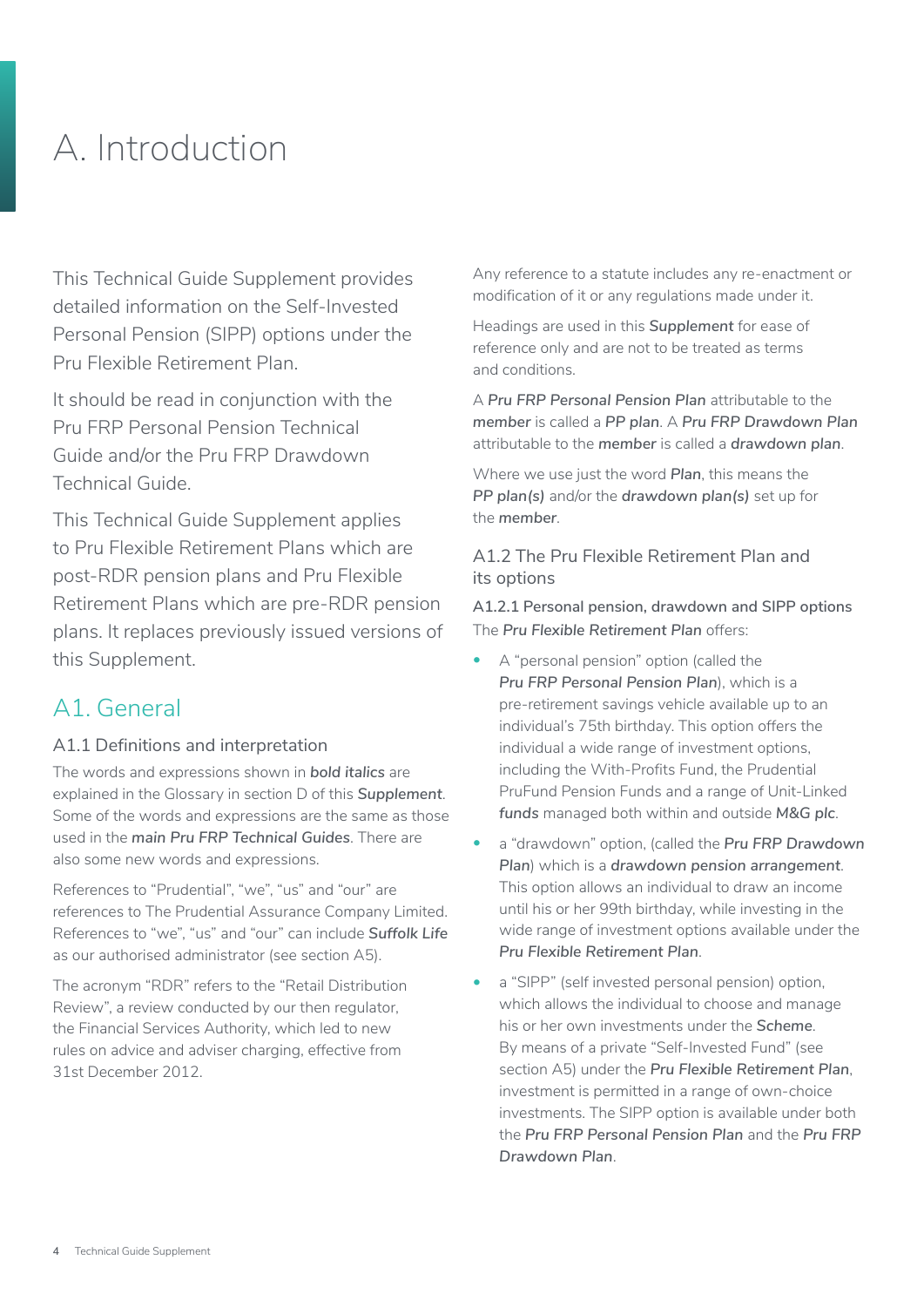#### <span id="page-4-0"></span>**A1.2.2 Full SIPP and FundSIPP options**

The SIPP option has two levels: the "full SIPP" option and the "FundSIPP" option. The full SIPP option allows investment in a wider range of investments, including stocks, shares, unit trusts, commercial land and property and the full range of funds on the Cofunds platform. The FundSIPP option limits investment to a maximum of 20 funds from the Cofunds platform plus the *bank account*. A lower level of *SIF* charges applies to the FundSIPP option than to the full SIPP option. See the *Key Features document* and the *Schedule of Fees* for full details of the FundSIPP option and of *SIF* charges.

#### **A1.2.3 The Finance Act 2011 – annuitisation**

The Finance Act 2011 removed the legal requirement for pension savings to be converted to an *annuity*. It should be noted, however, that amounts cannot be held beyond:

- the *member's* 75th birthday under the *Pru FRP Personal Pension Plan*; or
- the *member's* 99th birthday under the *Pru FRP Drawdown Plan*.

If the *member* wishes to defer buying an *annuity* or continue in drawdown beyond these dates, he or she will need to transfer to a *registered pension scheme* that offers that facility.

In the case of a *PP plan* the *member* may have the option to convert that *PP plan* to a *drawdown plan* if the requirements for conversion are met – see the *Pru FRP Drawdown Technical Guide*.

# A2. The main Pru FRP Technical Guides and the SIPP Supplement

#### A2.1 General

In this *Supplement*, the *Pru FRP PP Technical Guide* and the *Pru FRP Drawdown Technical Guide*  are, for convenience, known as the *main Pru FRP Technical Guides*.

#### A2.2 Technical Guides

There are different versions of the *main Pru FRP Technical Guides*, according to whether the *Plan* is a *post-RDR pension plan* or a *pre-RDR pension plan*. The relevant documents are as follows:

- *Pru FRP PP Technical Guide* for a *PP plan* which is a *post-RDR pension plan*: FRPT10363;
- *Pru FRP Drawdown Technical Guide* for a *drawdown plan* which is a *post-RDR pension plan*: FRPT10364;
- *Pru FRP PP Technical Guide* for a *PP plan* which is a *pre-RDR pension plan*: IPPB6369; and
- *Pru FRP Drawdown Technical Guide* for a *drawdown plan* which is a *pre-RDR pension plan*: IPPB6373.

We may issue certain Addendums or customer letters from time to time, in order to update the terms and conditions or information provided. Any such Addendums or letters form part of the relevant Technical Guide.

#### A2.3 SIPP Supplement

#### **A2.3.1 Full SIPP and FundSIPP options**

This *Supplement* gives information about and sets out the terms and conditions of the SIPP options available under the *Pru Flexible Retirement Plan*. Whilst this *Supplement*  applies to both the full SIPP option and the FundSIPP option, references to certain types of investment such as property, stocks & shares and *alternative cash accounts* are not relevant where the FundSIPP option has been selected. Only the *bank account* and Cofunds are relevant to the FundSIPP option.

**A2.3.2 SIPP Supplement applies to all Plans** This *Supplement* is for all *Pru Flexible Retirement Plans* which have investments under the SIPP option, irrespective of when the *Plan* was started. This *Supplement* replaces all previous versions of the SIPP Supplement issued to members.

This *Supplement* applies to all of the *main Pru FRP Technical Guides* set out in section A2.2. It therefore sits alongside whichever of the *main Pru FRP Technical Guides* has been issued to the *member*.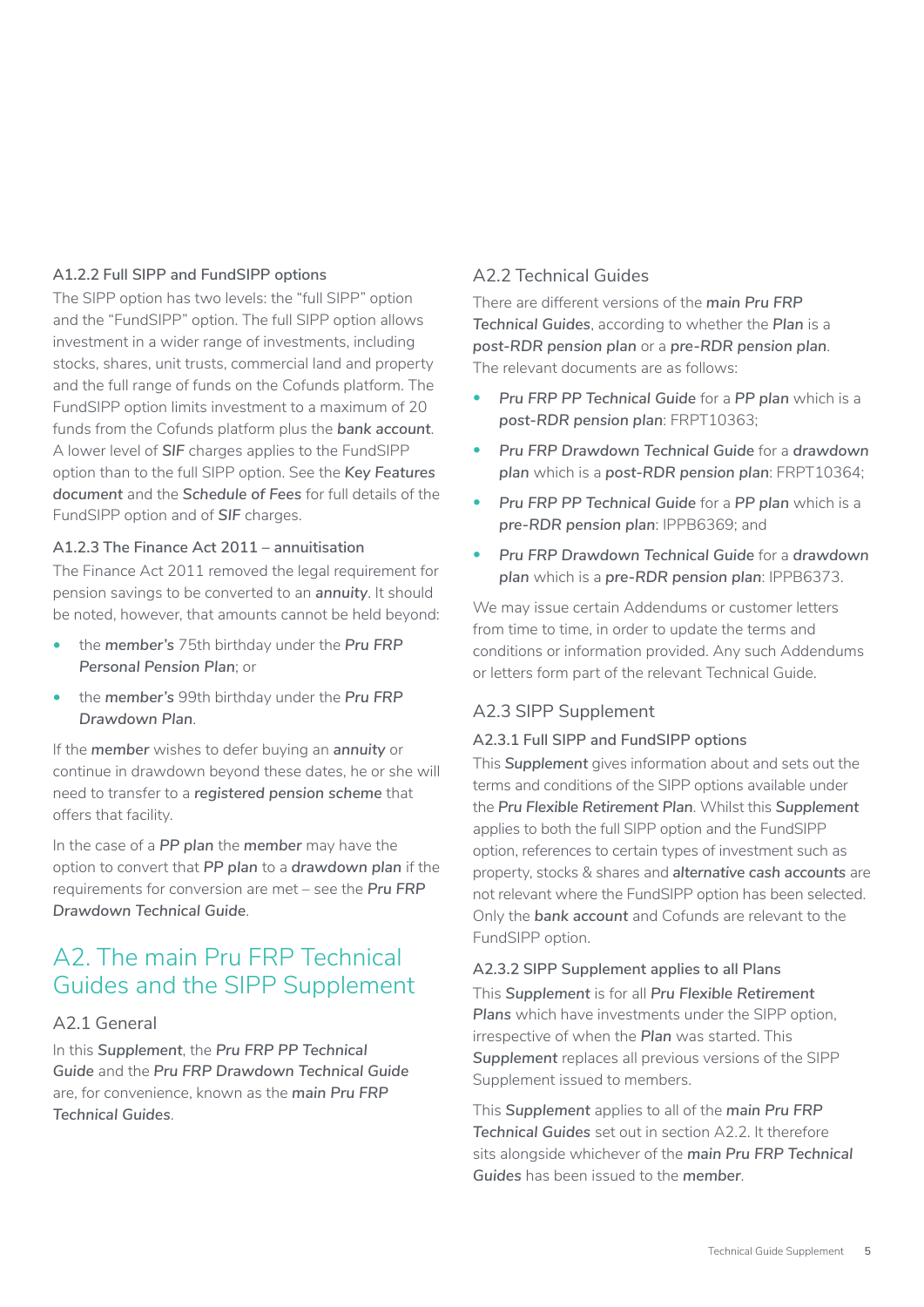<span id="page-5-0"></span>Where the *member* has a *PP plan(s)*, the appropriate *Pru FRP PP Technical Guide* and this *Supplement*  collectively set out the terms and conditions of the *member's PP plan(s)*.

Where the *member* has a *drawdown plan(s)*,the relevant *Pru FRP Drawdown Technical Guide* and this *Supplement* collectively set out the terms and conditions of the *member's drawdown plan(s)*.

The *member* may have some *Plans* which are *pre-RDR pension plans* and others which are *post-RDR pension plans*. In this case, the *member* will need to refer to the relevant Technical Guide for each separate *Plan*.

# A3. Other documents reflected in this Supplement

As well as the detailed terms and conditions of the SIPP option under the *Pru Flexible Retirement Plan*, this *Supplement* also reflects some of the terms set out in the trust documentation and Rules. It also reflects agreements that we have made with external parties in order to facilitate the SIPP options. Every effort has been made to ensure that the descriptions in this *Supplement*  are consistent with those documents. However, in the event of any conflict between such information, the trust documents and Rules and/or the agreements will in most circumstances override this *Supplement*. An example of a circumstance when the Rules may not be overriding is when the Government makes changes (either overriding legislation which we must implement or optional changes which we can make available if we so choose) which do not have to be reflected in the Rules in order for them to be operative: in such cases, we may reflect the up to date position in the *Supplement* before we change the Rules.

# A4. Membership

In order to take advantage of a SIPP option, an individual must firstly become a *member* of the *Scheme* and have either a *PP plan* or a *drawdown plan*.

# A5. Self-Invested Fund (SIF)

The SIPP option is made available under the *Pru Flexible Retirement Plan* by means of a *fund* option which is not covered in detail in the *main Pru FRP Technical Guide(s)*: the Self-Invested Fund *(SIF)*. This applies to both the full SIPP option and the FundSIPP option.

The *SIF* is a *fund* that is established by Prudential and forms part of the *fund* options available under the *Plan*. It is provided through reinsurance to *Suffolk Life*  (see below).

Each *SIF* is private to the *member* for whom it is established.

The *SIF* is also an *Externally-Linked Fund*, because we provide it through an external Life Assurance Company, *Suffolk Life*, by means of a mechanism called "reinsurance". Through the reinsurance agreement, Prudential and *Suffolk Life* have agreed that *Suffolk Life*  will set up a *SIF* for each *member* as required by us, which corresponds to the *SIF* under the *Plan*. The benefit of the reinsurance agreement through which the *SIF* is made available as a *fund* under the *Plan* constitutes an asset which is owned by Prudential. The underlying assets which are bought in accordance with the *member's* (or *adviser's*) instructions and used to calculate the value of the *member's SIF*, are owned by *Suffolk Life* as reinsurer (see section C18). In this *Supplement*, we often refer to the *SIF* as the "*member's SIF*". This does not mean that the *member* owns the *fund* or the assets (see section C3.4); it is simply intended to denote a *SIF* that has been set up on behalf of a particular *member*.

As with our other *Externally-Linked Funds*, there is no contract between the *member* and *Suffolk Life*: the *member's* contract remains with Prudential.

Whilst the *SIF* is an *Externally-Linked Fund* as described in the *main Pru FRP Technical Guides*, this *fund* is *not*  divided into *units*. The fund valuation principles set out in the *main Pru FRP Technical Guides* do not apply to the *SIF*. See section C10.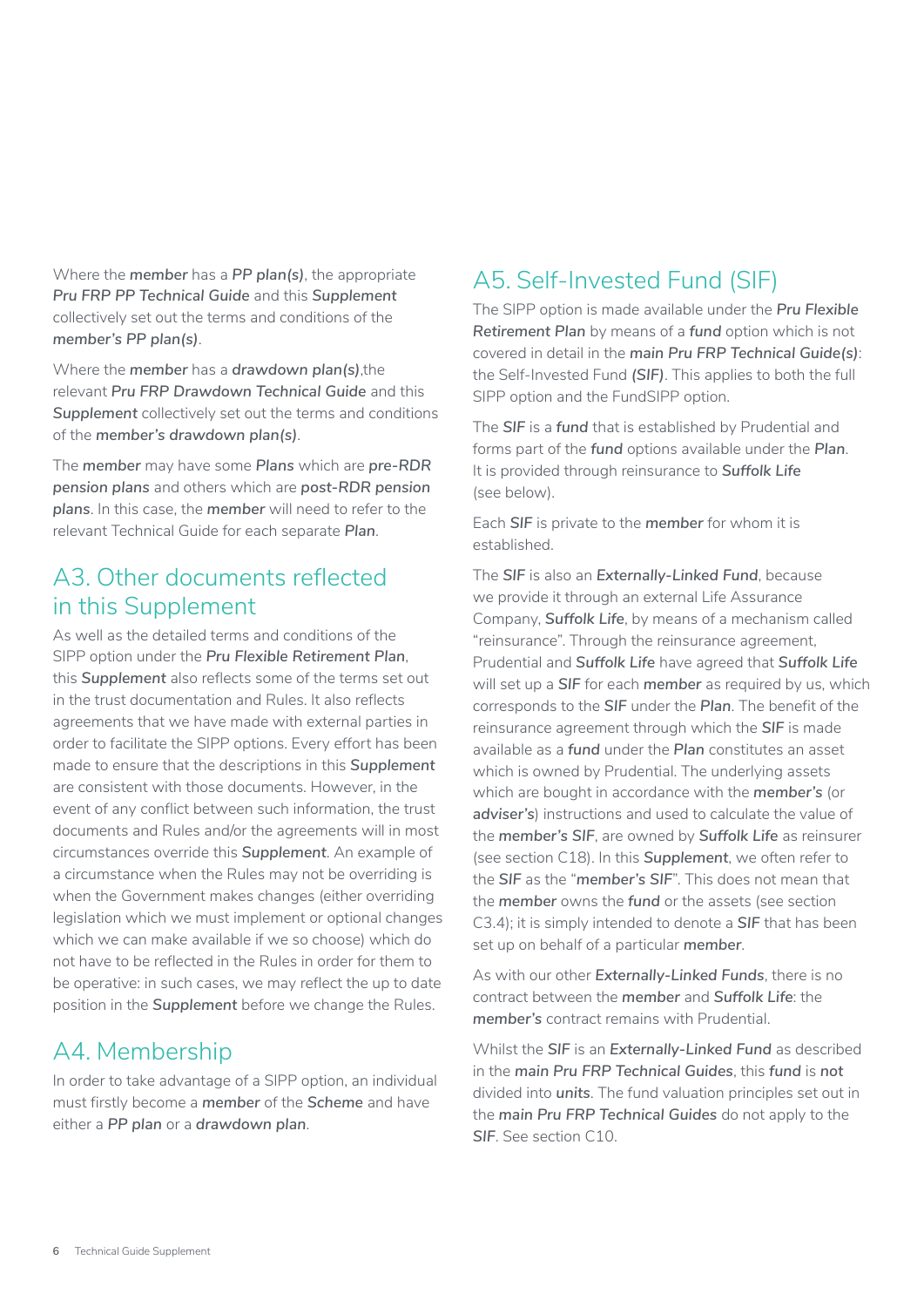<span id="page-6-0"></span>*Suffolk Life* also deals with the day to day operation of the SIPP option and the *SIF*: in this respect, they are acting as Prudential's administrator authorised to deal directly with the *member*. In many cases, where the *member* gives us an instruction under this *Supplement*, the instruction will in practice be given to *Suffolk Life* as our administrator. Likewise, in many instances *Suffolk Life* will carry out our administrative responsibilities in relation to the *SIF*: as such, references to "we", "us" and "our" in this *Supplement*  may, where referring to administrative functions, include *Suffolk Life* as our administrator.

Section B sets out the way in which the operation of the *SIF* affects the way in which the *Pru Flexible Retirement*  **Plan** works. The detailed terms and conditions for the operation of the *SIF*, as agreed between us and *Suffolk Life*, are set out in section C.

### A6. Minimum requirements for the SIF

The minimum initial investment in a *SIF* is £10,000. This minimum applies to both the full SIPP option and the FundSIPP option. The initial investment can be either a contribution or a transfer-in to the relevant *Plan(s)*, or a switch from other *fund(s)* under the *Plan(s)* (see also section C4.2 for more details of this minimum amount).

We also require that a *bank account* is set up for the purposes of the *SIF* (see section C3.2), through which all sums are paid into or out of the *SIF*. The *bank account*  will be established by *Suffolk Life* and will be operated as explained in sections B and C.

We require a minimum amount to remain credited to this *bank account* at all times (see section C3.2.4). A banking overdraft may be permitted, but only in some very restricted circumstances (see section C8.2).

It is the *member's* responsibility to monitor the *bank account* to ensure that sufficient cash is credited at all times to meet our requirement.

# A7. Allowable investments of the SIF

#### A7.1 Restrictions

The range of allowable investments is limited by *HMRC*  requirements and by insurance company regulations.

We and/or *Suffolk Life* may impose more restrictive guidelines from time to time. Restrictions may be imposed, for example, in relation to certain types of investment where we or *Suffolk Life* consider that the investment carries a risk of prejudicing the tax approved status of the *SIF* or the *Scheme*, or if we or *Suffolk Life* consider that the work we or they would need to carry out in acquiring and/or maintaining the investment cannot be covered by the charges payable to us for operating the *SIF*  (see sections B3.2 and C9). If *Suffolk Life* impose more restrictive guidelines we will do the same. We will also have to change the guidelines or impose more restrictive guidelines if *HMRC* requirements or insurance company regulations change. We are allowed to do this under section C17.1(a).

Investments are normally made in accordance with the *member's* (or his or her authorised *adviser's*) instructions but we and *Suffolk Life* have certain rights of veto (see sections C5.6 and C5.7). We and/or *Suffolk Life* can also decide to sell *investments* without the *member's*  consent or instruction where we or *Suffolk Life* consider it necessary (see section C5.8).

Details of the types of investment currently allowed under the *SIF* are set out in the *SIPP Allowable Investments Leaflet.*

#### A7.2 Arms-length transactions

All transactions involving buying *investments* from, or selling *investments* to a *member* of the *Scheme* or any *connected party* must be on an arms-length commercial basis and carried out at *market value*.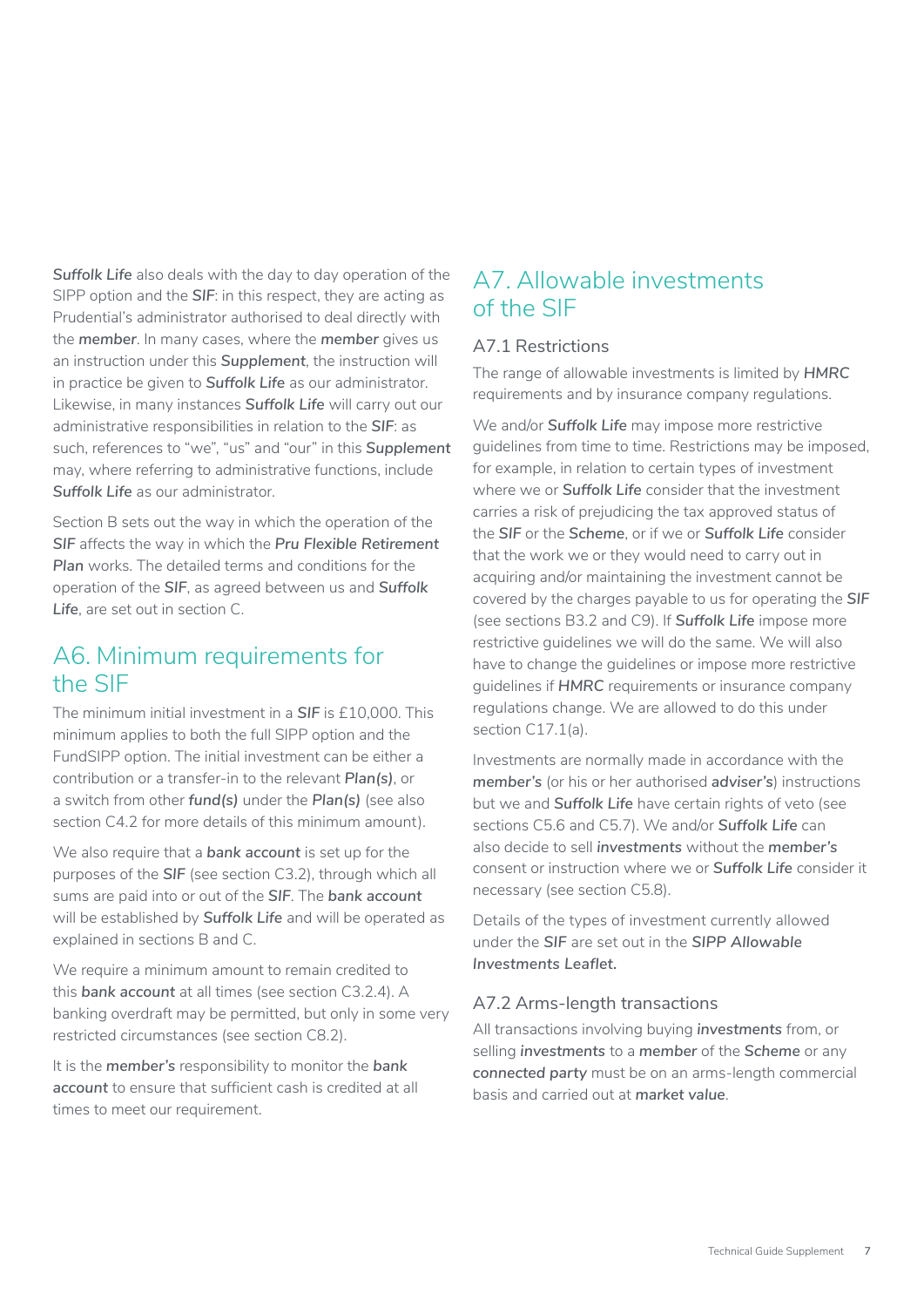#### <span id="page-7-0"></span>A7.3 Important note on buying investments

*Suffolk Life* buy *investments* only once they have received a cleared payment from us to make the investment and have all of the information and forms we and they require. See section C5 for more information on purchasing *investments*.

If we pay money to *Suffolk Life* before receiving a cleared payment from the *member* (or from any other party making payment on his or her behalf) and that payment is not received within three *working days*, we will be entitled to recoup the money from *Suffolk Life*.

That payment and/or investment will not be included in the value of the *SIF* until such time as the cleared payment is then received (see also section C18.4).

#### A7.4 Cancellation rights

Payments to be invested in the *SIF* generally attract the same cancellation rights as payments to be invested in other *funds* available under the *Plan*. Under these rights we may be permitted to return a reduced amount in the event of a reduction in value of the asset (commonly known as "shortfall"). Our regulator's cancellation rules do, however, allow the *member* to waive his or her cancellation rights in the circumstances where certain investments have been requested.

Specifically, these rights can be waived where:

- the *member* and/or his or her employer has made a single contribution or where a transfer payment is made; and
- the *member* has requested part or all of the *SIF* to be invested in certain types of investment, such as property and other assets which have no quoted value or which might not be possible to sell before the end of the cancellation period.

All application forms completed by the *member*  when joining the *Scheme* and making any additional contributions to the *Plan(s)* explain that he or she is requested by Prudential to waive cancellation rights in these instances. By signing the declaration in the application form, the *member* agrees that he or she waives such rights in advance.

In some cases, we may nevertheless issue a cancellation notice, even though the *member* has waived the cancellation rights. The issue of such a cancellation notice does not mean that the waiver has been overridden: the cancellation notice will still be null and void in the event that the *member* requests for the *SIF* to be invested in an investment of the type described above before the end of the cancellation period.

We and/or *Suffolk Life* may at our discretion ask the *member* to re-confirm in any particular instance that he or she waives such cancellation rights, or we may remind the *member* that a payment is not cancellable.

#### A7.5 Taxable property

Certain *investments* may result in the *SIF* holding taxable property either directly or indirectly (i.e. held within certain *investments* unless covered by specific exemptions). Taxable property may include residential property and physical assets, for example cars, art or stamps. Where taxable property is held as part of a pension scheme, *HMRC* may apply tax charges on both the scheme and the scheme *member* personally. Should tax charges arise under these taxable property rules in respect of an investment purchased for the *SIF*, the *member* must agree that such tax charges shall be borne by the *SIF* or by himself or herself personally as the case may be.

Neither we nor *Suffolk Life* are able to monitor the composition of fund-based investments and cannot be held liable for any loss to the *member* in the event of an investment losing its tax approved status. We and *Suffolk Life* may also require the *member* to complete an undertaking to compensate us and/or them if we and/or they incur any loss as a result of a proposed investment at some point including taxable property.

# A8. Investment advice

Being a *fund* under the *Plan*, the *SIF* is a regulated investment in terms of the *FSMA*. The individual *investments* held under the *SIF* may also be regulated investments in terms of the *FSMA*, except for property and cash. The *member* should therefore seek independent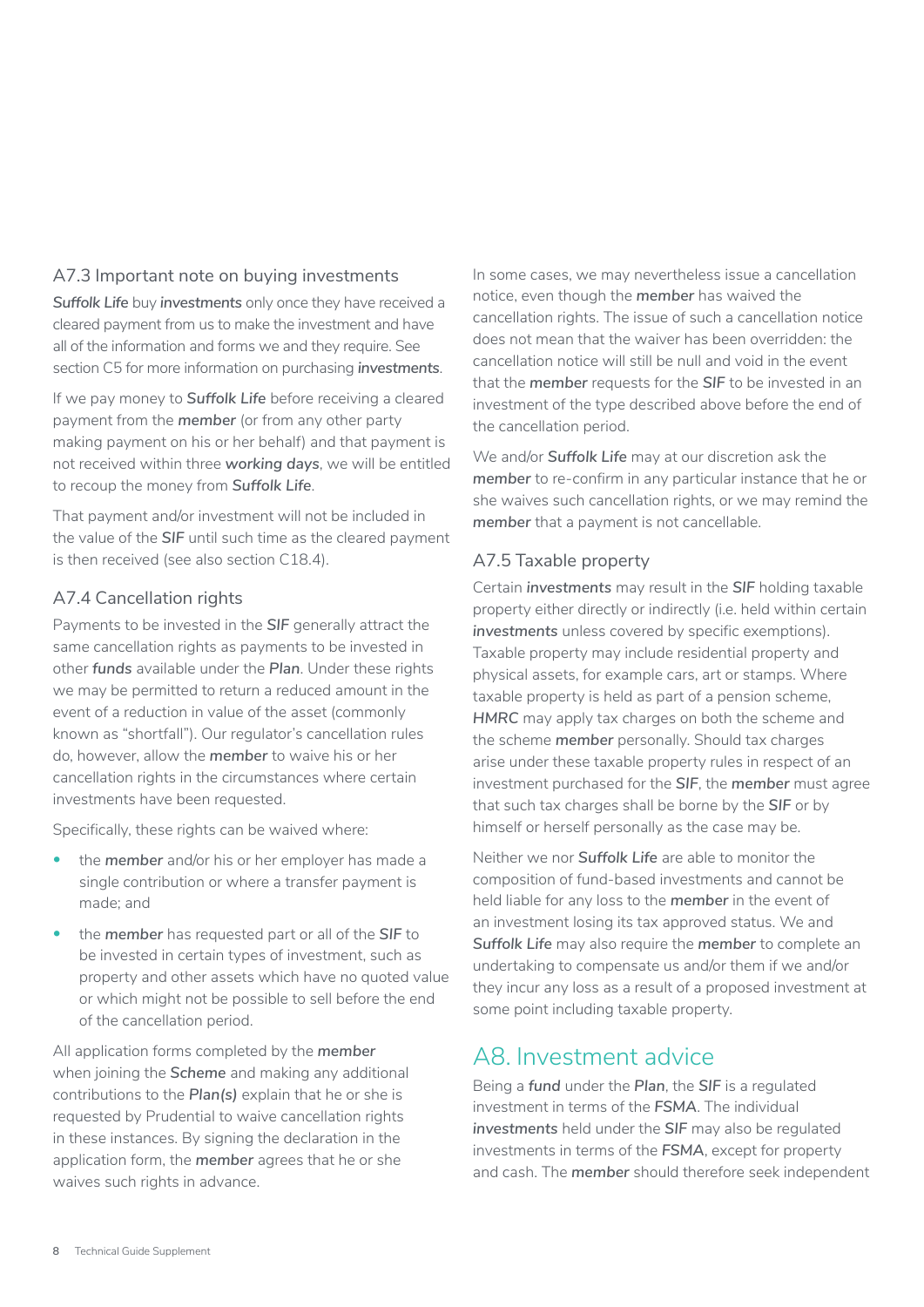<span id="page-8-0"></span>advice with regard to the suitability of the *SIF* in relation to his or her specific needs and of the investments to be held under the *SIF*.

Subject to section A9, the *member* is responsible for making investment decisions with regard to investments held under the *SIF*.

**Note**: Neither Prudential nor *Suffolk Life* give investment advice, nor are they responsible for advice given by third parties. See also section C5.10.

# A9. Appointment of advisers and investment managers

The *member* can appoint an *adviser* to make investment decisions on his or her behalf and to give us investment instructions.

An *investment manager* may also be appointed to advise on and manage the investments within the *SIF*. The *investment manager's* fees can normally be met from the *SIF*. See sections C6 and C13 for further details on the appointment of *advisers* and *investment managers*. See section C9 for further details on the payment of *advisers'*  and *investment managers'* fees from the *SIF*.

# A10. Member's acceptance of terms and conditions

By giving us instructions or issuing requests to us in relation to his or her *SIF*, the *member* will be confirming his or her acceptance of the terms and conditions set out in this *Supplement*.

# A11. Adviser Charges

This *Supplement* covers the deduction of *Adviser Charges* from the *SIF* (see sections B3.5 and B3.6). *Adviser Charges* are payments that can be made to the *adviser* under our regulator's rules effective from 31st December 2012.

As set out in section B3.5, the only type of *Adviser Charge* that can be deducted from the *SIF* is a *SIF* Ad hoc *Adviser Charge*. As set out in section B3.6, certain amounts waiting to be invested in the *SIF* may, however, be taken into account when deducting Set-up *Adviser Charges*.

*Adviser Charges* are generally relevant to and can be deducted only from *Plans* which are *post-RDR pension plans*. This does not apply, however in the case of *Plans* which are *pre-RDR pension plans*, where there are investments in the *SIF*. In this case:

- *SIF* Ad hoc *Adviser Charges* can be facilitated from the *SIF*; and
- *SIF* Ad hoc *Adviser Charges* are the only payments that can be made to the *adviser* from the *SIF* in respect of pensions advice.

The *member* must ensure that any *Adviser Charges*  relate to specific and verifiable pensions advice given by the *adviser*. If an *Adviser Charge* does not relate to specific and verifiable pensions advice, *HMRC* may treat the deduction as an unauthorised payment, resulting in tax penalties. See the *main Pru FRP Technical Guides* for *post-RDR pension plans* for further information.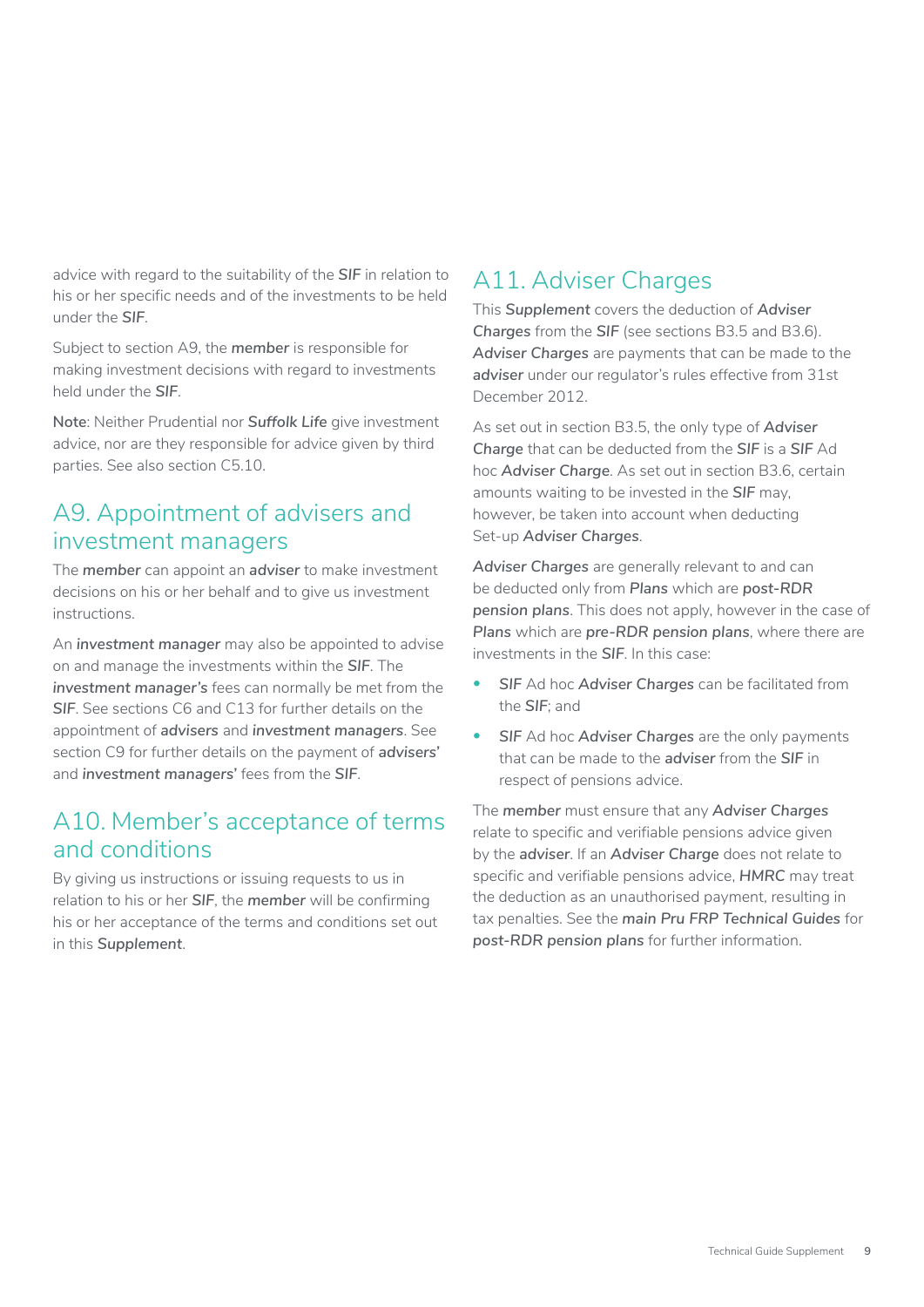# <span id="page-9-0"></span>B. How the SIPP affects the terms and conditions of the Pru Flexible Retirement Plan

# B1. General

The *SIF* is an investment option available under the *member's Plan*. The terms, conditions and provisions set out in the *main Pru FRP Technical Guides* therefore continue to apply where the *member* has invested in the *SIF*.

The operation of the *SIF* does, however, affect the way that the *member's Plan(s)* works. These areas are mentioned where relevant in the *main Pru FRP Technical Guides*, but are explained in detail in this section B.

# B2. Investing in funds and switching between funds

#### B2.1 Maximum number of funds under the member's Plan(s)

Both the *SIF* and the *Prudential Cash Fund* (which is used to hold any regular contributions before they are invested in the *SIF* – see section B4.1) count towards the maximum of 20 *funds* in which the *member* can invest under each separate *Plan* at any one time.

#### B2.2 Lifestyle Option

The *SIF* cannot be used as a *fund* option under the Lifestyle Option.

A *PP plan* can, however, be invested partly in the Lifestyle Option and partly in the *SIF*. Once automatic switching starts under the Lifestyle Option, the Lifestyle Option will only apply to the Unit-Linked *funds* under that *Plan*, excluding any *units* in the *Prudential Cash Fund* which are attributable to regular contributions waiting to be invested in the *SIF*.

The investment in the *SIF* is "ringfenced" and the value of the *SIF* (and any *units* in the *Prudential Cash Fund* which are attributable to regular contributions waiting to be invested in the *SIF* – see section B4.1(a)), will be excluded from the automatic switching process.

In the case of a *drawdown plan*, it is not possible to invest partly in the *SIF* and partly in the Lifestyle Option: if a Lifestyle Option is selected, it must apply to the entire *drawdown plan*.

#### B2.3 Switching between funds

#### **B2.3.1 General**

Switches can be made between the *SIF* and other *funds*  available under the *Plan*.

Switches are expressed as a whole percentage of the value of the *fund* to be switched. If the *member* asks to switch a monetary amount or the value of a specific *investment*, we will convert the amount to a whole percentage; as a result there may in this case be a difference between the amount requested and the amount actually switched.

Where switching from another *fund(s)* to the *SIF*, the provisions set out in the *main Pru FRP Technical Guides*  apply to the sale of *units*. The amount raised by the sale is then credited to the *bank account* ready for investment under the *SIF*, in accordance with the *investment details form* completed by the *member*.

Where switching from the *SIF* to another *fund(s)*, the provisions in section C apply to the sale of investments under the *SIF*.

#### **B2.3.2 100% switch from SIF to another fund(s)**

Once all the sale proceeds have been credited to the *bank account*, they will be invested in *units* of the new *fund(s)* as soon as practicable following our receipt of the relevant *investment details form*, at the *unit* price(s) then applicable. Subject to any delay(s) as set out in the *main Pru FRP Technical Guides*, the *unit* price date(s) used to purchase the *units* will be those made available on the *working day* that the sale proceeds are credited to the *bank account* or, if later, the *working day* on which we treat the *investment details form* setting out the switch request as being received. (See the *main Pru FRP Technical Guides* for details of when we treat items and requests as having been received). The *bank account* will then be closed.

#### **B2.3.3 Partial switch from SIF to another fund(s) under the Plan**

We will start to process the switch on the *working day*  that we get the *member's* request to switch. The amount switched will either be: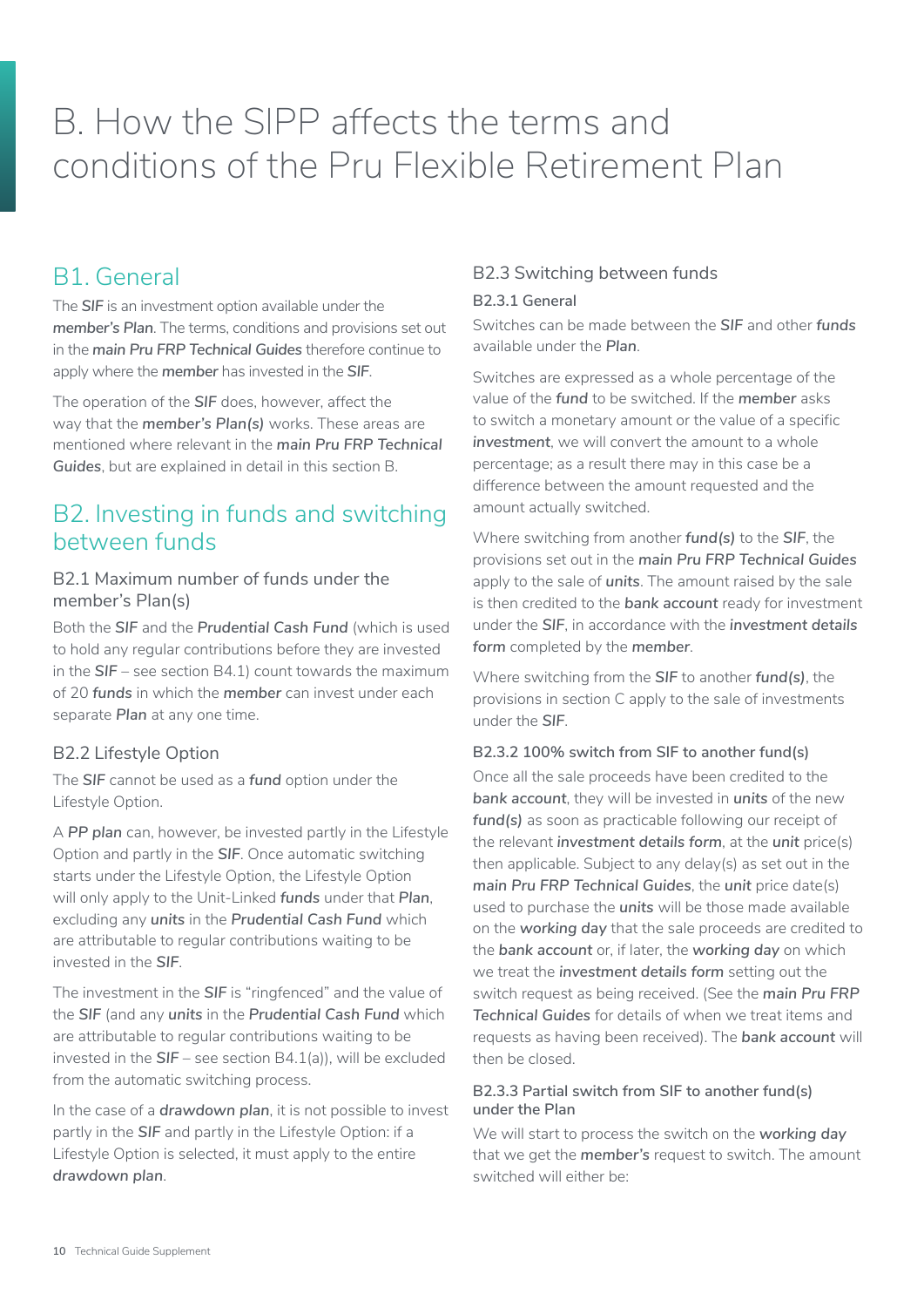- <span id="page-10-0"></span>a monetary amount or the value of a specific investment (converted by us to a whole percentage as described in section B2.3.1 and below); or
- a whole percentage of the value of the *SIF*, based on the value of the *SIF* on that day (valued in accordance with section C10.4).

In either case, there must be sufficient cash in the *bank account* for the switch to be completed in relation to all of the *member's Plan(s)* which are invested in the *SIF*.

If there is sufficient cash to complete the switch, then, subject to any delay(s) as set out in the *main Pru FRP Technical Guides*, the *unit* price date(s) used to purchase the *units* will be those made available on the *working day*  that we treat the *member's* request as being received by us. (See the *main Pru FRP Technical Guides* for details of when we treat items and requests as having been received).

If there is insufficient cash available in the *bank account*:

- the switch will not be processed; and
- we will either delay the switch until sufficient cash is available or seek alternative instructions as we consider appropriate.

This applies in all cases. For example, if the switch relates to both a *PP plan* and a *drawdown plan*, and there is sufficient cash to cover the switch under only one such *Plan*, we will seek alternative instructions from the *member*. We will not process the switch separately in relation to each *Plan*.

# B3. Pru Flexible Retirement Plan charges

#### B3.1 General

Different types of charges apply under the *Pru Flexible Retirement Plan* according to whether the relevant *Plan*  is a *pre-RDR pension plan* or a *post-RDR pension plan*. The effect of the *SIF* on all of these charges is described below. In each case, we have indicated whether that section is relevant to all *Plans*, or just those which are *pre-RDR pension plans* or *post-RDR pension plans*.

#### B3.2 SIF charges

This section B3.2 is relevant to all *Plans*.

There are specific charges payable to us for setting up and operating the *SIF* both generally and in relation to a *drawdown plan*. These are set out and explained in the *Schedule of Fees*. As explained in the *Key Features document* and the *Schedule of Fees*, a lower level of *SIF*  charges applies to the FundSIPP option than to the full SIPP option. The way in which *SIF charges* are deducted from the *SIF* is explained in section C9.

#### B3.3 Annual management charges, Fund Size Discount and Loyalty Discount

This section B3.3 is relevant to all *Plans*.

(a) The annual management charges explained in the *main Pru FRP Technical Guides* do not apply to the *SIF*. The annual management charges do, however, apply to *units* in the *Prudential Cash Fund* which are attributable to regular contributions waiting to be invested in the *SIF* (see section B4.1(a)).

**Note**: *Investments* made under the *SIF* will be subject to the charges described in section C9 and also to the charges that are incurred in making, holding and maintaining those *investments*. Also, certain types of *investment* within the *SIF* incur their own annual management charges (for example, unit trusts and OEICs).

- (b) Amounts held in the *SIF* are excluded from the total fund value used in determining any Fund Size Discount under the *main Pru FRP Technical Guides*. *Units* in the *Prudential Cash Fund* which are attributable to regular contributions waiting to be invested in the *SIF*, are, however, taken into account.
- (c) As the *SIF* is not subject to our annual management charges, the Loyalty Discount described in the *main Pru FRP Technical Guide(s)* is not relevant to amounts held in the *SIF*.

Any time during which a *Plan* is solely invested in the *SIF*  will, however, count towards the elapsed time.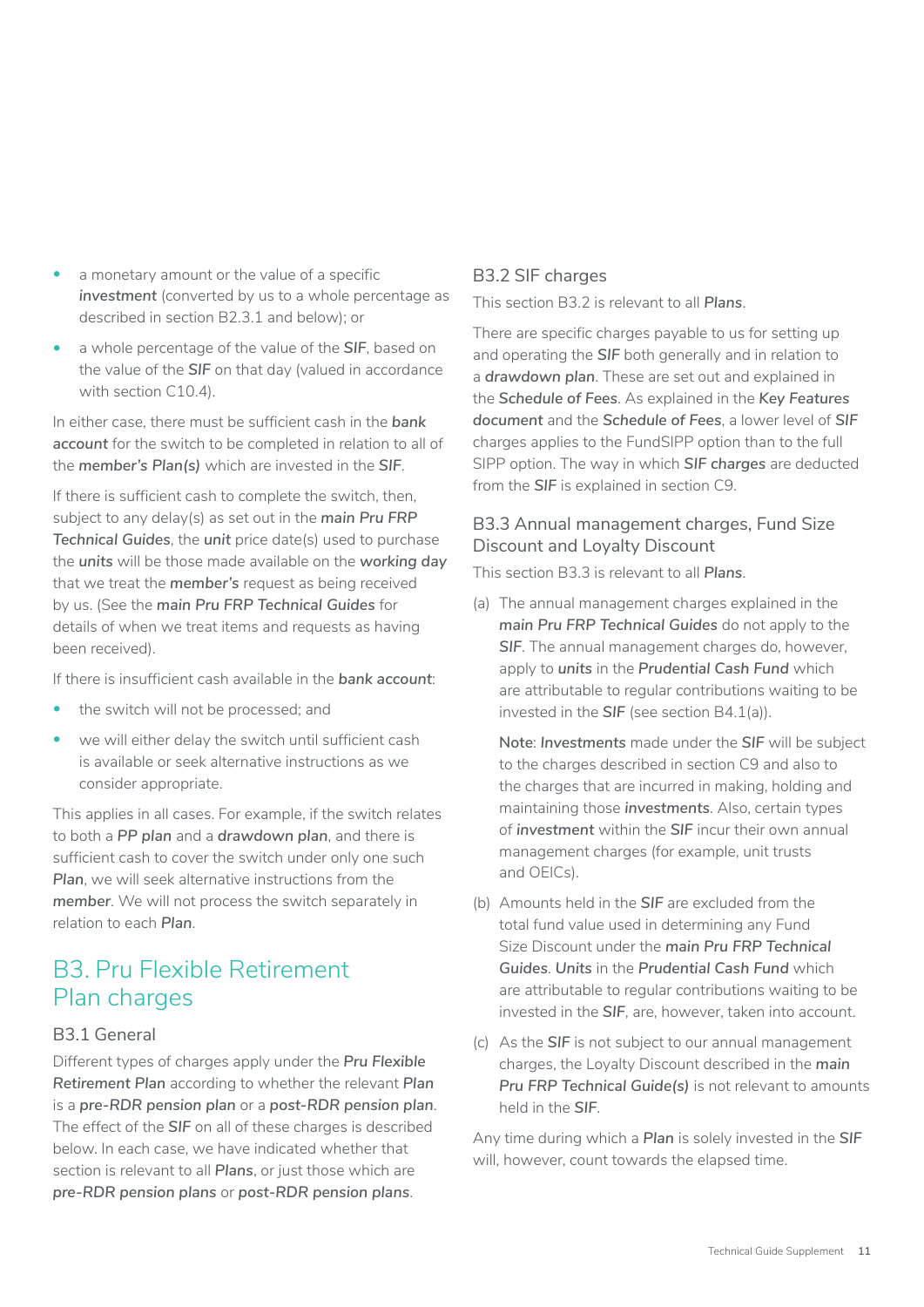#### B3.4 Allocation rates

This section B3.4 applies to all *Plans*.

The allocation rates explained in the *main Pru FRP Technical Guides* apply to payments invested in the *SIF*  (apart from "in specie" payments – see section B4.3). The relevant allocation rate is set out in the Illustration issued to the *Member*.

We apply the allocation rate to determine the amount to be allocated to the *SIF* in the same way as is described in relation to other *funds*, in the *main Pru FRP Technical Guides*. The resulting amount is then credited either to the *bank account* ready for investment or, in the case of regular contributions to a *PP plan(s)*, to the *Prudential Cash Fund* (see section B4.1(a)). Rounding adjustments may have a minor effect on values.

#### B3.5 SIF Ad hoc Adviser Charges

This section B3.5 is relevant to all *Plans*, including those which are *pre-RDR pension plans*, in relation to advice given by the *adviser* made on or after 31st December 2012.

The only type of *Adviser Charge* that can be deducted from the *SIF* is a *SIF* Ad hoc *Adviser Charge*. An Ad hoc *Adviser Charge* is a one-off *Adviser Charge* deducted from the *Plan* at any time during the term of the *Plan*.

A *SIF* Ad hoc *Adviser Charge* must be requested separately from any other *Adviser Charge* payable under the *Plan*, including Ad hoc *Adviser Charges* to be deducted from other *funds* under the *Plan(s)*. The requirements for the instruction are set out in section C9.7. A *SIF* Ad hoc *Adviser Charge* can only be paid from money held in the *bank account*. It is the *member's*  responsibility to ensure that there is enough money in the *bank account* to meet the agreed payment, together with any other payments that are due (for example, *income payments*). If there is not sufficient money, the *SIF* Ad hoc *Adviser Charge* will not be paid. If a *SIF* Ad hoc *Adviser Charge* is paid after the *member's* death, it will normally have to be refunded to the *SIF* by the *adviser*.

#### B3.6 Set-up and Ongoing Adviser Charges

This section B3.6 is relevant only to *Plans* which are *post-RDR pension plans*.

#### **B3.6.1 Set-up Adviser Charges**

In the case of regular contributions to a *PP plan*, a Set-up *Adviser Charge* is a charge deducted in respect of each regular contribution when it is allocated to *units* under the relevant *Plan*.

In the case of single contributions and transfer payments, a Set-up *Adviser Charge* is a one-off *Adviser Charge*  deducted from the *PP plan* or *drawdown plan* when the Plan is first set up.

Set-up *Adviser Charges* are not deducted from the *SIF*. Payments which are waiting to be invested in the *SIF* are, however, taken into account when determining Set-up *Adviser Charges*, and amounts are deducted as follows:

- (a) When deducting Set-up *Adviser Charges* in relation to regular contributions under the *Plan*, *units* are sold proportionately across all *funds* in which the relevant regular contribution is invested. This includes the *Prudential Cash Fund* in which regular contributions are held while they are waiting to be invested in the **SIF** (see section B4.1(a)).
- (b) When deducting Set-up *Adviser Charges* in relation to single contributions and transfers-in under the *Plan*, *units* are sold proportionately across all *funds* in which the single contribution or transfer-in is invested. Where some or all of the payment is to be invested in the *SIF*, that part will be taken into account and the relevant amount is deducted from the payment before the balance is invested in the *SIF*.

#### **B3.6.2 Ongoing Adviser Charges**

An Ongoing *Adviser Charge* is an *Adviser Charge*  deducted from the relevant *Plan* at regular intervals throughout the term of the *Plan*.

Ongoing *Adviser Charges* cannot be paid from the *SIF*. Where Ongoing *Adviser Charges* are expressed as a percentage, investments in the *SIF* are not taken into account when determining the value to which the percentage is applied.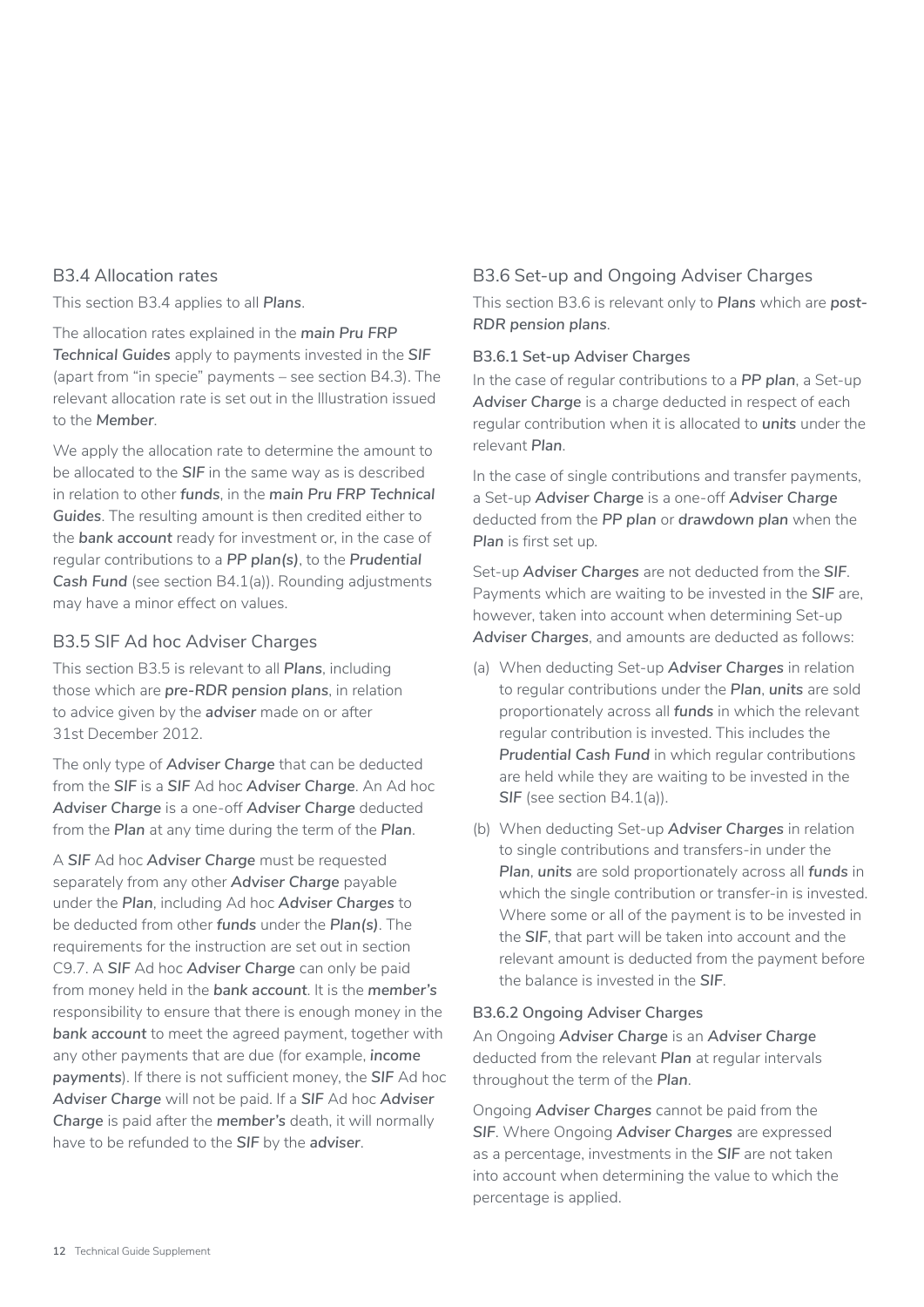#### <span id="page-12-0"></span>B3.7 Initial Charges, Establishment Charges and Surrender Charges

This section B3.7 is relevant to *Plans* which are *pre-RDR pension plans*, and to *drawdown plans* set up through converting *PP plans* which were *pre-RDR pension plans*. Initial Charges, Establishment Charges and Surrender Charges are fully explained in the *main Pru FRP Technical Guides* for *pre-RDR pension plans*.

(a) The Initial Charges, Establishment Charges and Surrender Charges explained in the *main Pru FRP Technical Guides* apply to payments invested in the *SIF*. This includes any Establishment Charge and Surrender Charge that arise in a *drawdown plan*  following the conversion of some or all arrangements under a *PP plan* to a *drawdown plan*. Initial Charges, Establishment Charges and Surrender Charges do not, however, apply to "in specie" payments. See section B4.3.

**Note**: The Establishment Charge is a charge arising from the commission structure that was selected for a *pre-RDR pension plan*. It is different from the *SIF*  establishment fee, which is one of the specific *SIF*  charges referred to in section B3.2.

- (b) The Initial Charge(s)/Establishment Charge(s) that apply to the *Plan* are those set out in the Illustration issued to the *member*. The same rates and charges apply irrespective of whether investment is in the *SIF*  or other *funds*.
- (c) Where an Establishment Charge(s) applies to a *Plan(s)*, we deduct the charge (or the appropriate proportion of the charge) from the *bank account* on the *monthly transaction date*. If there are insufficient monies credited to the *bank account* to meet the charge(s), we will deduct the entire charge(s) from other *funds* under the *Plan(s)*.
- (d) Where a Surrender Charge(s) is to be deducted from the proceeds of a *Plan(s)*, we deduct the charge (or the appropriate proportion of the charge) from the *bank account* before we pay out the value of the *SIF*. If there are insufficient monies credited to the *bank account* to meet the charge(s), we will deduct the entire charge(s) from other *funds* under the *Plan(s)*.

#### B3.8 Fund-related commission

This section B3.8 is relevant only to *Plans* which are *pre-RDR pension plans*.

The value of the *member's SIF* is not taken into account in determining any fund-related commission payable to the *member's adviser* in respect of the *Plan*. Fund-related commission can be paid on investments in other *funds*  following a switch from the *SIF* to *units* of another *fund*  under the *Plan* so long as the commission option agreed by the *member* and his or her *adviser* at the *start date* for the relevant *Plan* included that type of commission.

The *adviser* can, however, receive payments (Ad hoc *Adviser Charges*) in respect of pensions advice provided to the *member* in relation to the *SIF* (see section B3.5).

# B4. Contributions and transfers-in

#### B4.1 Regular contributions and Prudential Cash Fund

(a) We may allow the *member* to invest some or all of his or her regular contributions to a *PP plan(s)* in the *SIF*.

If we do allow this, then that part of the regular contribution is initially invested in the *Prudential Cash Fund*, before being invested in the *bank account*  under the *SIF*.

The regular contributions are then allocated to the **SIF** on the 28th of the calendar month following the month in which the contribution was paid.

**Note**: We will not refuse a request to invest regular contributions in the *SIF* without valid reasons.

(b) Where the *member* has taken out additional life cover under the *Pru FRP PP Technical Guide* coded IPPB6369, the life cover cost is met by cancelling *units* proportionately across the *funds* in which *units* are held under the *PP plan* on the *monthly transaction date*. As a result, where we have agreed for the *member* to pay regular monthly contributions to the *SIF* under (a) above, part or all of the cost of the cover will be met by cancelling *units* from the *Prudential Cash Fund* where such *units* are held on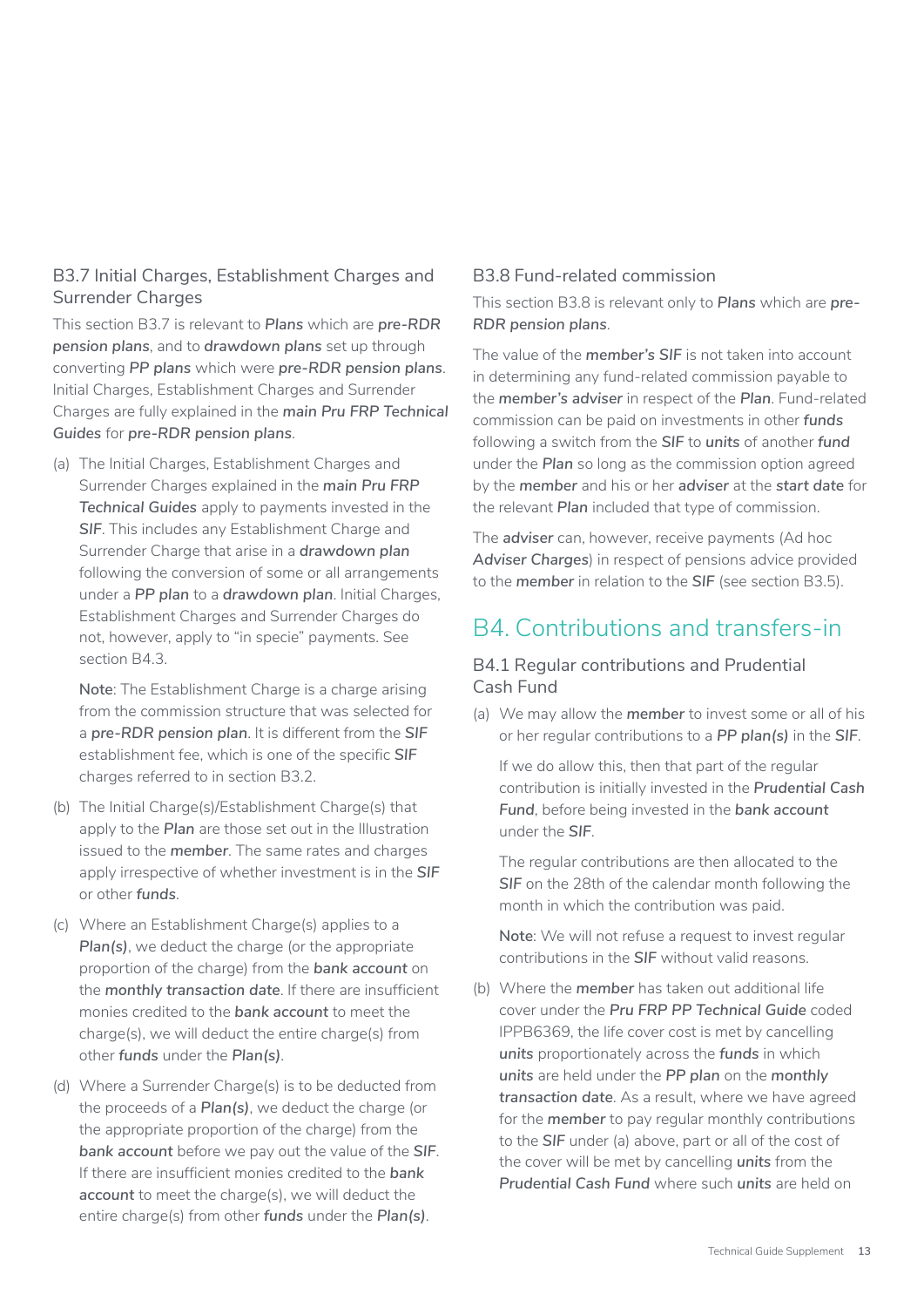the *monthly transaction date*. This will in turn reduce the amount of regular contribution subsequently allocated to the *SIF*.

This applies only to regular contribution *PP plans*  which are *pre-RDR pension plans*, irrespective of when the *member* started regular contributions to the *SIF*.

(c) The amount allocated to the *SIF* will be reduced where the *member* has instructed us to deduct a Set-up Adviser Charge in respect of the regular contributions.

#### B4.2 Single contributions and transfers-in

- (a) Subject to section B4.2(b), single contributions and transfers-in which are in cash form and which are to be invested in the *SIF*, will be credited to the *bank account* within ten *working days* of the date on which all of our requirements have been satisfied.
- (b) Where a number of transfers-in are being paid into the *Scheme* at the same time, each separate transferin may in some circumstances be initially held in a *holding account* under the *Scheme* (as described in the *main Pru FRP Technical Guides*) until all such transfer payments have been received by us. The value of the transfers-in to be invested in the *SIF* will be credited to the *bank account* within five *working days* of the later of:
	- the date on which all of our requirements have been satisfied; or
	- the date that all transfers-in have been received by us.
- (c) If we make payment to *Suffolk Life* before a single contribution or transfer-in has been received by us as a cleared payment and the single contribution or transfer-in payment does not reach us within three *working days*, certain provisions apply (see section C18.4).
- (d) The amount allocated to the *SIF* will be reduced where the *member* has instructed us to deduct a Set-up *Adviser Charge* in respect of the single contribution or transfer-in.

#### B4.3 "In specie" transfers-in

- (a) Section C4.3 explains that we may agree to accept a transfer-in from another *registered pension scheme* in the form of an asset (an "in specie" transfer-in), which then becomes an investment of the *SIF*.
- (b) The allocation rate for an "in specie" transfer-in is always 100%. This applies irrespective of whether the *Plan* which is set up as a result of the transfer-in, is a *pre-RDR pension plan* or a *post-RDR pension plan*.
- (c) In the case of an "in specie" transfer-in accepted into a *Plan* which is a *pre-RDR pension plan*, no commission will have been payable by us to the *member's adviser* in respect of that transfer-in. This applies irrespective of the commission option agreed by the *member* and his or her *adviser* for any cash element of the transfer-in.
- (d) In the case of an "in specie" transfer-in accepted into a *Plan* which is a *post-RDR pension plan*, no Set-up *Adviser Charge* or Ongoing *Adviser Charge*  will be payable to the *member's adviser* in respect of that transfer-in. The only type of *Adviser Charge*  which can be paid is a *SIF* Ad hoc *Adviser Charge*, as described in sections B3.5 and C9.7.
- (e) The contract between us and the *member* in relation to an "in specie" transfer-in will be deemed to have been concluded on the date that all of our requirements in relation to the transfer-in have been satisfied. On that date we will issue the cancellation notice to the *member* and *Suffolk Life* may start the process for the legal assignment of the asset. (See also section A7.4: cancellation rights may have been waived).
- (f) "In specie" transfers-in from pension arrangements under which the *member* has not yet started to draw benefits must initially be allocated to a *PP plan*, even if the *member* intends to take *income payments* with immediate effect. The *member* cannot convert the PP plan to a drawdown plan until all assets to be transferred "in-specie" have been legally assigned to *Suffolk Life*. At this point, it is the *member's*  responsibility to ask us to carry out the conversion.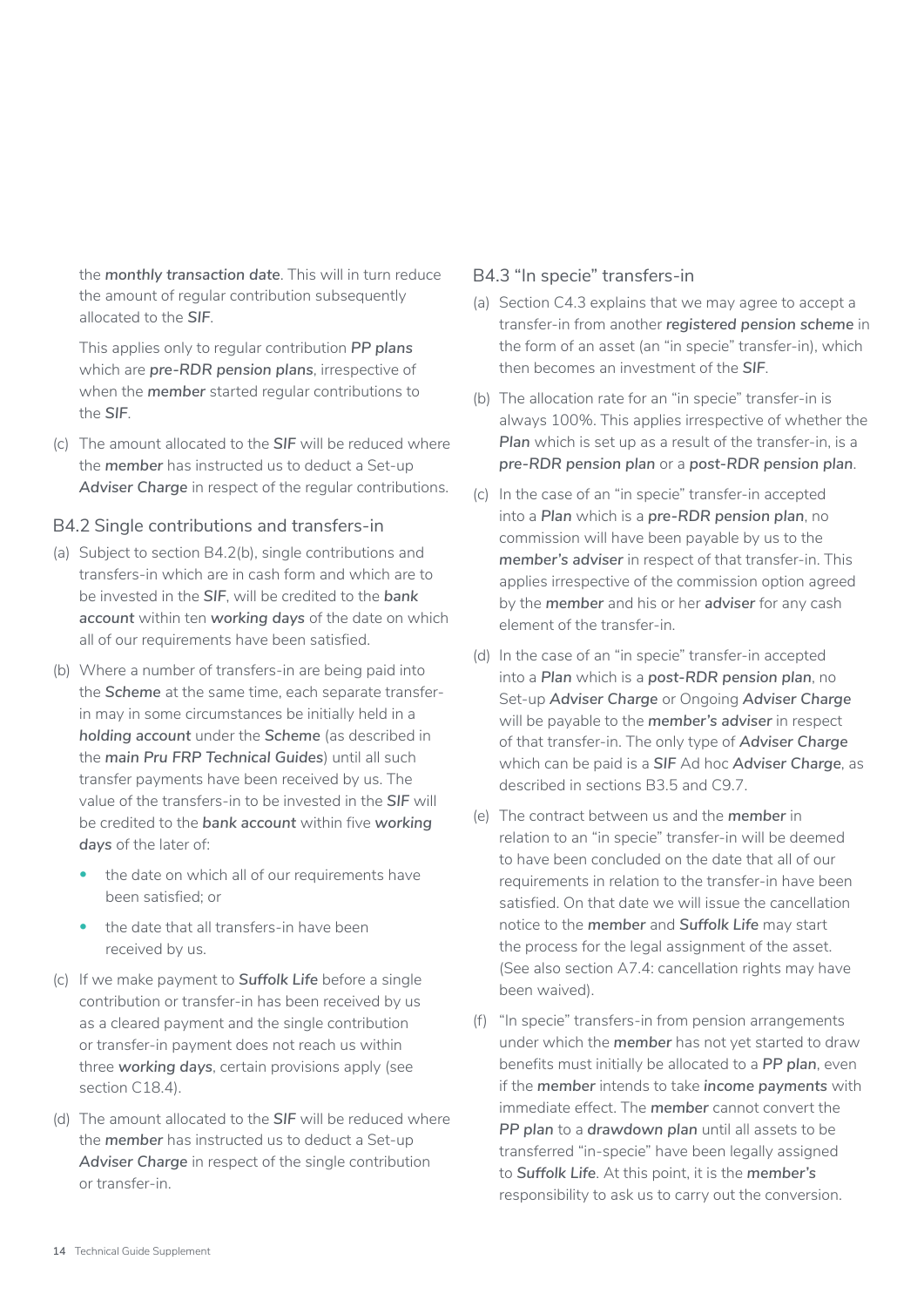- <span id="page-14-0"></span>(g) "In specie" transfers-in from a *drawdown pension arrangement* must be allocated to a *drawdown plan. Income payments* can, however, only start once there is sufficient cash credited to the *bank account*.
- (h) The value of an asset that is transferred "in specie" to the *SIF* is available for trading within the *SIF*  from the date that the transfer of that asset has been completed and the asset is legally owned by *Suffolk Life*.
- (i) Our acceptance of an "in specie" transfer-in may be subject to an additional charge which will be agreed between us and the *member* before the asset is transferred.

# B5. Using the SIF assets to pay benefits to the member

#### B5.1 General

The *main Pru FRP Technical Guides* explain how *units*  under the *Plan* are realised in order to pay benefits to the *member*. Additional provisions apply when using *investments* under the *SIF* to provide benefits, as described in the rest of this section B5.

#### B5.2 Income payments from the SIF

- (a) Part or all of the *income payments* may be paid from the *SIF*. Payments are always made from the *bank account*.
- (b) The *member* may (subject to the conditions in the *Pru FRP Drawdown Technical Guide* about maximum payments from the With-Profits Fund and the Prudential PruFund Pension Funds) select either Basis A or Basis B as follows:

Basis A: The *member* may take *income payments*  proportionately across all *funds* in which he or she has invested under the *drawdown plan*, (including the *SIF*).

Basis B: The *member* may specify a percentage amount from selected *funds*.

(c) Special provisions apply if making an *income payment*  would cause the balance on the *bank account* to fall below the minimum that we require (see sections A6 and C3.2) or become overdrawn. In this case, we will in the first instance deduct the *income payments*  proportionately across all other *funds* in which the *member* has invested under the *drawdown plan*, excluding the *SIF*.

If the *member* has invested in the *SIF* only or if there are insufficient *units* of other *funds* from which to deduct the *income payment*, we will contact the *member* for alternative instructions. In the event that a regular *income payment* cannot be made as normal on the usual *income payment date*, due to an insufficiency of money in the *bank account*, an Ad hoc *income payment* may be made at a later date if the *member* so requests.

- (d) When, following an insufficiency as described in section B5.2(c), the amount credited to the *bank account* is restored to an amount that is not less than the minimum level required by us, the deduction of regular *income payments* will resume on the basis chosen by the *member* as described in section B5.2(b).
- (e) If the *member* stops taking any *income payments*  from a *drawdown plan*, we will seek further instructions in relation to payments from the *SIF* if and when he or she asks for *income payments* to start again.

#### B5.3 Processes prior to buying an annuity

(a) The *main Pru FRP Technical Guides* explain the situations where *units* are switched to the *Prudential Cash Fund* before buying an *annuity*.

These switches to the *Prudential Cash Fund* do not apply to investments in the *SIF*.

(b) Where there are investments in the *SIF*, the *member*  will be contacted for instructions two years before the *SRA* or *anticipated annuitisation age*. The *member*  must provide instructions on how assets should be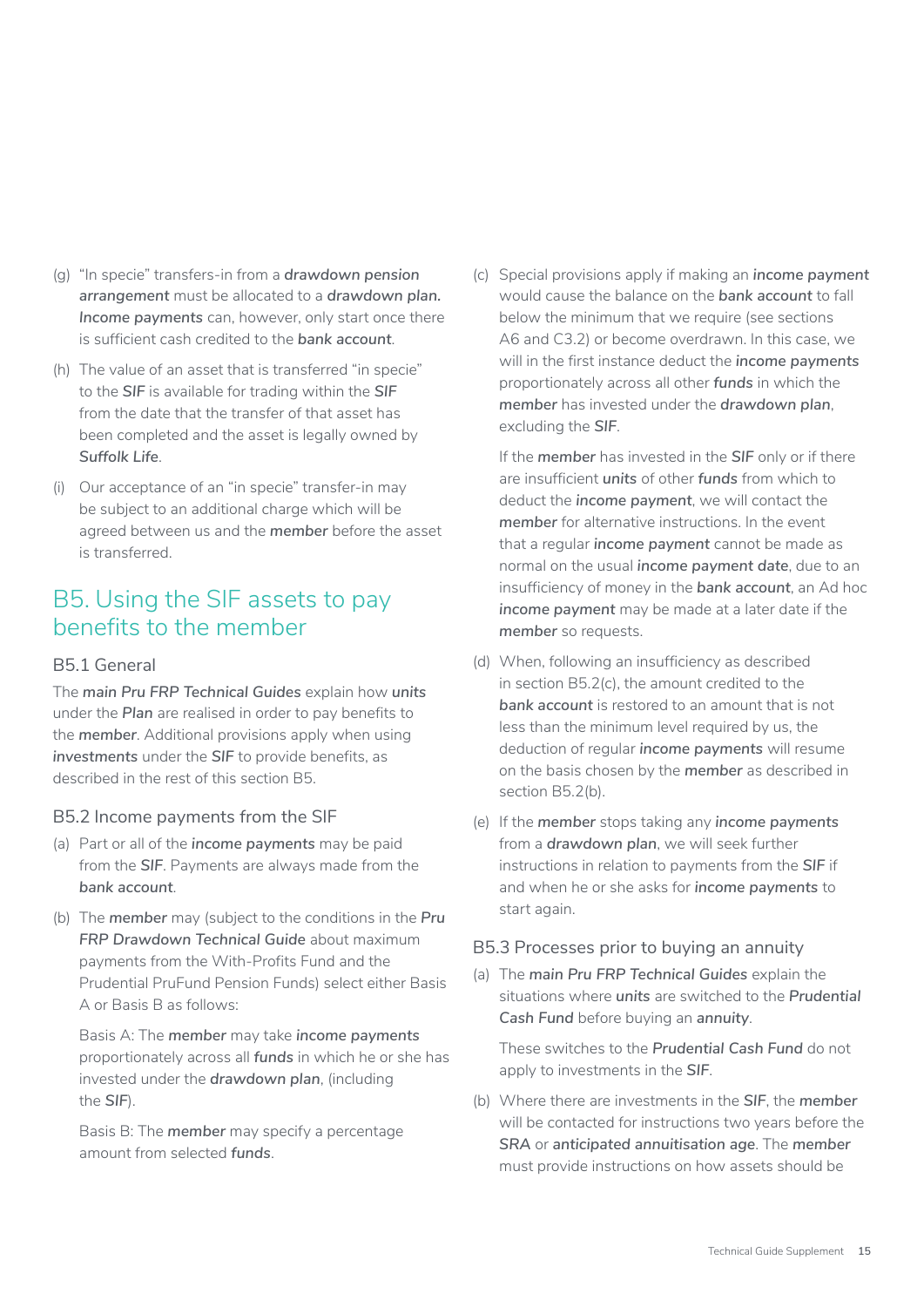disinvested, or he or she may be able to change the *SRA* or *anticipated annuitisation age* to a later date, as described in the *main Pru FRP Technical Guides*.

**Note**: The *SRA* is relevant only to *PP plans*. The *anticipated annuitisation age* is relevant only to *drawdown plans*.

(c) If no instructions are provided, the *member* will be contacted again at regular intervals before the *SRA* or *anticipated annuitisation age* to prompt him or her to provide instructions.

**Note**: As set out in the *main Pru FRP Technical Guides*, we may re-set the *anticipated annuitisation age* if we do not receive instructions from the *member*  about buying an *annuity*.

- (d) Where the *SRA* or *anticipated annuitisation age* is changed or re-set by the *member* or by us, we will contact the *member* for disinvestment instructions two years before the new *SRA* or new *anticipated annuitisation age*.
- (e) The *investments* will remain in the *SIF*, unless and until the *member* gives instructions or we exercise our right to sell the *investments* to buy an *annuity* under section C5.8.1.

#### B5.4 Requirement to realise investments by the final date for the Plan

(a) As set out in the *main Pru FRP Technical Guides*, and mentioned in section A1.2.3 of this *Supplement*, there is a final date beyond which no amounts can be held under a *PP plan* or a *drawdown plan*.

By that final date, all *units* and *investments* held under the *Plan(s)* must have been used to pay benefits and/or buy an *annuity* and/or make a transferout to another *registered pension scheme*.

The final date under a *PP plan* is not the same as the final date under a *drawdown plan*:

• In the case of a *PP plan*, the final date is the *member's* 75th birthday.

- In the case of a *drawdown plan*, the final date is the *member's* 99th birthday. This is also referred to as the *final conversion date*.
- (b) In the case of a *PP plan*, the *member* may also have the option to convert that *PP plan* to a *drawdown plan* before or at the *member's* 75th birthday, if the **PP plan** meets the conversion requirements set out in the *Pru FRP Drawdown Technical Guide*.

Where a *PP plan* is converted to a *Pru FRP Drawdown Plan*, the *investments* are not realised. The *SIF* is instead re-allocated to the new *drawdown plan*. See section B5.6.

- (c) We contact the *member* for disinvestment instructions through regular reminders starting two years before the final date for the *Plan(s)* (see section B5.4(a)).
- (d) If the *investments* have not been fully realised by the final date for the *Plan(s)* (see section B5.4(a)), the *Plan(s)* will be treated according to *HMRC*  requirements, but no income will be payable.
- (e) On or after the final date for the *Plan(s)* (see section B5.4(a)), if the *member* has not by then used the *Plan(s)* to pay benefits or buy an *annuity* (or, in the case of a *PP plan*, has not converted that *PP plan* to a *Pru FRP Drawdown Plan*), he or she will need to take an "in specie" transfer payment to another *registered pension scheme* (see section B7) that allows "SIPP" pension savings to continue to be held after the final date.
- (f) If there are any amounts remaining in the *SIF* by the day before the first anniversary of the final date for the *Plan(s)* (see section B5.4(a)), we may sell the *investments* and use the money to buy an *annuity* for the *member*.
- (g) If the *member* does not provide instructions or take a transfer-out (for example, if he or she has not maintained contact with us), we will not normally take any action in relation to the investments under the *SIF*. The *member* and the *SIF* will continue to be liable for all *costs* and charges under the *SIF* including any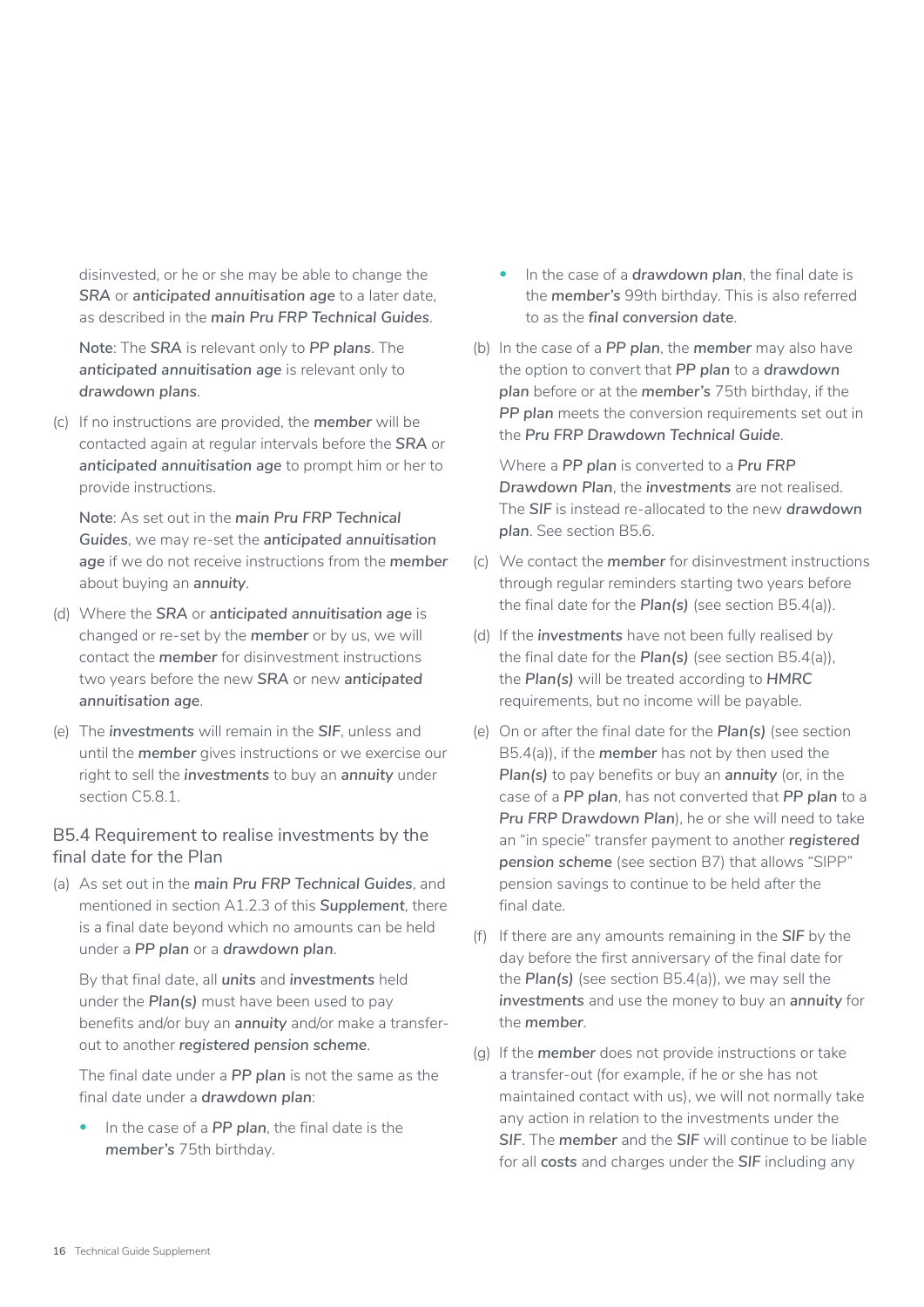annual administration fee that becomes payable. The *member* will then be told of his or her options when he or she subsequently makes contact with us.

If no instructions are received, we can, at any time from the final date for the *Plan* (see section B5.4(a)), sell *investments* without permission in accordance with section C5.8.1 in order to buy an *annuity* chosen by us.

#### B5.5 Realisation of investments, payment of benefits and annuity purchase

- (a) Unless section C5.8 applies, no *investments* under the **SIF** can be realised without the express permission of the *member* (or *adviser*). This may mean that payment of benefits or the purchase of an *annuity* is delayed. The realisation of *investments* is also subject to the delays described in section C12.1.
- (b) When selling *investments* to buy an *annuity*, the proceeds of selling each *investment* under the *SIF*  will, unless the *member* instructs us otherwise under section B5.5(c), be held in the *bank account* until all of the *investments* that are then to be used to provide benefits have been realised.
- (c) Some *investments* may take longer to realise than others. In this instance, instead of leaving all cash credited to the *bank account* as described in section B5.5(b), the *member* can if he or she so wishes, instruct us to use part or all of that cash to purchase an *annuity* (using the option to phase *annuity*  purchase described in the *main Pru FRP Technical Guides*). The remainder of the value of the *SIF*  can then be used to purchase an *annuity* once the proceeds of selling the remaining *investments* have been credited to the *bank account*.
- (d) Where an *income payment* is due to be made under a *drawdown plan* at the time when we receive a request to cash in a *drawdown plan* to purchase an *annuity*, the *annuity* purchase may be delayed until the *income payment* has been made (see also the *Pru FRP Drawdown Technical Guide*).

(e) Once the *investments* have been realised, the *member* will be offered all the pension options generally available under the *Pru Flexible Retirement Plan*.

#### B5.6 Conversion of PP Plan to Drawdown Plan

(a) If the *member* converts his or her *PP plan* to a *drawdown plan*, the investments are not sold. The *SIF*  is re-allocated to the *drawdown plan* on the date that the **drawdown plan** is set up.

In the case where some but not all of the *member's PP plans*, or some but not all *arrangements* under a *PP plan*, are converted to a *drawdown plan*, the relevant proportion of the *SIF* is re-allocated to the *drawdown plan*.

(b) All conversions of one or more *arrangements* under a *PP plan* to a *drawdown plan* are subject to the requirement for an *HMRC valuation* to be carried out.

As set out in the *Pru FRP Drawdown Technical Guide*, the *drawdown plan* is set up as at the date we have all of the information and forms that we need in order to carry out the conversion. Where there are investments in the *SIF*, there may be a delay between the time that the *drawdown plan* is set up and the payment of any benefits including the pension commencement lump sum. This is because the level of benefits cannot be determined until the *HMRC valuation* has been completed, and due to the nature of investments under the *SIF*, the *HMRC valuation*  may not be complete at the *start date*.

- (c) Where there are investments in the *SIF* under the *PP plan*, no conversion can be carried out until sufficient cash stands credited to the *bank account* to:
	- pay any pension commencement lump sum (or part of this sum) that is to be paid from the *SIF*;
	- pay any *income payment* (or part payment) that is due to be paid from the *SIF* following the conversion;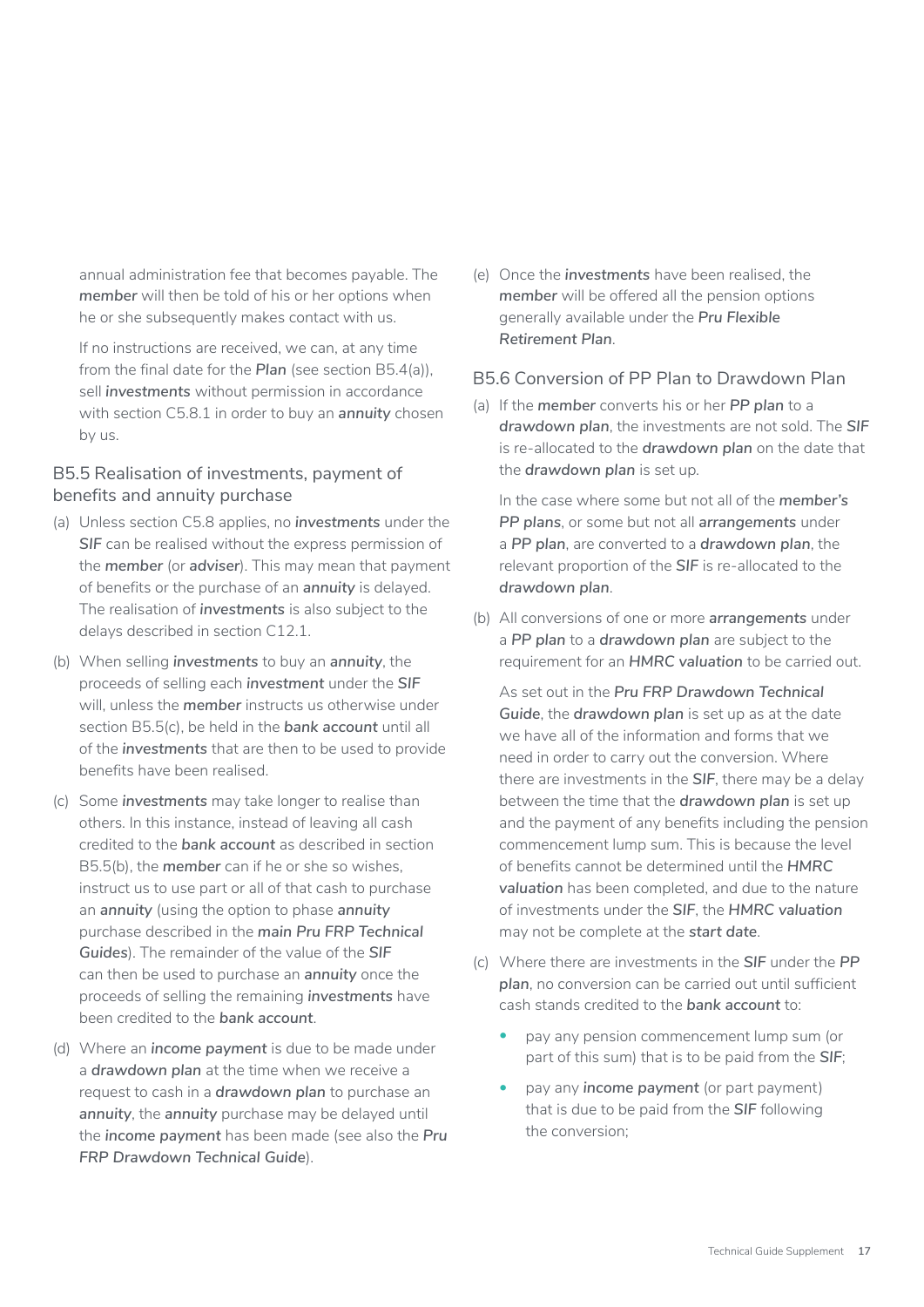- <span id="page-17-0"></span>• pay for the charges associated with obtaining the *HMRC valuation*; and
- pay any *SIF* Ad hoc *Adviser Charge* that the *member* has agreed should be paid to the *adviser*.

# B6. Death benefits

#### B6.1 General

The *main Pru FRP Technical Guides* set out how *units*  under the *Plan(s)* are used to provide benefits for the *member's* beneficiaries on his or her death before buying an *annuity* or taking a transfer-out.

Where there are *investments* in the *SIF*, the value of the *Plan(s)* available to provide lump sum death benefits and/ or *dependants'* or *nominees*' *annuities* and/or (in the case of a *drawdown plan) dependant's* or *nominee's income payments* includes the value of the *SIF*.

The value available from the *SIF* will comprise:

- the value of the *bank account* at the date we pay out the benefit following the sale of investments under the **SIF** as described in section B6.2; and/or
- where any *investments* are not to be sold, but are to be paid "in specie" as described in section B6.2, the value of those *investments* on the date that they are transferred as an "in specie" lump sum death benefit to the relevant beneficiary.

The value available is reduced by any *costs* or *liabilities*, as mentioned in section C10.1 and any taxes due on the payment. In the case where a *dependant* or *nominee*  selects a *drawdown plan*, the death benefit is the value of investments under the *SIF* (or the proportion of the *SIF*  that is allocated to the *dependant* or *nominee*).

#### B6.2 Selling or transferring assets to pay lump sum death benefits

Once a beneficiary has been selected in the way described in the *main Pru FRP Technical Guides*, he or she may be asked whether he or she prefers to receive any lump sum death benefit as a cash lump sum or in the form of an asset. We will take into account the wishes of the beneficiary(ies), but the ultimate decision on whether to sell and pay as cash or whether to transfer *investments*  lies with Prudential and our decision is final.

As set out in section C5.8, we and *Suffolk Life* can decide to sell *investments* without the consent of the beneficiaries in order to pay death benefits. We and *Suffolk Life* can also at our discretion choose to transfer an asset, for example, where realisation is not practicable (see section C11.2).

Where a cash lump sum death benefit is payable, we will instruct *Suffolk Life* to sell the *investments*. The proceeds will (subject to the deduction of any *costs*) be credited to the *bank account* and will earn interest at the relevant rate (see section C3.2.2) until the benefits are paid out as described in the *main Pru FRP Technical Guides*.

Where paying a lump sum in the form of an asset, we will instruct *Suffolk Life* to arrange for the asset to be transferred to the beneficiary (subject to the payment of *costs*).

Lump sum death benefits will be paid free of income tax if the *member* dies before reaching age 75 and they are paid within two years of us being notified of the *member's*  death (or when we could first reasonably have been expected to have known of the *member's* death, if earlier).

Any lump sum death benefit that is paid if the *member*  dies after reaching age 75, or is not paid within the two year time limit mentioned above, will be taxable at the recipient's highest marginal rate of income tax.

The realisation of *investments* to pay death benefits is also subject to the delays described in section C12.1.

#### B6.3 SIF charges and costs

Until all benefits have been paid out of the *SIF*, the *SIF*  remains liable for any charges that become payable to us, including any annual administration fee and/or annual drawdown fee that becomes due. The *SIF* is also liable for the settlement of any *liabilities* and for the payment of the *costs* of selling or transferring *investments*.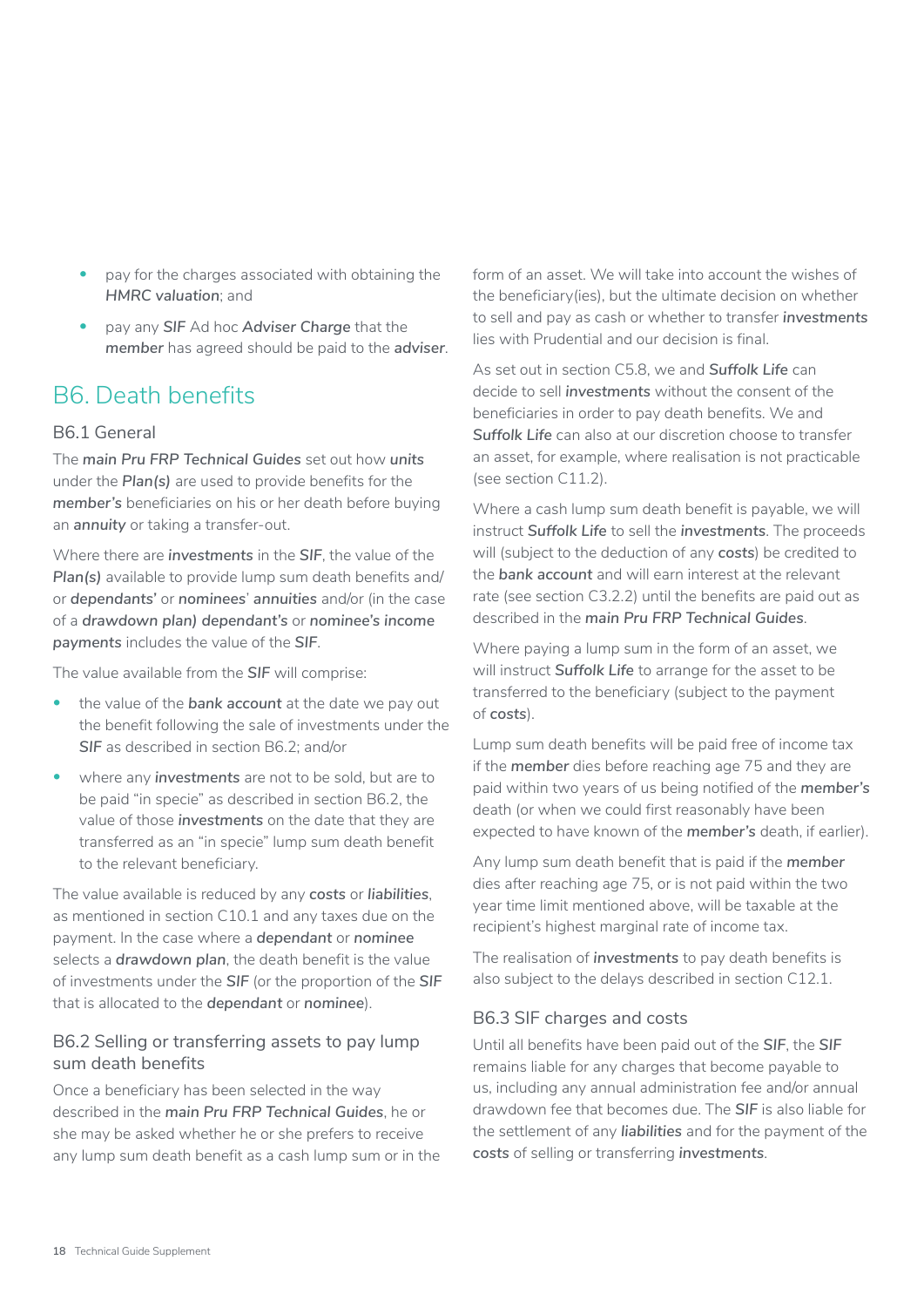#### <span id="page-18-0"></span>B6.4 Payment of lump sum death benefit

The total lump sum death benefit will normally be paid out all at one time. This may mean that payment of benefits is delayed due to the time scales involved in selling some *SIF investments*. As a result, the payment of benefits from any *units* of other *funds* held under the *Plan(s)* or from any additional life cover (see the *Pru FRP PP Technical Guide*) will be delayed until the *SIF* investments have all been liquidated.

The value payable in respect of *units* of other *funds* is the value at the date of the *member's* death, as set out in the *main Pru FRP Technical Guides*.

#### B6.5 Two year limit

The *Pru FRP PP Technical Guide* explains that there is a two year limit for payment of a lump sum death benefit on the *member's* death before taking any benefits under a *PP plan*. It is important for *investments* under the *SIF* to be sold or transferred to beneficiaries before that deadline, in order to avoid a tax charge.

#### B6.6 Dependant's or Nominee's drawdown Plan

A *dependant* or *nominee* of a *member* with a *drawdown plan* may on the death of the *member*, subject to the terms of the *Pru FRP Drawdown Technical Guide*, select to take death benefits in the form of *income payments*. In this case:

- the *dependant* or *nominee* will have a *drawdown plan* in his or her own name and may continue to invest in the *SIF* that was held under the *member's drawdown plan*;
- the *SIF*, or that part of the *SIF* which relates to the *dependant's drawdown plan* (which is paid as a *capped drawdown*), is subject to an *HMRC valuation*. The *dependant* should note that *costs* may be incurred in obtaining the *HMRC valuation*, which are payable from the *SIF*;
- where there is more than one *dependant* or *nominee*, the value of the *SIF* is apportioned appropriately;
- if the *SIF* (or part of the *SIF* as described above) is held under a *dependant's* or *nominee's drawdown plan*, the *dependant* or *nominee* assumes all of the rights and responsibilities of the *member* in relation to this *Supplement*. This provision is subject to the terms and conditions of the *Pru FRP Drawdown Technical Guide* regarding benefits payable to and in respect of the *dependant* or *nominee*;
- where the *dependant's* or *nominee's final conversion*  date is the 99th birthday, any remaining value under his or her *drawdown plan* must be converted at that date to an annuity, or transferred out.

### B7.  Transfers-out

#### B7.1 General

The *main Pru FRP Technical Guides* explain how *units* may be sold to provide a transfer-out to another pension scheme.

In the case where there are *investments* in a *SIF* under the *member's Plan*, the *investments* are either realised to provide a cash transfer-out or the *investments* may in some cases be transferred "in specie" to the receiving scheme.

Unless section C5.8 applies, no *investments* will be realised or transferred "in specie" without the express permission of the *member*, confirmed in writing where so required. This may mean that payment of the transfer-out is delayed.

Where an *income payment* is due to be made under a *drawdown plan* at the time when we receive a request to transfer out, the payment of the transfer-out may be delayed until the *income payment* has been made (see also the *Pru FRP Drawdown Technical Guide*).

Where transferring-out both *PP plans* and *drawdown plans*, these will not be carried out separately. No transfers-out will be carried out until sufficient cash is held in the *bank account* to cover all transfers-out.

**Note**: All *drawdown plans* must be transferred out at the same time and cannot be split for transfer-out. *PP plans*  and *PP plan arrangements* can, however, be transferred out individually.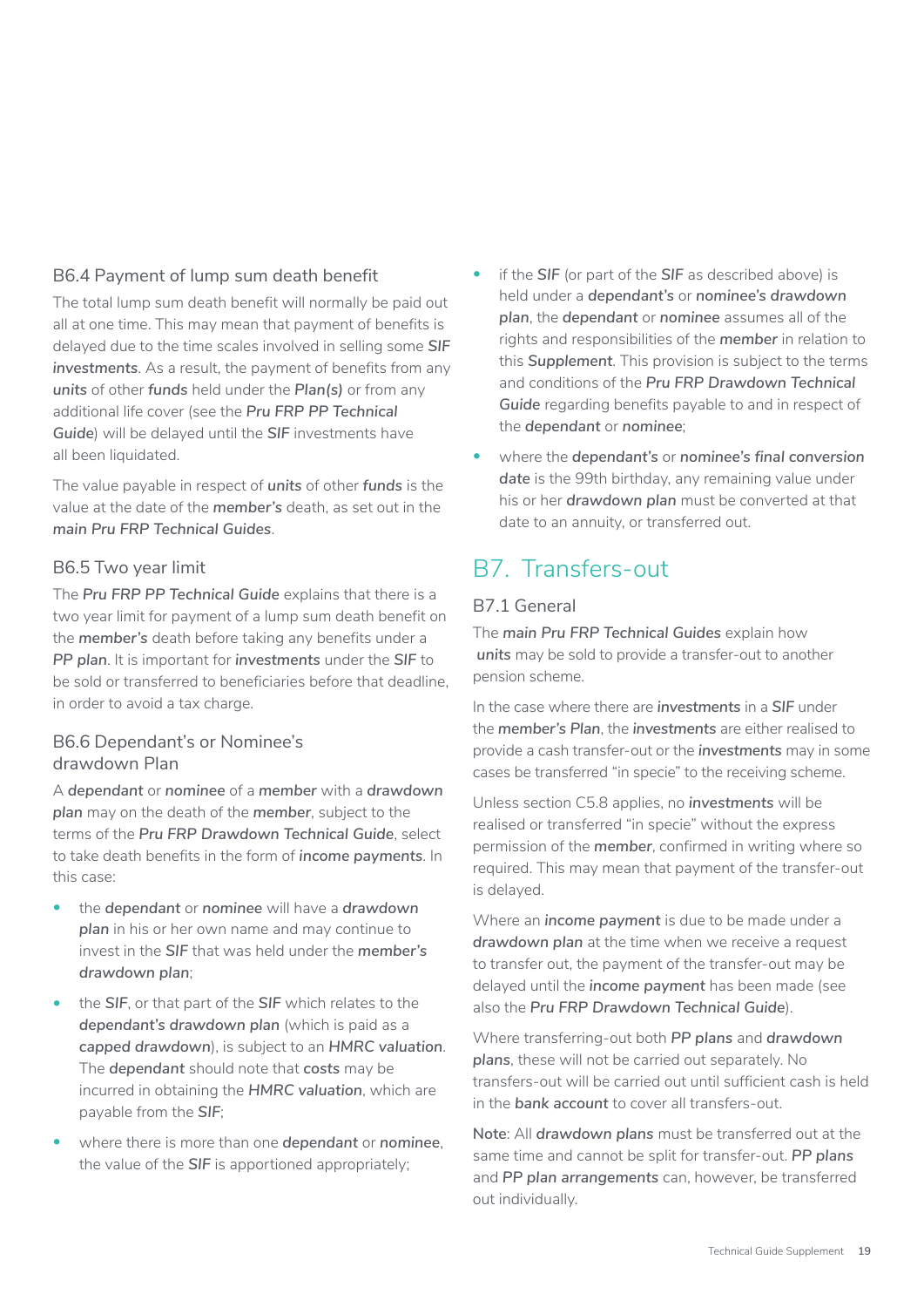#### <span id="page-19-0"></span>B7.2 Cash transfers-out

- (a) The realisation of *investments* to provide a cash transfer-out is subject to the delays described in section C12.1.
- (b) Until all *investments* have been realised, the proceeds of selling each *investment* to provide a cash transferout will be held in the *bank account*.
- (c) Where there are *units* held in other *funds*, the realisation of those *units* to provide a cash transferout will be delayed until the proceeds of the *investments* have been credited to the *bank account*. The realisation of *units* is also subject to any delay(s) and/or waiting period as set out in the *main Pru FRP Technical Guides*.
- (d) Once the proceeds of all *investments* are held in the *bank account* and all *units* of *funds* have been sold, we will pay the transfer-out as a single cash sum to the receiving scheme.

#### B7.3 "In specie" transfers-out

- (a) A transfer-out paid as an "in specie" transfer of assets will be subject to payment of legal and other *costs*  and may be subject to additional charges to be agreed between the *member* and us before the asset is transferred out. The legal work to effect an "in specie" transfer of assets will only start once all of our and *Suffolk Life's* requirements have been met.
- (b) Where there are other *investments* that are not to form part of an "in specie" transfer-out, these will be sold (subject to any delays as described in section C12.1). The proceeds will be credited to the *bank account* until all such *investments* have been liquidated and the "in specie" transfer-out has been completed. At that time *Suffolk Life* will pay the cash to us and close the *bank account*.
- (c) Where *units* are held in other *funds* under the *member's Plan(s)* (including any other *Plan(s)* that is to be transferred out, even if that Plan(s) is not invested in the *SIF*), we will switch these *units* into the *Prudential Cash Fund*. The date on which we switch

any such *units* will be the date on which all of our requirements in relation to the transfer-out have been satisfied (subject to any delay(s) and/or waiting period as set out in the *main Pru FRP Technical Guides*). These amounts will remain invested in the *Prudential Cash Fund* until *Suffolk Life* pay us any other amounts to be transferred out in cash form as described above. At that time (and subject again to any delay(s) as set out in the *main Pru FRP Technical Guides*), we will realise the *units* and pay out any cash element of the transfer-out as a single payment.

# B8.  Divorce and dissolution

#### B8.1 Pension sharing orders

The *main Pru FRP Technical Guides* explain that a pension sharing order may be made as part of a divorce or dissolution settlement, with a transfer-out being made to another pension plan selected by the ex-spouse or ex-civil partner.

A pension sharing order is normally implemented by selling *units* of *funds* and/or *investments* under the *Plan(s)*, in order to raise the sum specified by the court, but "in specie" settlements are also possible.

#### B8.2 Disinvestment of units and investments

The *member* must provide disinvestment instructions for his or her *Plan(s)* as soon as the court order has been made. If such instructions are not received by us within 28 days of the date on which we receive the final court order and the relevant decree, we will cancel *units* of *funds* and/ or sell *investments* under the *SIF* without the *member's*  consent, as follows:

- In the first instance, we cancel *units* proportionately from *funds* held under the *Plan(s)* excluding the *SIF*.
- If the amount produced by cancelling *units* is not sufficient to cover the sum specified by the court, we will then use money in the *bank account* to make up the balance.
- If there is still a shortfall, we will exercise our powers in section C5.8 to sell *investments* without the *member's* consent.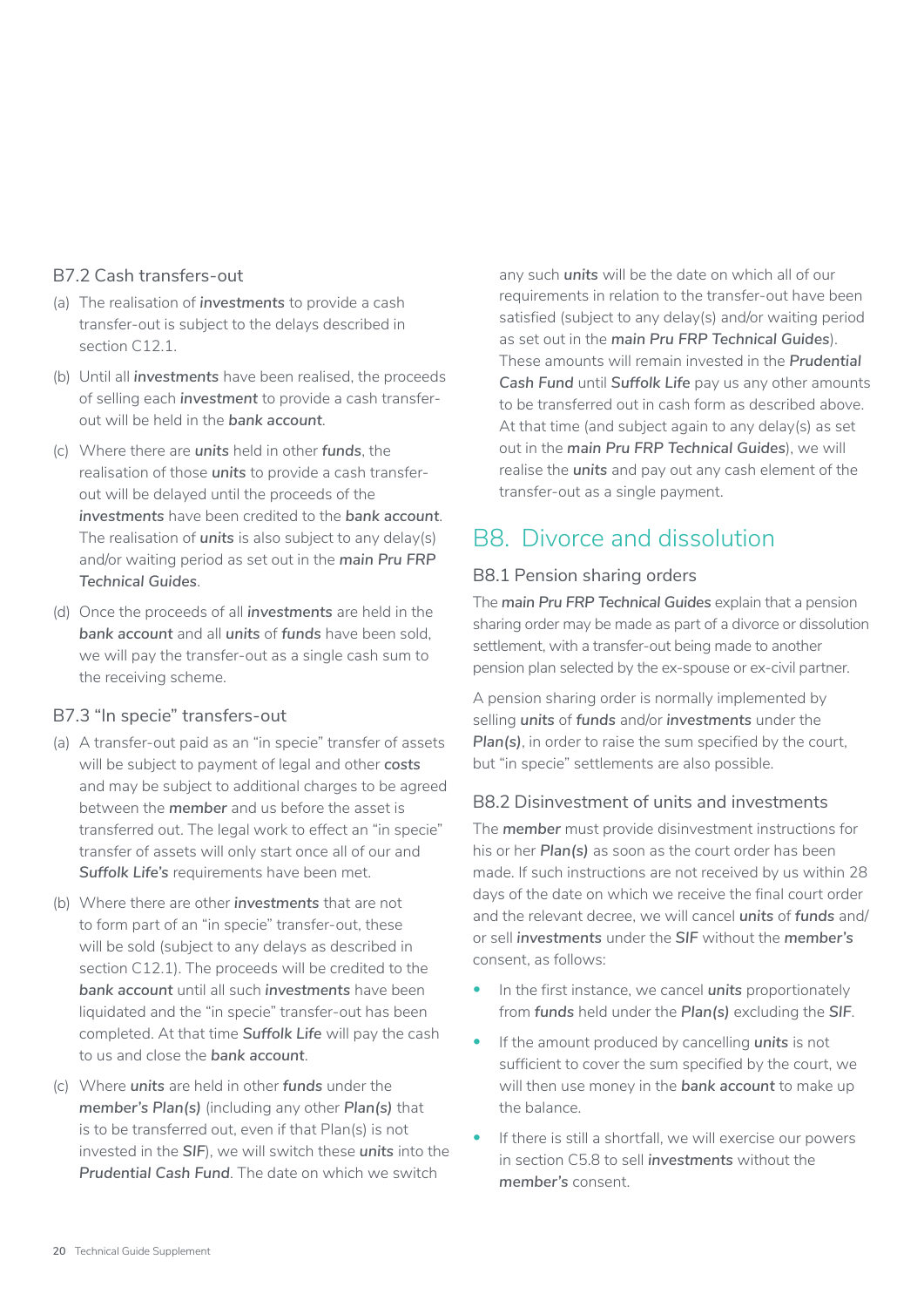<span id="page-20-0"></span>Section C5.6 also explains that investment instructions may be refused if they are incompatible with a pension sharing order or an earmarking order.

#### B8.3  "In specie" settlement of pension sharing order

Instead of making a cash transfer, a pension sharing order may in some cases be implemented in part or in full by making an "in specie" transfer of assets to the ex-spouse's or ex-civil partner's chosen pension plan. Any such transfer is subject to:

- the agreement of all parties: i.e. the *member*, the exspouse or ex-civil partner, Prudential and *Suffolk Life*;
- the chosen pension plan being able to accept such a transfer; and
- the payment of any *costs* and/or charges that we may require.

#### B8.4 Pension sharing and HMRC valuations

As set out in the *main Pru FRP Technical Guides*, in order to implement a pension sharing order it is necessary to obtain *HMRC valuations* of the *member's Plan(s)*. Where *SIF investments* are concerned, this may result in additional *costs*, which will be deducted from the *SIF*.

# B9. Form of communication for SIF investment instructions

Full details are set out in the *main Pru FRP Technical Guides* about the acceptable forms of communication for notices to Prudential and investment instructions.

Instructions to *Suffolk Life* to acquire or sell an *investment*  under the *SIF* may be given in writing, by e-mail, by fax or by telephone. When sent by e-mail, the instruction must be in a written document signed by the *member*, which has been scanned and attached to the e-mail.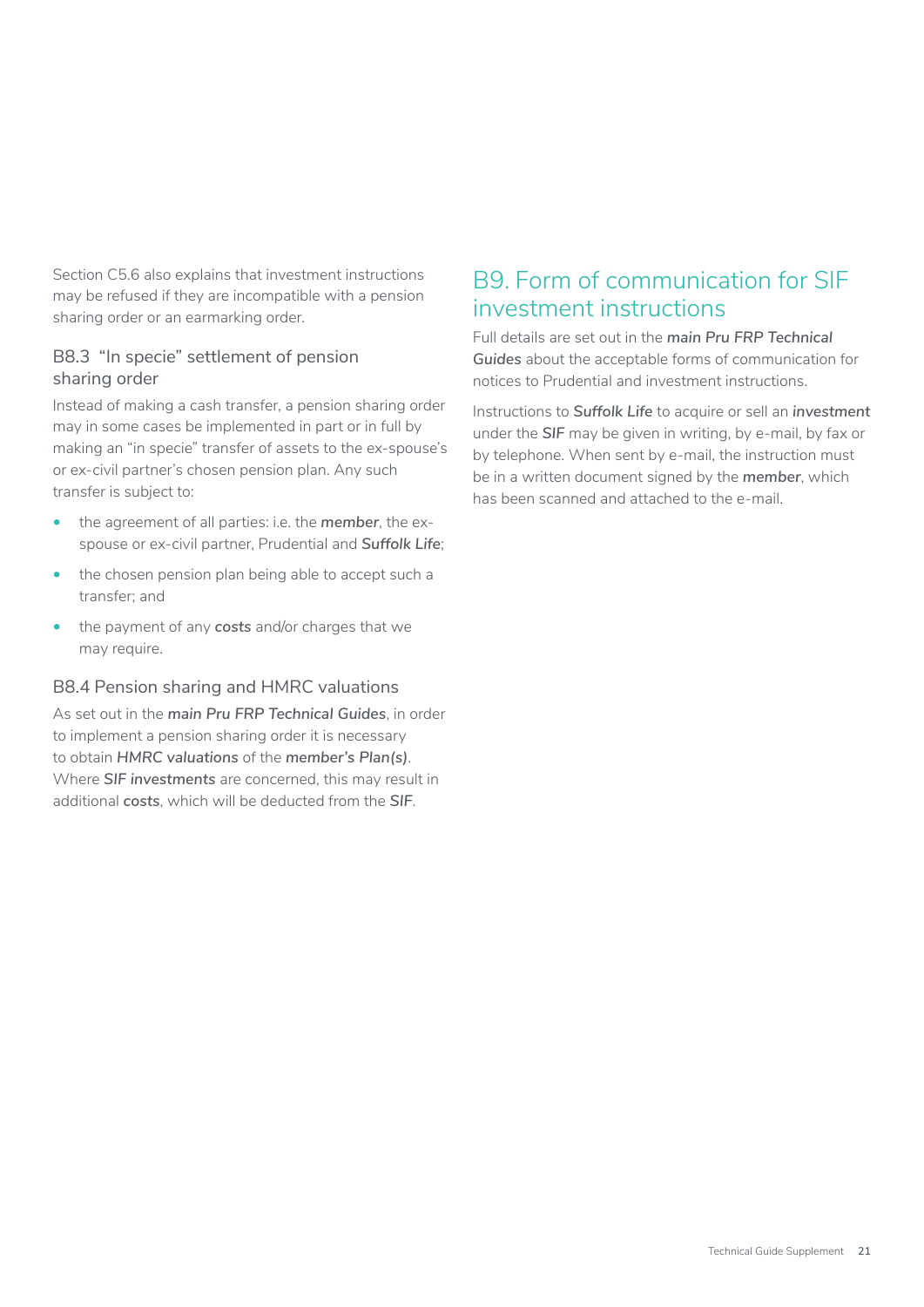# <span id="page-21-0"></span>C. Operation of the Self-Invested Fund

# C<sub>1</sub> Introduction

This section C describes the specific operation of the *SIF*. In the event of any conflict between this section C and the other terms and conditions of the *Plan* (including the rest of this *Supplement*), this section C will prevail.

## C2. The member, dependant, nominee or successor and adviser

For the purposes of this section C, references to the *member* include (where appropriate) the *member's adviser*, to the extent that such *adviser* has been appointed for the purposes of the *SIF* under section C13.

Where the *SIF* is held under a *dependant's*, *nominee's*  or *successor's drawdown plan*, for the purposes of this section C, references to *member* include that *dependant*, *nominee* or *successor* and references to the *member's adviser* include the *dependant's*, *nominee's* or *successor's adviser*.

# C<sub>3</sub> The SIF

#### C3.1 Investment details form

If the *member* wishes to use a SIPP option under the *Pru Flexible Retirement Plan*, he or she must first complete, sign and deliver to us an *investment details form*. After we receive the *member's* properly completed and signed *investment details form*, we will set up a *SIF* to which benefits under the *member's Plan(s)* will be linked.

#### C3.2 SIF bank account

#### **C3.2.1 General**

All payments to the *SIF* will be credited to a *bank account*  opened by *Suffolk Life* for the purposes of the *SIF*. The *bank account* is a corporate account of *Suffolk Life* and they are the authorised signatory. *Suffolk Life* will credit payments to the *bank account* when they receive them in cleared funds.

Until they receive cleared funds, the payments are not *Suffolk Life's* assets for the purposes of the *member's SIF*.

#### **C3.2.2 Interest**

#### **(a) Credit balances**

Interest may be payable on any cleared credit balance on the *bank account*.

The basis of the rate of interest the member's SIF receives from the *Bank* is as set out in the current *SIPP Bank Accounts and Valuation Principles Leaflet*, as updated from time to time.

The basis of interest and the interest rate applying to the SIF *bank account* are subject to change from time to time (see section C3.2.6).

Where the *Bank* pays *Suffolk Life* a higher rate of interest across all the accounts they have with them than the amount earned by the *bank account* in accordance with the information set out in the current *SIPP Bank Accounts and Valuation Principles Leaflet*, *Suffolk Life* will be entitled to keep the difference.

On the closure of the *SIF*, any accrued interest will be credited to the *SIF*.

#### **(b) Overdrawn balances**

If the *bank account* goes overdrawn interest will be charged and added to the debt daily. The interest rate used will be the *Bank's* appropriate overdraft rate (see also section C8.2).

#### **C3.2.3 Amounts are held in bank account until investment instructions are received**

The *member* can ask us to invest amounts credited to the **bank account** in accordance with sections C5, C6, C7 and C8. Until the *member* gives us instructions, the relevant amounts will continue to be held in the *bank account*.

#### **C3.2.4 Minimum balance**

We require at least £1,000 to remain credited to this *bank account* at all times, until the *member* switches out of the *SIF* or uses all money and/or *investments* under the *SIF* to pay benefits or take a transfer-out of the *Scheme*.

This minimum amount is increased where the *member*  has a *drawdown plan(s)* and an *income payment* is due to be paid from the *SIF*. In this instance the minimum balance under the *bank account* is increased on the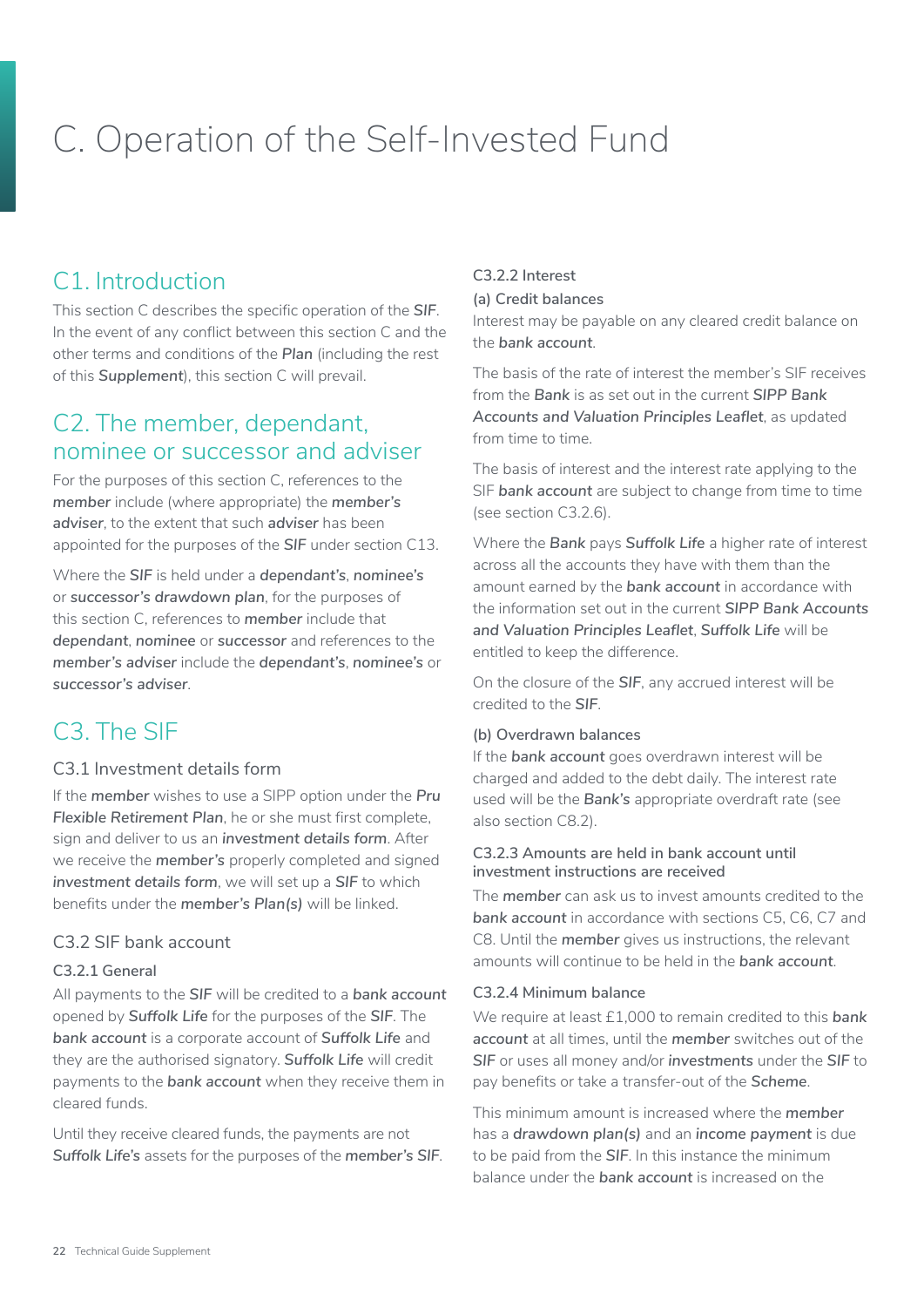*working day* before the *income payment date* to £1,000 plus the value of the *income payment* (or part payment). It is the *member's* responsibility to ensure that this minimum is met, in order to ensure that *income payments* are made. *Income payments* may fail if the *bank account* does not hold this minimum amount (see section B5.2).

#### **C3.2.5 Monitoring the bank balance**

It is the *member's* ultimate responsibility to ensure that sufficient cash is credited to the *bank account* at all times to meet our requirements.

*Suffolk Life* also monitor the *bank account* to check that the £1,000 minimum is maintained.

We or *Suffolk Life* will however only enforce section C5.8.1 where the balance falls below £1,000. Section C5.8.1 will not be enforced in order to make an *income payment*.

See also section C5.8.1, which explains that we or *Suffolk Life* can sell other *investments* without the *member's*  consent if the balance falls below this amount and the *member* fails to take action to ensure that the minimum is restored.

#### **C3.2.6 Changes to interest rates**

We may change the basis of interest and the interest rate applying to the SIF *bank account*. If we do so, we will notify the *member* in writing.

#### C3.3 Notional allocation of assets

The *member's SIF* will be part of the *funds* maintained by Prudential and by *Suffolk Life* for the purpose of our and their long-term insurance business.

Benefits under the *member's Plan(s)* which are linked to his or her *SIF* will be determined (subject to section C18.3) by reference to the value of the assets and *liabilities*  which *Suffolk Life* hold in respect of that *SIF*, including the balance on the *bank account*.

These assets and *liabilities* are notionally allocated to the *SIF* but the *member* does not have any legal or beneficial interest in them or in the *SIF*. All references in this *Supplement* to assets and *liabilities* of the *member's SIF*  are to be construed accordingly.

#### C3.4 Assets and liabilities

Any investment income or capital gains arising from the assets of the *member's SIF* and interest earned on the balance on the *bank account* will be credited to, and form part of, the assets of the *member's SIF*. Any loan or interest expense relating to the *member's SIF* will be debited to, and form part of, the *liabilities* of the *member's SIF*.

#### C3.5 Discounts, rebates etc.

A company within the *Suffolk Life Group* may receive discounts, rebates, commissions or other payments relating to the *investments* of the *SIF*. In this event, we or *Suffolk Life* will have notified the *member* prior to the relevant company's entitlement arising relating to the *investments* of the *SIF*. The amount will not be credited to the *SIF* but will be retained by the relevant company within the *Suffolk Life Group*.

#### C3.6 Suffolk Life's central clearing account

- (a) If the *member* gives instructions under section C5 to acquire an *investment*, the amount to be invested will be transferred from the *bank account* to a central clearing account of *Suffolk Life* when they process the *member's* instruction.
- (b) If we or **Suffolk Life** are required to pay expenses (including fees to an *adviser* authorised by the *member*), the amount of the expenses will be transferred from the *bank account* to a central clearing account of *Suffolk Life* when they process the payment.
- (c) If the member (or an investment manager) gives instructions to us to transfer monies (other than regular transfers) to an investment manager, the amount to be transferred will be transferred from the bank account to a central clearing account of Suffolk Life when they process the member's instruction.
- (d) **Suffolk Life** will retain any interest arising on any such central clearing account.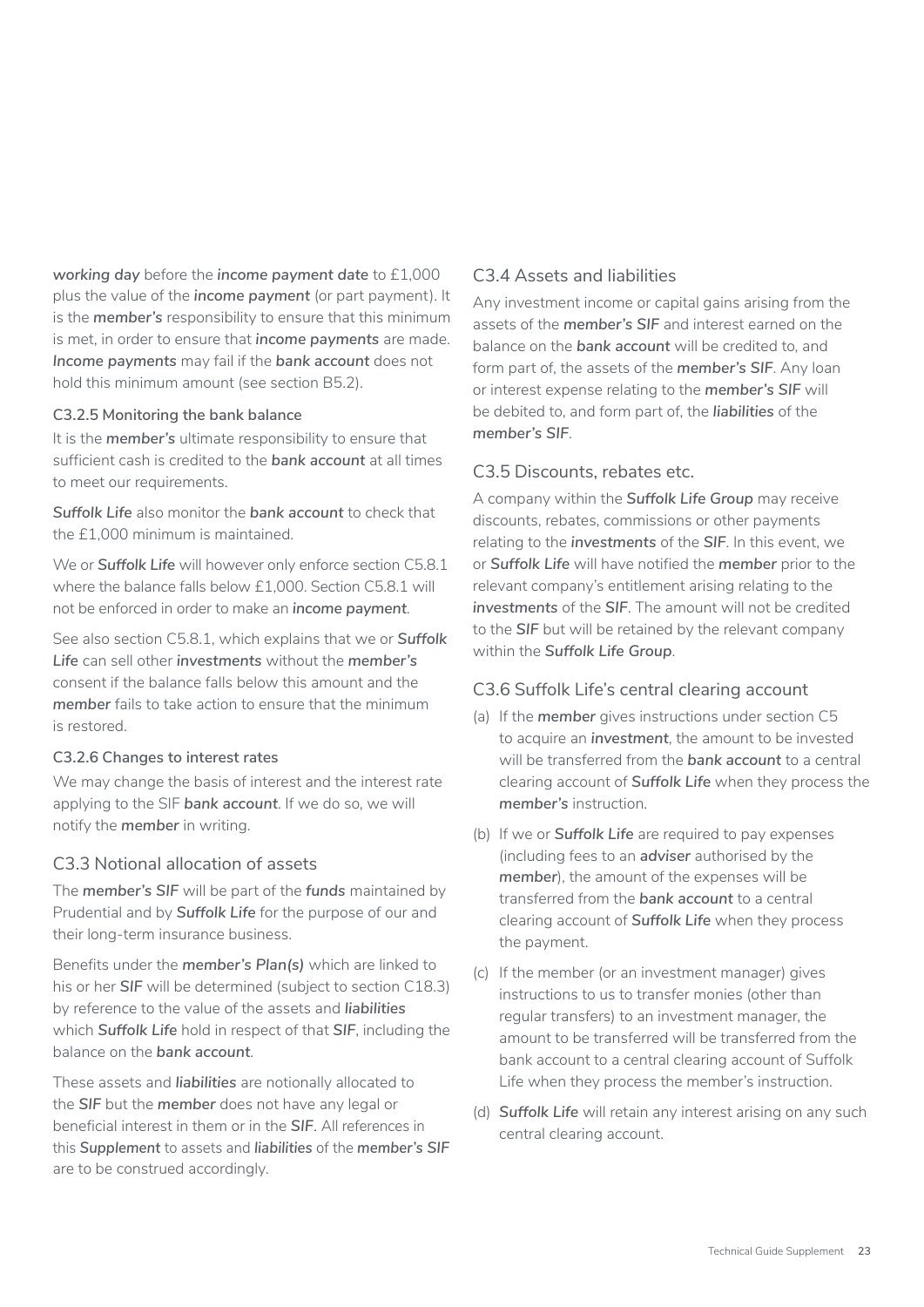# <span id="page-23-0"></span>C4. Contributions and other amounts invested in the SIF

#### C4.1 Contributions and amounts switched from other funds

Subject to section C4.2 and as otherwise provided in this section C, the *member* (and other parties who can make payments to the *Plan(s)* on his or her behalf) may pay contributions for allocation to his or her *SIF* at any time. Subject to the terms and conditions in the *main Pru FRP Technical Guides* and in section B, the *member* may also instruct us to sell *units* held in other *funds* under his or her *Plan(s)* and switch the proceeds for reinvestment into his or her *SIF*.

#### C4.2 Minimum amounts

- (a) The *member* must comply with any restriction on the minimum amount of any contribution payment and any other requirements relating to contribution payments specified in the *main Pru FRP Technical Guides* or in this *Supplement* (see section A6), or made under this section C.
- (b) We reserve the right to:
	- refuse or accept at our discretion any amount below the minimum requirement for initial investment in the *SIF*. Our acceptance in any particular case of an amount less than the minimum amount shall not create a precedent; and/or
	- specify or vary the minimum amount and impose or vary any other requirements subject to which the *member* may pay any contribution.
- (c) Except for the minimum amount required to be maintained in the *bank account* (see section A6) there is currently no minimum amount that must be invested in or disinvested from any particular type of *investment* under the *SIF*.

Sections C5.6 and C5.7 would, however, allow us or *Suffolk Life* to refuse to make an investment or a disinvestment if we or they consider that the

amount requested is impracticable. There may also be a minimum investment amount imposed by the institution providing the proposed investment.

#### C4.3 "In specie" transfer payments

Subject to our agreement on each occasion, a transfer-in payment from another *registered pension scheme* may be made into the *Plan(s)* by an "in specie" transfer of assets to *Suffolk Life*. The terms of any such transfer, including the payment of *costs*, will be as agreed between the *member* and us. (See also section B4.3).

# C5. Investments and investment instructions

**Note**: As explained in section A7.2, if any investment transaction is to be carried out between the *SIF* and the *member* or any of his or her *connected parties*, then the transaction must take place at *market value*.

See section B9 about the means by which *SIF* investment instructions may be given.

#### C5.1 Buying investments

The *member* may give us (or any relevant *investment*  **manager** appointed in accordance with section C6) instructions for the acquisition of investments for the *SIF*. This is subject to:

- the limitations set out in the *SIPP Allowable Investments Leaflet* on the types of investment that may be acquired;
- the minimum amount of any investment set out in this *Supplement*, the *Key Features document*, the *SIPP Allowable Investments Leaflet* and/or any other document that we issue;
- the retention by the *member's SIF* of any minimum balance in the *bank account* specified in this **Supplement** (see section A6);
- the appointment of an *investment manager* where required by *Suffolk Life*;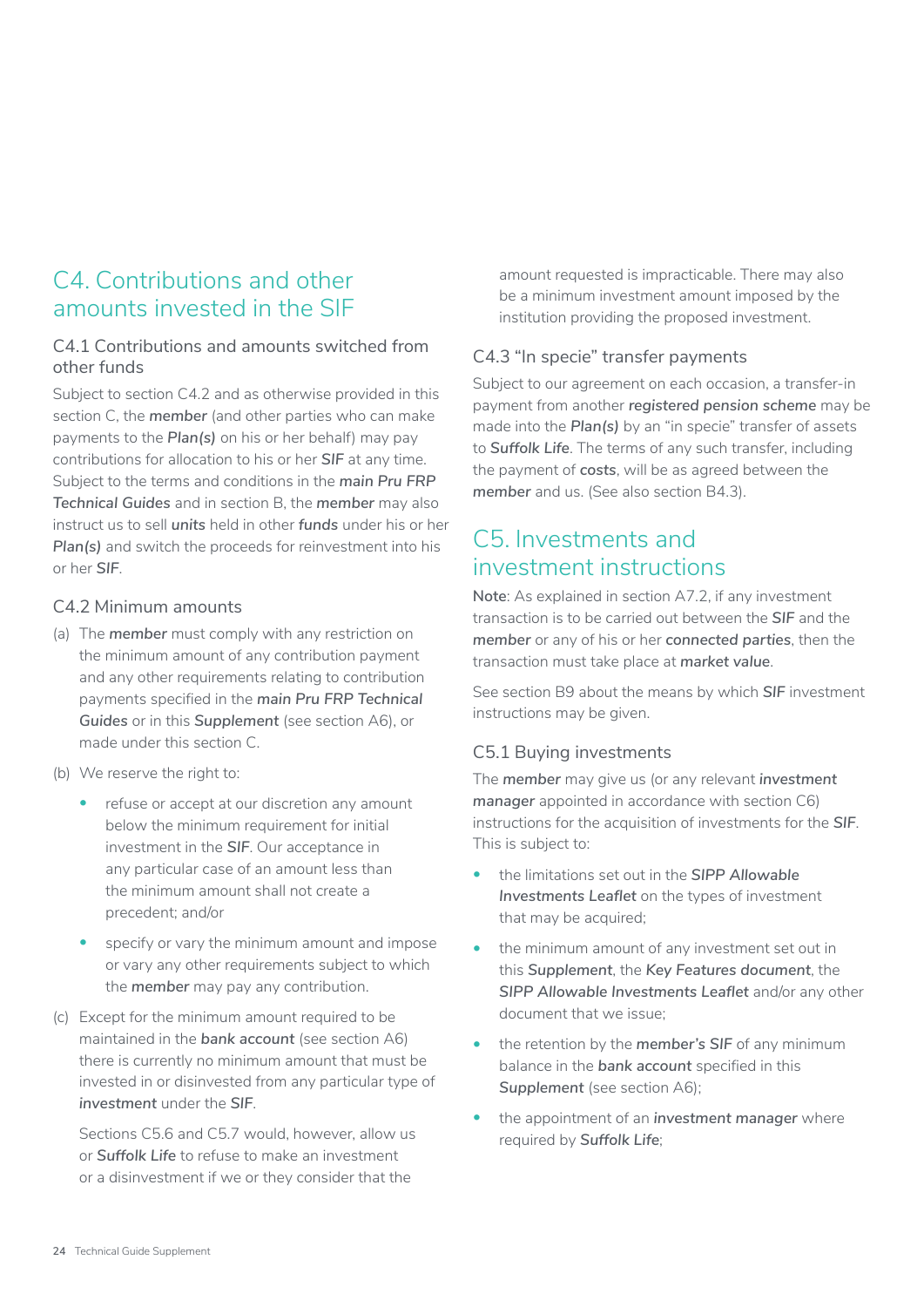- the completion by the *member* of additional documentation if requested by us or *Suffolk Life*, for example, if the *member* wishes us to purchase a property;
- the legislation applicable to *registered pension schemes*;
- all other relevant statutory provisions;
- the provisions of section C5.12 and section C7 if applicable;
- Prudential and *Suffolk Life's* right of veto under section C5.6; and
- Prudential and *Suffolk Life's* right to delay investment under sections C5.14 and C5.15.

#### C5.2 Selling investments and reinvestment

The *member* may give us (or any relevant *investment*  **manager** appointed in accordance with section C6) instructions for the sale or encashment of some or all *investments* under the *SIF* and for the proceeds to be used to acquire further investments.

Any disinvestment is subject to our and *Suffolk Life's* right of veto under section C5.7.

Before *Suffolk Life* (or any relevant *investment manager*) apply the proceeds of sale or encashment to acquire new investments, any appropriate charge due to us or other parties and any *costs* relating to the expenses of sale will be deducted from the proceeds.

Any such reinvestment is subject to the provisions of section C5.1. The proceeds of any sale or encashment will not be reinvested until such time as cleared funds have been credited to the *bank account*. Pending reinvestment, any cash proceeds will be credited to the *bank account*.

#### C5.3 Carrying out investment instructions

*Suffolk Life* will use all reasonable endeavours to pass on investment instructions promptly for execution. This is not always possible, (see, for example, sections C5.14, C5.15 and C12), so provided *Suffolk Life* have not acted unreasonably, *Suffolk Life* will not be liable for any loss or profit forgone between the time an investment instruction was received and when it was executed.

*Suffolk Life* will not be responsible for any nonperformance on behalf of any third party manager or provider.

Similar provisions will normally apply in respect of the execution of investment instructions by any *investment manager*.

Unless section C5.6, C5.7, C5.14 or C5.15 applies, *Suffolk Life* will transmit the order in accordance with the order transmission policy. A copy of this is available on request.

#### C5.4 Changes to allowable and excluded investments and minimum amounts

We reserve the right to amend the types of allowable and excluded investments and/or introduce further restrictions on any allowable investments and/or the minimum amount of any investment stated in this *Supplement* (and/or the *SIPP Allowable Investments Leaflet*) at any time. In the case of a change to the allowable or excluded investments or the introduction of a further restriction on allowable investments, we will give the *member* such notice as is reasonably practicable given all of the circumstances of the change, if his or her *SIF* is invested in assets of the type affected and we will contact the *member* to agree the action required in relation to the *investment*. Unless we are required to stop allowing an *investment* by law, we or *Suffolk Life* will meet the reasonable *costs* incurred in its disposal. *Investments* can be sold without the *member's* consent where the *investment* is no longer lawful or permitted by us. (See also section C5.8).

We will on request provide the *member* with a copy of the current *SIPP Allowable Investments Leaflet* applicable to his or her *SIF*.

#### C5.5 Investment pending valid investment instructions or implementation of instructions

If the *member* has not asked us to appoint an *investment manager* and has given us no instructions as to the investment or application of the whole or any part of any monies allocated to his or her *SIF*, or if any such instructions cannot be implemented, or pending implementation of any instructions, the relevant monies will be held in the *bank account*.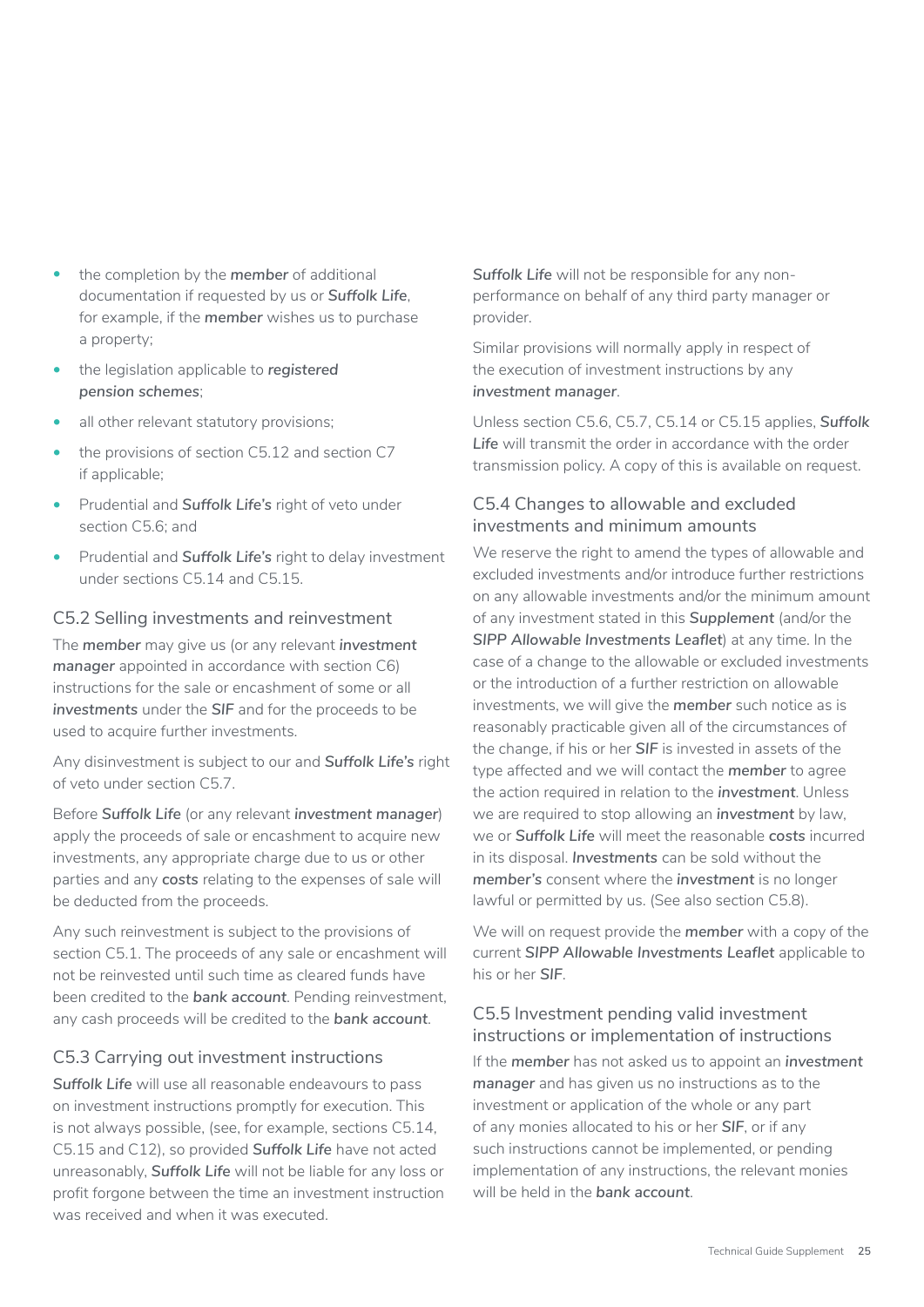#### C5.6 Prudential's and Suffolk Life's right of veto – proposed investments

We and/or *Suffolk Life* (or any *investment manager*) will be entitled to refuse to follow the *member's* investment instructions to acquire an investment if:

- such instructions are not given or confirmed in writing, where we or *Suffolk Life* require written instructions; or
- insufficient cleared funds are available in relation to the *member's SIF*; or
- the amount to be invested would be less than any minimum investment size determined by us from time to time; or
- in our or *Suffolk Life's* reasonable opinion, the carrying out of the instruction is impossible, unlawful or contrary to any agreement by which we or *Suffolk Life*  are bound, or to any applicable court order; or
- the *member* has exercised his or her right to cancel a contract for the payment of a single contribution or a transfer-in, to which the investment instructions relate; or
- we or *Suffolk Life* have given the *member* notice to encash the whole of his or her *SIF* in accordance with section C17.2 and in our or their reasonable opinion the proposed investment is illiquid (i.e. there is not an active market for the investment and it may therefore be difficult to sell) or it is not practicable to complete the purchase of the investment before the date on which the *member* is required to encash his or her *SIF*; or
- in our or *Suffolk Life's* reasonable opinion, the purchase of the proposed investment may impose tax or other *costs* on us or them or the *SIF*, or expose us or them or the *SIF* to *liabilities* which in each case the *member's SIF* may be unable to meet; or
- in our or *Suffolk Life's* reasonable opinion, making or holding the proposed investment may expose any company within *M&G plc* or the *Suffolk Life Group*  or their directors or employees or members of their families to threats of or actual violence; or
- in our or *Suffolk Life's* reasonable opinion, making or holding the *investment* may give rise to an unauthorised payments charge, unauthorised payments surcharge or a scheme sanction charge, each in accordance with the Finance Act 2004; or
- in our or *Suffolk Life's* reasonable opinion, acquiring the proposed investment may require us or them to offer to purchase further investments pursuant to the City Code on Take-overs and Mergers or any other code or legislation in force from time to time, or any further assets.

We or *Suffolk Life* will tell the *member* if we or they have exercised the right of veto in accordance with this section C5.6 and the proposed investment has therefore not been made.

#### C5.7 Prudential's and Suffolk Life's right of veto – proposed disinvestments

We and/or *Suffolk Life* will be entitled not to dispose of an *investment* in accordance with the *member's*  instructions if:

- such instructions are not given or confirmed in writing, where we or *Suffolk Life* require written instructions; or
- in our or *Suffolk Life's* reasonable opinion, the disposal of the *investment* is impossible, unlawful, or contrary to the terms of any agreement to which we or they are bound, or to any applicable court order.

#### C5.8 Circumstances in which investments may be sold without consultation or consent

#### **C5.8.1 Selling without member's consent**

We and/or *Suffolk Life* may decide, or direct the *Investment Manager*, to dispose of any *investment* of the *member's SIF* without consultation with the *member*  and/or without his or her consent if, in our or *Suffolk Life's*  reasonable opinion:

(a) continued retention of the *investment* would be unlawful or would impose tax or other *costs* on Prudential or *Suffolk Life*, or expose us or them to *liabilities* which in each case the *member's SIF* may be unable to meet; or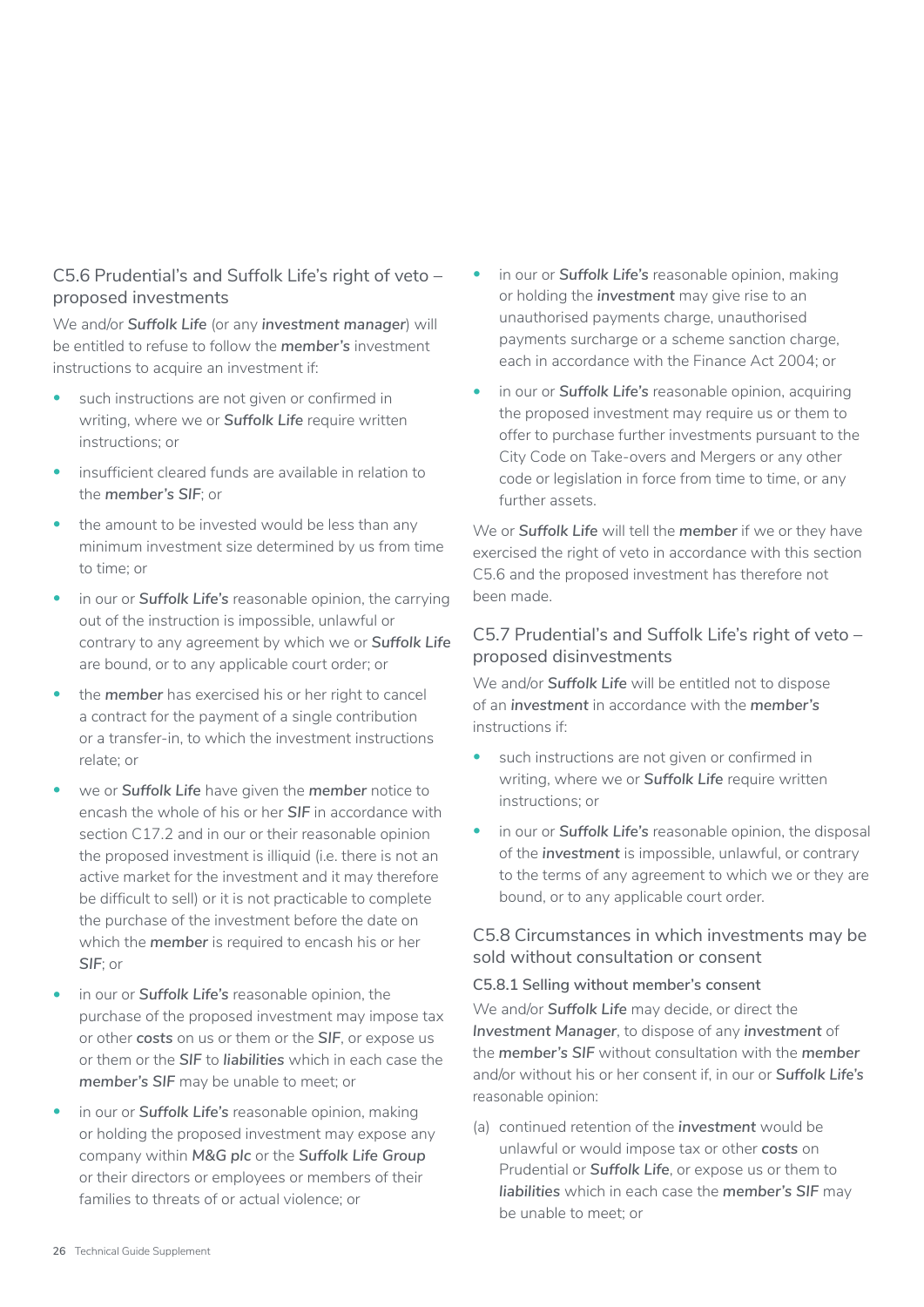- (b) we or *Suffolk Life* need to dispose of the *investment(s)* to meet any fees or charges, *costs* or *liabilities* payable from the *member's SIF* which may not otherwise be met from the *SIF*; or
- (c) the *investment* is no longer of a type which is permitted by law and/or allowed by us (as reflected in the current version of the **SIPP Allowable Investments Leaflet**); or
- (d) the *investment(s)* must be sold by the final date for the *Plan(s)* (see section B5.4(a)), or to comply with a pension sharing order (see section B8) or to comply with any other Court Order; or
- (e) the *investment(s)* must be sold because benefits are forfeited through an enforcement against the *member*  of sections 273 to 278 of the Proceeds of Crime Act 2002; or
- (f) disposal of the *investment* is required by the terms of any agreement to which *Suffolk Life* are a party (for example, an agreement that sets out the terms of disposal of a co-owned property – see section C7.8); or
- (g) following reasonable notice from us to the *member*  that the *bank account* balance has fallen below the minimum amount required under sections A6 and C3.2, the *member* has not taken adequate action to ensure that the minimum balance is restored.

*Investments* are sold in accordance with the *order of disposal policy*.

We will tell the *member* if *Suffolk Life* dispose of any *investment* under this section C5.8.1.

We and/or *Suffolk Life* may also sell *investments* in the event that we or *Suffolk Life* discontinue the *SIF* under section C17.2.

**C5.8.2 Selling investments after the member's death** Following the *member's* death, we and/or *Suffolk Life* can decide to sell any *investments* without consultation with, or without the consent of any person(s) claiming to have an interest in the *investment*, if:

• in our or *Suffolk Life's* reasonable opinion any of the circumstances set out in section C5.8.1 arise; or

we decide to pay death benefits as cash benefits.

#### C5.9 Prudential and Suffolk Life are not liable for losses to the SIF

- (a) Neither Prudential, nor any company within *M&G plc*, nor *Suffolk Life* nor any company within the *Suffolk Life Group* will be responsible for any loss (including loss of profit) in relation to or reduction in value of any *investment*:
	- acquired for the *member's SIF* at the *member's*  request unless such loss or reduction results from our fraud, wilful misconduct, negligence or breach of regulatory duty, or the fraud, wilful misconduct, negligence or breach of regulatory duty of any company within the *Suffolk Life Group* or any of their employees or agents; or
	- not acquired for the *member's SIF* or not disposed of in accordance with our or *Suffolk Life's* rights under section C5.6, C5.7 or C5.14; or
	- disposed of in accordance with section C5.8, unless such loss or reduction results from our fraud, wilful misconduct, negligence or breach of regulatory duty or the fraud, wilful misconduct, negligence or breach of regulatory duty of any company within the *Suffolk Life Group* or any of their employees or agents; or
	- which results from any action or omission of any nature whatsoever by any *investment manager* or by any nominee, banker, custodian or other person providing services to any *investment manager*.
- (b) *Suffolk Life* may receive information from *investment managers* or fund providers notifying *them* of any corporate actions in respect of *investments* held. Whilst *Suffolk Life* will take all reasonable endeavours to send these notices to the *member* in a timely manner, neither Prudential nor any company within M&G plc, nor Suffolk Life nor any company within the *Suffolk Life Group* shall be responsible for any loss or foregone profit resulting from the *member* not receiving these notices in good time. *Suffolk Life* will however be responsible if such loss or foregone profit results from fraud, wilful misconduct, negligence or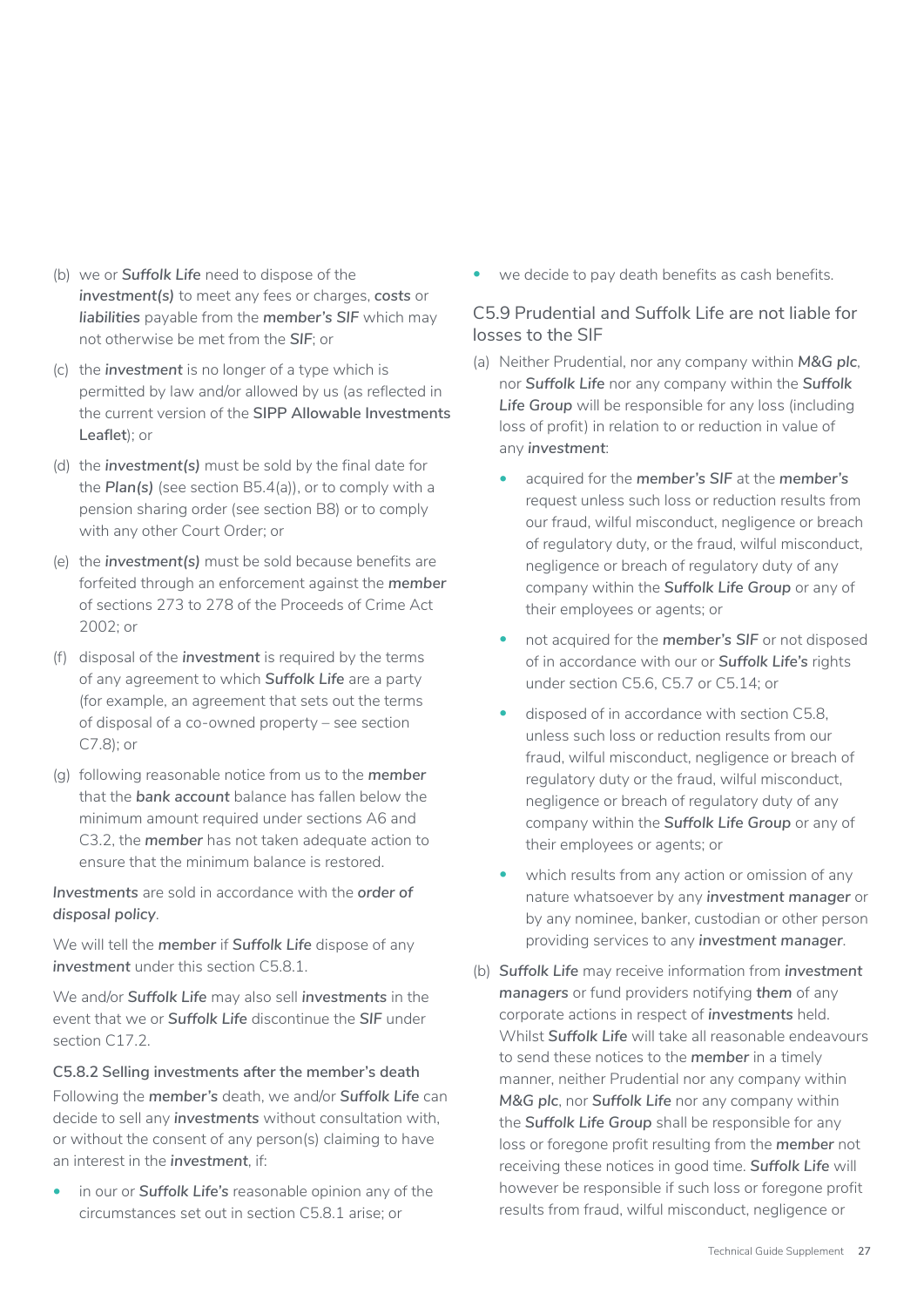breach of regulatory duty on the part of any company within the *Suffolk Life Group*, or the fraud, wilful misconduct, negligence or breach of regulatory duty of any of their employees or agents.

#### C5.10 Prudential and Suffolk Life do not advise on investments

Neither we nor *Suffolk Life*:

- will be under any duty to consider, or advise on, the general or specific merits or suitability of any actual or proposed *investment* or disposal. Subject to our and *Suffolk Life's* right of veto and right to disinvest (see sections C5.6, C5.7 and C5.8), we and/or *Suffolk Life* follow the *member's* (or his or her authorised *adviser's*) instructions;
- have any responsibility in connection with the performance of investments; and
- have any responsibility for any advice given or action taken by an *adviser* or *investment manager*.

#### C5.11 Exercise of voting rights under investments of the SIF

*Suffolk Life* will not exercise voting rights in respect of any *investment* unless the *member* so requests, but *Suffolk*  Life are not under any obligation to vote in accordance with the *member's* wishes. *Suffolk Life* will not appoint a representative to vote in respect of any *investments* in the *member's SIF*.

#### C5.12 Term deposits and money market accounts

If the *member* tells us that he or she wishes to invest in a term deposit or money market account with a bank or building society, *Suffolk Life* will at their discretion endeavour to open the relevant account provided the account is in accordance with the current *SIPP Allowable Investments Leaflet.*

*Suffolk Life* will not enter into a term deposit of more than one year unless the bank or building society agrees that *Suffolk Life* may withdraw the deposit during the term. Any penalty charged by the relevant bank or building society as a result of withdrawal of a deposit during the term will be payable from the *member's SIF*.

#### C5.13 Custody

*Suffolk Life* will make arrangements for the custody of any *investments* which are not held by an *investment manager*.

#### C5.14 Delay in carrying out investment/ disinvestment instructions where member has not waived cancellation rights

We reserve the right to instruct *Suffolk Life* to suspend all or any investment and/or disinvestment transactions on the *SIF* if, for any reason, the *member* has not waived his or her right to cancel a contract for the payment of a single contribution or transfer-in. The implementation of any investment or disinvestment instructions will be delayed until such time as the cancellation period has expired.

#### C5.15 Delay in carrying out investment instructions where member has requested certain types of investment

As set out in section A7.4, the *member* agrees through the application form to waive in advance his or her cancellation rights on single contributions or transfersin where he or she has requested certain types of investment. Section A7.4 further states that we and/or *Suffolk Life* may in some instances ask the *member* to re-confirm that he or she waives such cancellation rights. If the *member* fails to re-confirm his or her agreement, then we reserve the right to instruct *Suffolk Life* not to carry out the relevant investment instructions until the expiry of the cancellation period.

#### C5.16 Directions to investment manager not to acquire an investment

Where an *investment manager* is appointed under section C6, we and/or *Suffolk Life* are entitled to direct that *investment manager* not to acquire an *investment* in the circumstances referred to in section C5.6, and we and/ or *Suffolk Life* may direct that *investment manager* not to dispose of an investment in the circumstances referred to in section C5.7.

We or *Suffolk Life* will tell the *member* if we or they direct the *investment manager* in accordance with this section C5.16.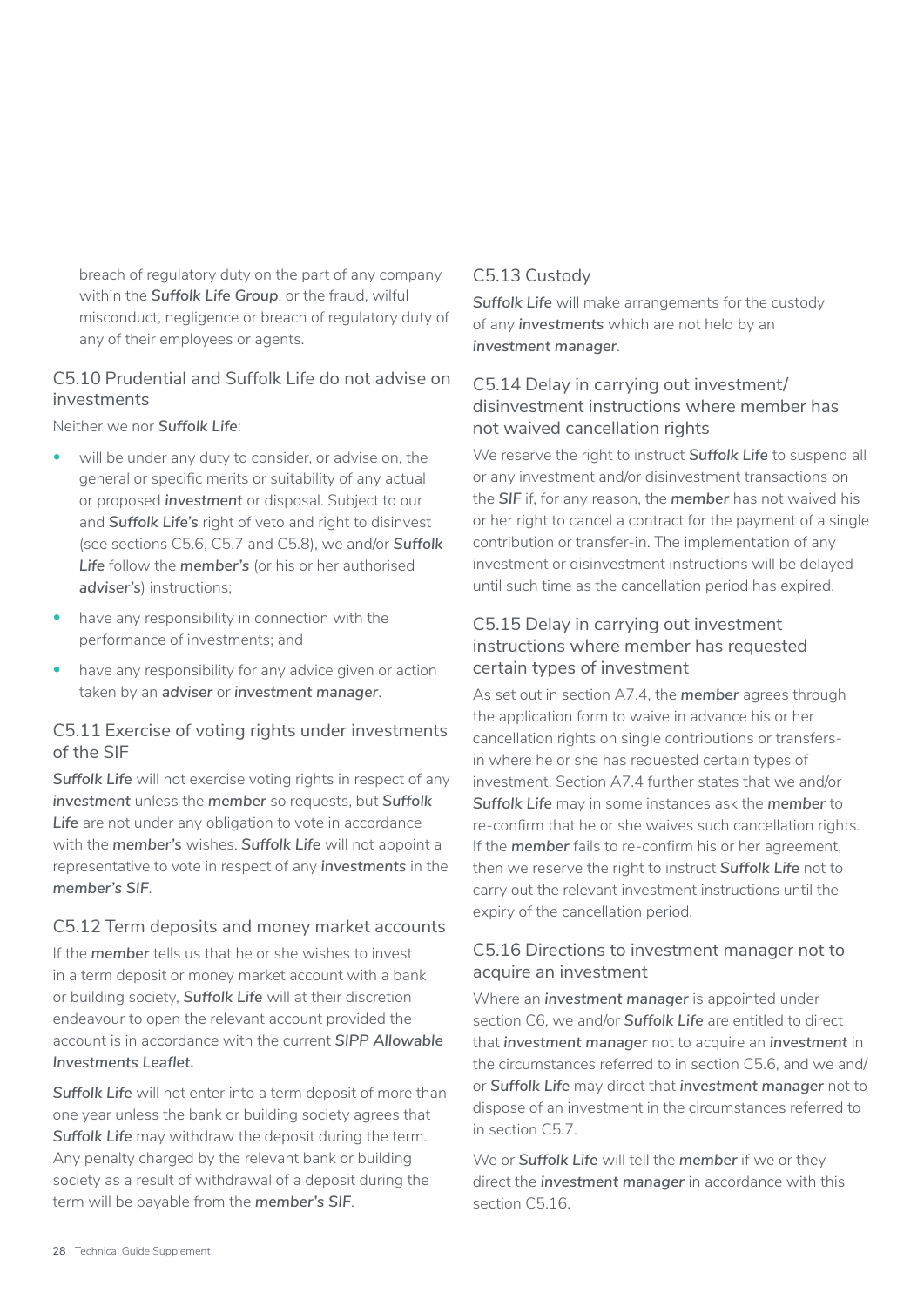#### <span id="page-28-0"></span>C5.17 Directions to investment manager to sell a disallowed investment

Where an *investment* is purchased by the *investment manager* that is not an allowable investment, we and/or *Suffolk Life* will have the right to instruct the sale of that *investment* as soon as reasonably practicable after we or they become aware. We and/or *Suffolk Life* will not be responsible for any loss to the *SIF* which may arise as a consequence of selling the *investment*.

#### C5.18 Taxable property

As stated in section A7.5, if tax charges arise under *HMRC's* taxable property rules in respect of an investment purchased for the *SIF*, such tax charges must be borne by the *SIF* or by the *member* personally as the case may be. Certain *investments* may result in the *SIF* holding taxable property either directly or indirectly (i.e. held within certain *investments* unless covered by specific exemptions). Taxable property may include residential property and physical assets, for example cars, art or stamps. Neither we nor *Suffolk Life* will be liable for any tax or scheme sanction charge arising from the *SIF* holding taxable property.

#### C5.19 Corporate actions

*Suffolk Life* may receive information from *investment managers* or *fund* providers notifying them of any corporate actions in respect of *investments* held. Whilst *Suffolk Life* will take all reasonable endeavours to send these notices to the *member* in a timely manner, we and/ or *Suffolk Life* shall not be responsible for any loss or foregone profit resulting from the *member* not receiving these notices in good time unless such loss or foregone profit results from fraud, wilful misconduct, negligence or breach of regulatory duty on the part of any company within *M&G plc* or the *Suffolk Life Group*, or the fraud, wilful misconduct, negligence or breach of regulatory duty of any of their employees or agents.

#### C5.20 Responsibility for notifying authorities about reportable shareholdings

The *member* is responsible for notifying the appropriate parties where a holding in the *SIF* together with those holdings held personally by the *member* and his or her

*connected parties* require reporting under the rules of the Takeover Panel, Financial Conduct Authority's disclosure rules or any other similar requirements in place from time to time.

# C6.  Investment managers

#### C6.1 Appointment of investment manager(s)

If the *member* so chooses, *Suffolk Life* may open an investment dealing account with a person chosen by the *member* to acquire and dispose of *investments* for the *member's SIF*. The *investment manager* can be appointed to act:

- on an execution-only basis, where the *member*  makes all decisions on which investments should be purchased or sold; or
- on an advisory basis, where the *investment manager*  may advise on the acquisition or disposal of an investment, but the *member* makes all decisions; or
- on a discretionary basis, where the *member*  authorises the *investment manager* to make investment decisions for the *SIF*.

Where the *member* asks *Suffolk Life* to appoint an *investment manager*, the *member* is responsible for ensuring that the terms of appointment are acceptable to him or herself, including the fees payable to the *investment manager*.

The *member* may choose different *investment managers*  to be appointed for different parts of the *SIF*. If the *member* does not choose for any *investment manager* to be appointed, he or she may be restricted in the types of investment *Suffolk Life* can be instructed to acquire.

*Suffolk Life* reserve the right not to appoint any person chosen if they do not meet *Suffolk Life's* requirements. These requirements include a requirement that the *investment manager* is based in the United Kingdom, has the necessary regulatory permissions, will report transactions to *Suffolk Life* in a timely manner and in a suitable format and will act on instructions given by *Suffolk Life*.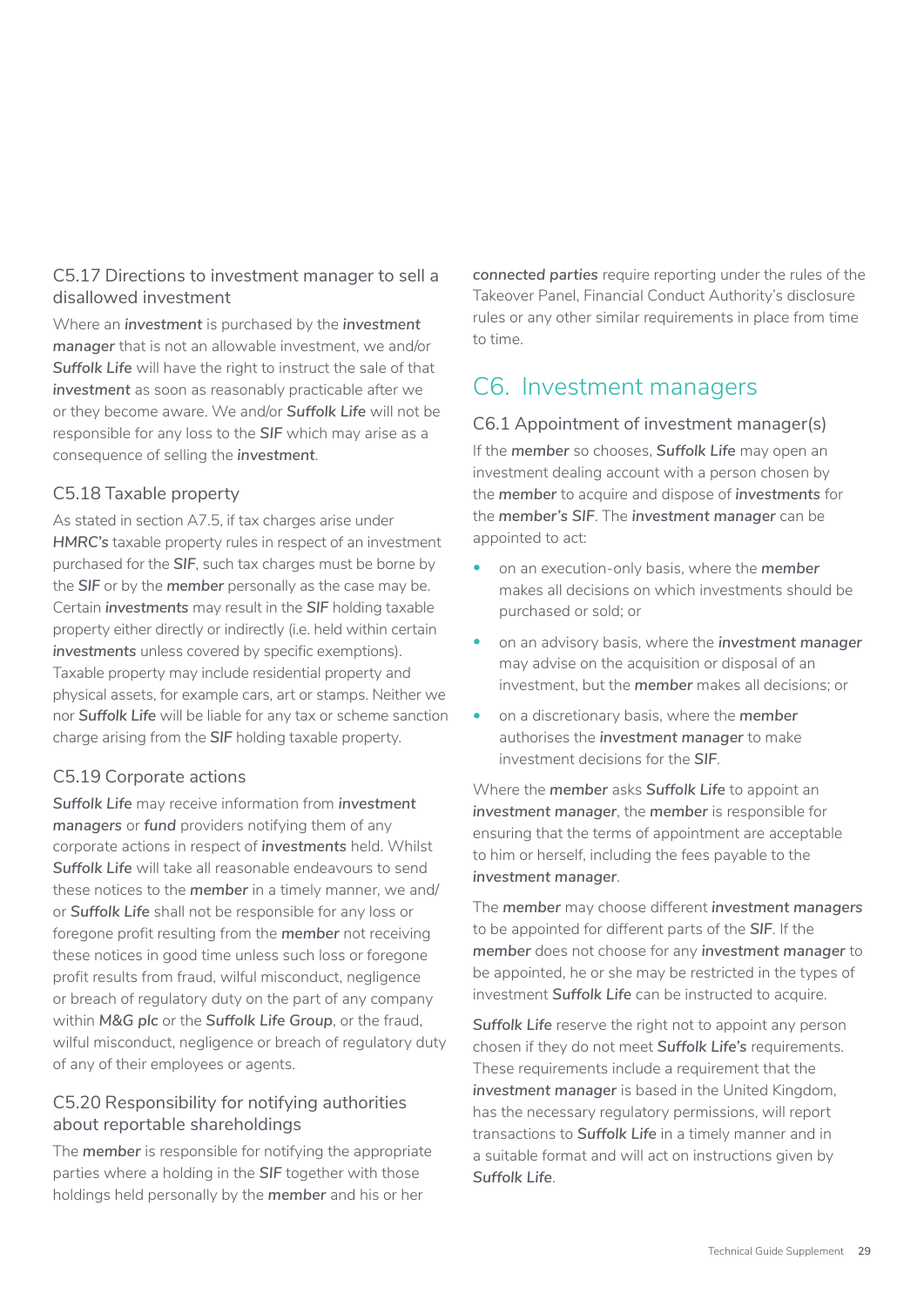If the *member* is unsure whether his or her chosen *investment manager* is acceptable to *Suffolk Life*, he or she should contact them. The *member* will be responsible for notifying *Suffolk Life* of the *investment manager*  that he or she would like to have appointed in respect of the *SIF*. Notification may be given verbally or in writing although where given verbally *Suffolk Life* reserve the right to request that such notification be made in writing. *Suffolk Life* will not appoint an *investment manager* in respect of the *SIF* without the *member's* direction.

#### C6.2 Terms of appointment

Any appointment of an *investment manager* for the *member's SIF* (or any part of his or her *SIF*) will be on such terms as *Suffolk Life* may agree with that *investment manager*. These terms will be available to the *member* and form part of the terms of the appointment. *Suffolk Life* may require the *member* to enter into the agreement with the *investment manager*. The *investment manager* will be responsible for:

- setting up the necessary client account;
- the registration and safe custody of *investments* in relation to which the *investment manager* is appointed;
- accounting to *Suffolk Life* regularly for all transactions and interest in relation to the relevant *investments* in a form acceptable to them; and
- unless the *member* requests otherwise, carrying out investment transactions for the *SIF* (or the relevant part of the *SIF*).

Where an *investment manager* is appointed, *Suffolk Life* will be authorised and entitled to accept written instructions from the *investment manager* to transfer money from the *bank account* to the *investment manager*.

Where an *investment manager* is appointed on a discretionary or advisory basis, the *member* will agree with the *investment manager* an appropriate investment strategy (after taking into account the level of risk to be assumed). Responsibility for each and every investment transaction and responsibility for the short and long-term performance of the *investments* held by an *investment* 

*manager* are entirely matters for the *member* and for the *investment manager*. See also sections A8, C5.10 and C6.9.

Where the *member* asks *Suffolk Life* to appoint an *investment manager*, the *member* is responsible for ensuring that the terms of appointment are acceptable to him or her, including the fees payable to the *investment manager*. In certain cases *Suffolk Life* will have arranged formal agreements with the *investment manager* in respect of all accounts they have with them. Details of those *investment managers* with whom *Suffolk Life* have formal agreements is available on request. If the *member* has any queries in respect of these agreements, he or she should direct them in the first instance to the *investment manager*.

#### C6.3 Investment manager is Suffolk Life's delegate and Suffolk Life has right to terminate agreement

Where a person is appointed as an *investment manager*, the duties and rights of the *investment manager* are carried out or exercised by the *investment manager* as *Suffolk Life's* delegate and on their behalf.

Subject to the agreement between *Suffolk Life* and the *investment manager*, *Suffolk Life* may terminate those delegations and delegate the investment management of the *member's SIF* (or relevant part of the *SIF*) or other duties as applicable to another person. *Suffolk Life* will do this where the *investment manager* ceases to be regulated by the Financial Conduct Authority or where **Suffolk Life** have severe doubts as to the financial stability of the *investment manager*. If *Suffolk Life* do this, we will tell the *member* in writing as soon as possible.

#### C6.4 Appointment of investment manager applies only to the SIF

The appointment of any *investment manager* under section C6.1 applies only in relation to the operation of the *member's SIF*. It does not apply to investments in other *funds* under the *Plan*.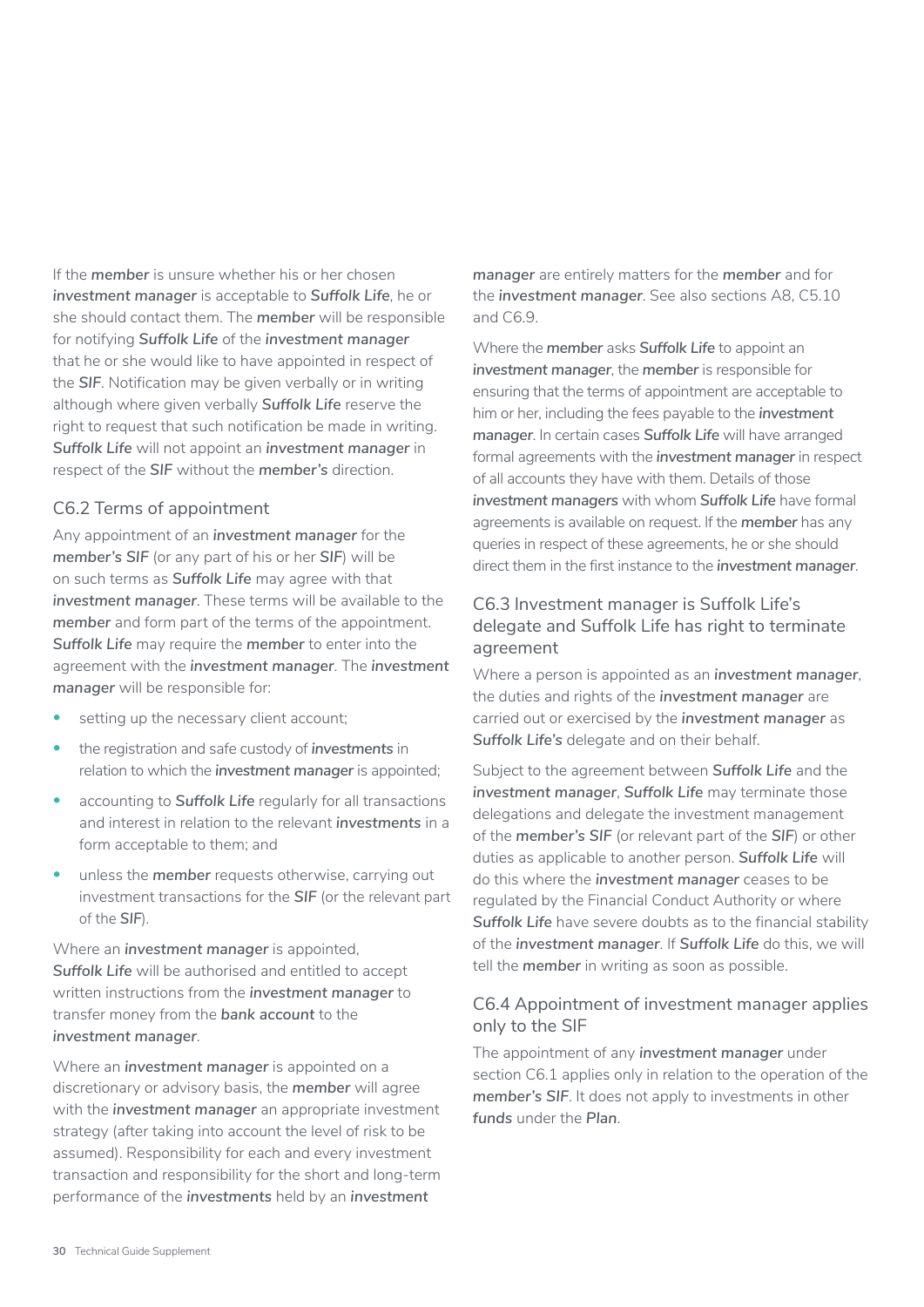#### <span id="page-30-0"></span>C6.5 Pooling of client money and investments by investment manager

The investment management arrangements referred to in section C6.2 may include a bank account operated by the *investment manager* to pay for *investments* purchased and expenses arising, to receive income arising on *investments* and to receive the proceeds of *investments*. Money in this bank account and *investments* for which the *investment manager* is appointed will all be held by the *investment manager* in accordance with the terms of *Suffolk Life's* (and, where applicable, the *member's*) agreement with that *investment manager*. These terms may permit the *investment manager* to pool monies and *investments* held by the *investment manager* in respect of the *SIF* with monies and *investments* held by the *investment manager* for its other customers. In the event of any shortfall arising in any such monies and/or *investments* on the default of the *investment manager*, the *SIF* may be responsible for its share in the shortfall proportionately with the other customers of the *investment manager*. *Suffolk Life* will continue to operate the bank account alongside any account operated by an *investment manager*.

#### C6.6 Listed securities must be bought and held by an investment manager

If the *member* wants the *SIF* to hold a listed security (within the terms of the *SIPP Allowable Investments Leaflet*), *Suffolk Life* will require the *member* to request them to appoint an *investment manager* for the *SIF*.

#### C6.7 Authorisation of member or member's adviser to give investment instructions to investment manager

Where an *investment manager* has been appointed, *Suffolk Life* may appoint the *member* and/or *adviser* to give investment instructions to the *investment manager*  on *Suffolk Life's* behalf. *Suffolk Life* may at their discretion at any time remove this authorisation. The *member* is not authorised to transfer cash or assets away from the *investment manager*.

#### C6.8 Prudential and Suffolk Life not liable for investment manager

Neither *Prudential* nor *Suffolk Life* are responsible for the *member's* choice of any *investment manager* and will not be liable for any loss caused by any *investment manager*, or by any nominee, banker, custodian or by any other person providing services to an *investment manager*  unless such loss is attributable, directly or indirectly, to any fraud, negligence, wilful default or breach of regulatory duty on the part of us or *Suffolk Life* or any company within the *Suffolk Life Group* or their employees or agents. See also section C5.10.

#### C6.9 Prudential and Suffolk Life will not act as investment manager

Neither *Prudential* nor *Suffolk Life* will act as *investment manager* for the *SIF*. See also section C5.10

#### C6.10 Investment management costs

Any *costs*, fees or expenses incurred as a result of the appointment of an *investment manager* will be met from the *SIF*. Where there are insufficient funds available within the *SIF*, the *member* must agree to either make a payment into the *SIF* to cover any shortfall or to settle such amounts personally.

# C7.  Investments in property

#### C7.1 General requirements

If the *member* wishes for a property (including land or any permitted interest in land) to be purchased for his or her *SIF*, or wishes to transfer property into his or her *SIF* (in accordance with section C4.3), he or she must:

- read our brochures "Buying UK Commercial Property using Prudential's SIPP" and "Prudential SIPP Property Insurance Notes" (each available on request) which set out how the proposed property purchase or transfer will proceed;
- complete a Prudential SIPP Property Form giving details of the property and how the proposed purchase or transfer is to be funded, including details of any "co-owners";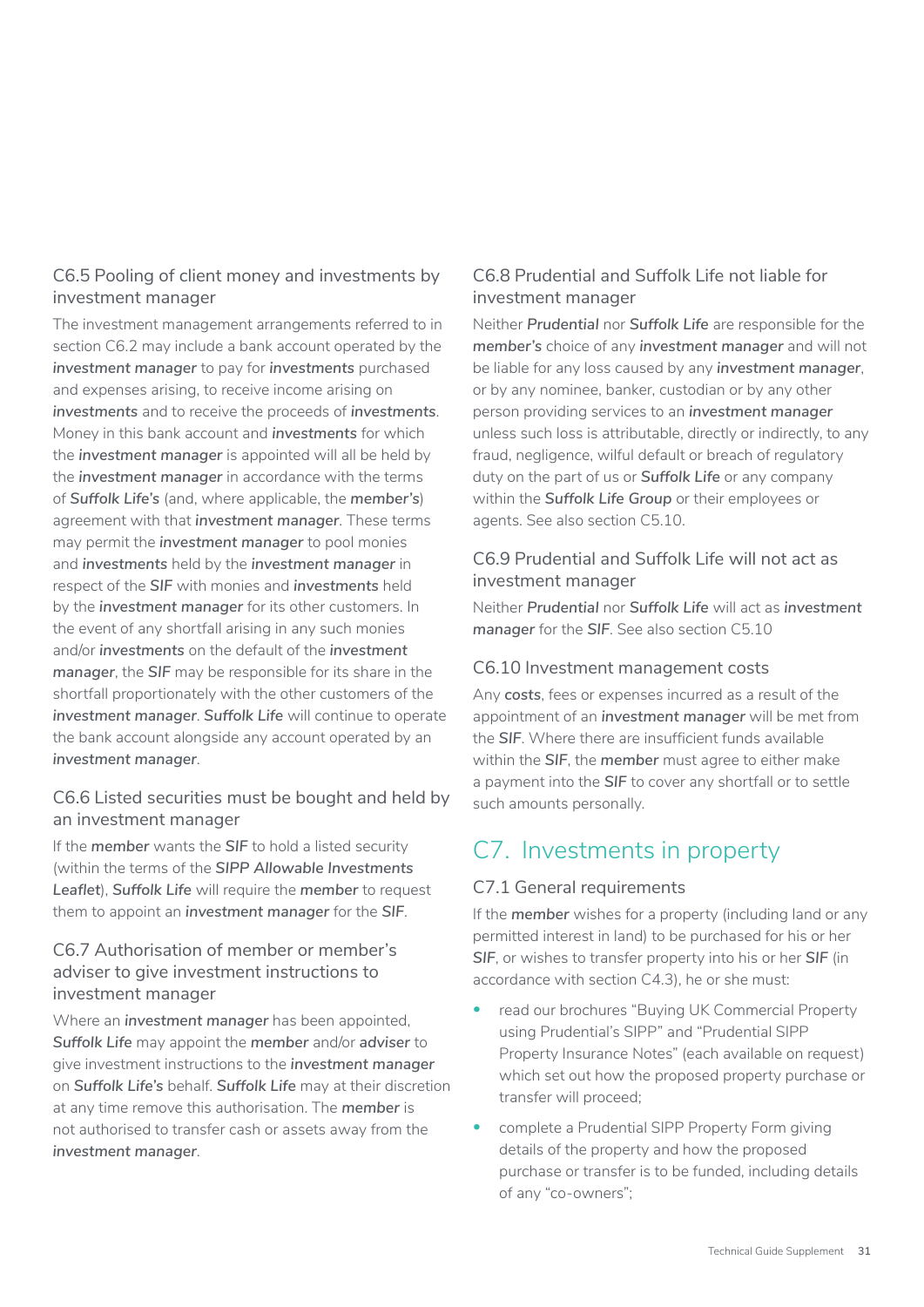- accept the terms of the Prudential SIPP Property Form and sign both the investor's declaration and insurance declaration which are part of that form;
- agree (as part of accepting the terms of the Prudential SIPP Property Form) that *Suffolk Life's costs* and the *costs* they incur in appointing third parties to act for them in relation to the proposed purchase or transfer will be payable from the *SIF* even if the proposed purchase or transfer is not completed; and
- accept and sign a "co-owners'" group investment agreement, where appropriate.

The brochures "Buying UK Commercial Property using Prudential's SIPP" and "Prudential SIPP Property Insurance Notes", the Prudential SIPP Property Form and the "co-owners'" group investment agreement may be amended and/or updated from time to time and any property investment will be entered into on the basis of the then current documentation.

**Note**: As explained in section A7.2, any property transaction to be carried out between the *SIF* and the *member* or any of his or her *connected parties* must take place at *market value*.

#### C7.2 Special bank account for property

Once funds are made available for the property proposed to be acquired, *Suffolk Life* will open a bank account with the *Bank* solely in respect of the property. This will be a corporate account of *Suffolk Life*. Any credit balance may attract interest on the same basis as on the bank account which is explained in section C3.2.2. Any credit balance on the property bank account is not aggregated with a credit balance on the *SIF bank account* in calculating interest rates.

#### A7.3 Appointment of solicitors etc. and payment of professional fees

If the *member* asks for a property (including land or any permitted interest in land) to be purchased for his or her *SIF*, or wishes to transfer property into his or her *SIF* in accordance with section C4.3, *Suffolk Life* may appoint solicitors and/or surveyors chosen by the *member* so long as *Suffolk Life* are satisfied that there is no conflict of interest and that it is otherwise appropriate. Their fees,

including applicable VAT, together with Stamp Duty Land Tax and disbursements will be payable from the *member's SIF*.

#### C7.4 Appointment of nominee and/or property manager

*Suffolk Life* may acquire and hold property or any interest in property in the name of a nominee.

**Suffolk Life** reserve the right if they consider it appropriate to appoint a surveyor or equivalent person (a "property manager") to manage any property acquired by, or transferred to, them as landlord for the *member's SIF*.

The nominee's and/or property manager's fees, including applicable VAT, will be payable from the *member's SIF* in accordance with section C9.

If *Suffolk Life* do not make such an appointment, they will manage the property on the terms detailed in the property form mentioned in section C7.1 and fees and *costs* will be calculated and charged in accordance with section C9.

#### C7.5 Custody of title deeds

*Suffolk Life* will make arrangements for the custody of title deeds if these are not held by any lender or the solicitors acting on any purchase or transfer of property for the *member's SIF*.

#### C7.6 Insurance of property

Unless a third party is legally responsible for insuring the property, *Suffolk Life* will make arrangements for insuring property held in the *member's SIF*.

*Suffolk Life* will make arrangements for insuring the property on their block policy. The insurance premiums payable for such insurance will be payable from the *SIF*  and should be chargeable to the tenant under the lease. *Suffolk Life* receive income from the insurer of the block policy. If any income is earned by *Suffolk Life* in respect of such arrangements, they will retain it.

Where a third party is legally responsible for insuring the property, *Suffolk Life* will require either to hold the insurance policy jointly with the third party or to be named as an interested party in the insurance. If the latter applies,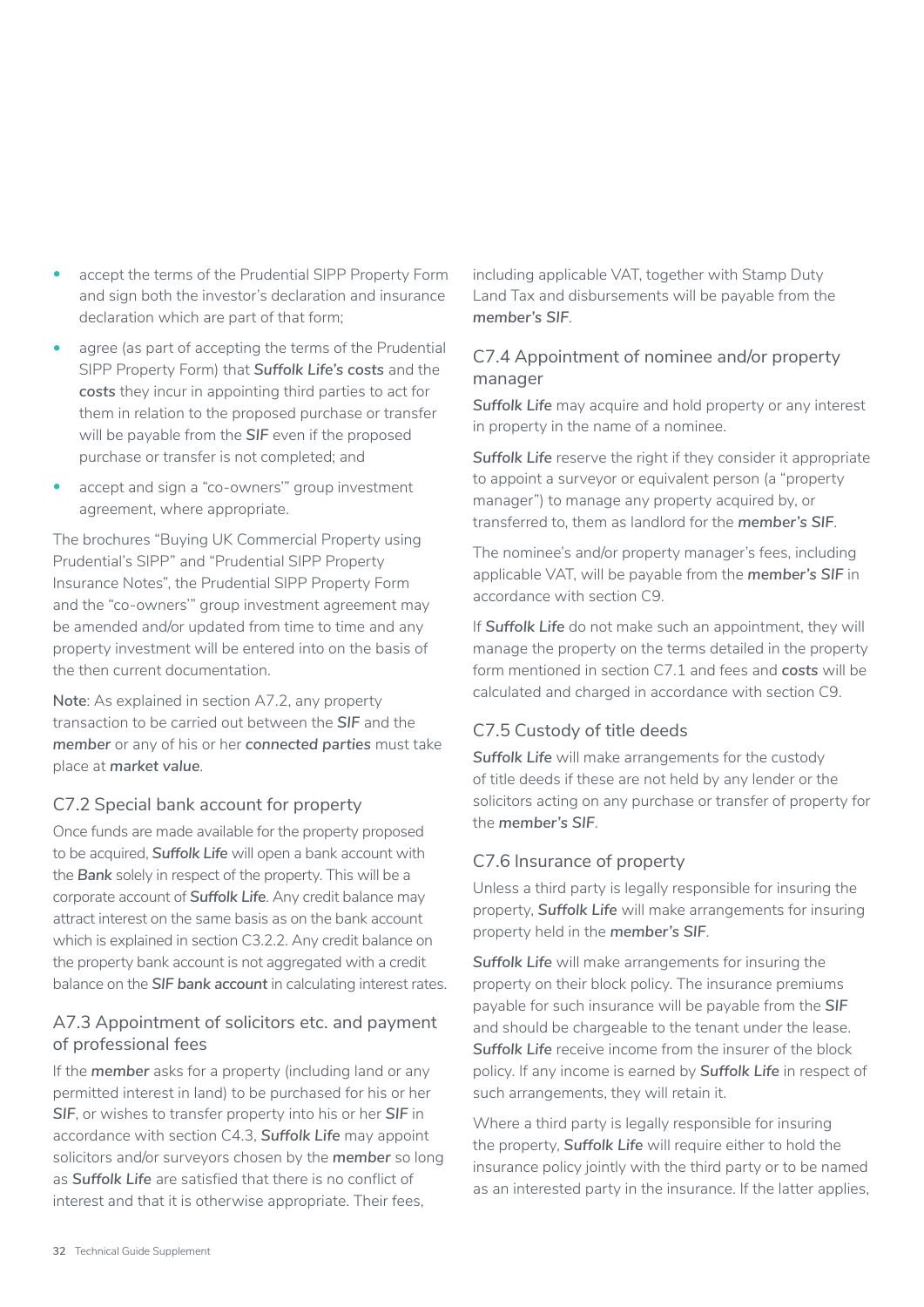*Suffolk Life* will make arrangements for a further public liability insurance policy to be effected.

Where *Suffolk Life* are arranging either property insurance or public liability insurance, the insurance company will be selected by *Suffolk Life* and may include a company within the *Suffolk Life Group*. The insurance premiums payable for such insurance will be payable from the *member's SIF*.

#### C7.7 Responsibility for liabilities

When the *member* asks to make the property purchase, the *member* must agree to be responsible for, and remain responsible for all claims, losses and *liabilities* of any nature (including environmental claims, losses and *liabilities*) arising out of property held in the *member's SIF*. The *member* must promise to pay such amounts to us and/or *Suffolk Life* where such amounts are payable by us and/or them.

Without prejudice to the generality of this provision, if in our or *Suffolk Life's* reasonable opinion the continued holding of any property in the *member's SIF* may expose us or them to any such claims, losses or *liabilities* which the *member's SIF* may not be able to meet, we or *Suffolk Life* may at any time, if we or *Suffolk Life* so choose, require the *member* to buy that property from *Suffolk Life*  at fair *market value* or £1, whichever is the greater.

The *member* must do all things and execute all documents that we or *Suffolk Life* may reasonably require to give effect to our and their rights under this section C7.7.

The above provision applies also to any *liability* we and/or **Suffolk Life** incur in respect of any borrowing undertaken in respect of the *SIF*.

#### C7.8 "Co-ownership" of property

A *SIF* can either be the sole investor in a property or a property purchase can be undertaken jointly with another *member's SIF* under a *Pru Flexible Retirement Plan*. In the case of "co-owned" property:

• a separate cash account may be set up by *Suffolk Life*  to handle all transactions relating to the "co-owned" property. The *member* will be required to instruct *Suffolk Life* to transfer appropriate amounts from

the *bank account* as necessary into this account to purchase the property, to service any mortgage loans and to pay any expenses relating to the property. Any rental income and the proceeds of any sale will be paid into this cash account before being apportioned and allocated to the relevant "co-owner";

- the **member's SIF** will have a percentage interest in the property, in any cash account relating to the property and in any mortgage loan. The percentage interest in the mortgage loan may be different from the percentage interest in the property, for example where "co-owners" have undertaken different proportions of borrowing; and
- there will normally need to be a formal group investment agreement between the "co-owners" and *Suffolk Life* setting out various provisions including the circumstances when the property must be sold.

Property can also be purchased with other external parties. Further information is available on request.

#### C7.9 Decisions relating to the property

As the legal owner of the property, *Suffolk Life* will make any decisions that are necessary and reasonable with respect to it. This will wherever possible be after consultation with the *member*. But neither we nor *Suffolk Life* will be obliged to take into account any representations from the *member* if either we or *Suffolk Life* consider them not to be appropriate in the interests of maintaining the property investment. We or *Suffolk Life* will advise the *member* in a timely fashion of any decisions made.

#### C7.10 Valuation of property before sale

Prior to any proposed sale of a property which is held as an *investment* of the *SIF*, *Suffolk Life* will require an appropriately qualified valuer to undertake a formal valuation of the property. If the *member* does not nominate a valuer, *Suffolk Life* will appoint a valuer of their choice. The valuer's fees and any other *costs*  associated with the valuation will be payable from the *SIF*.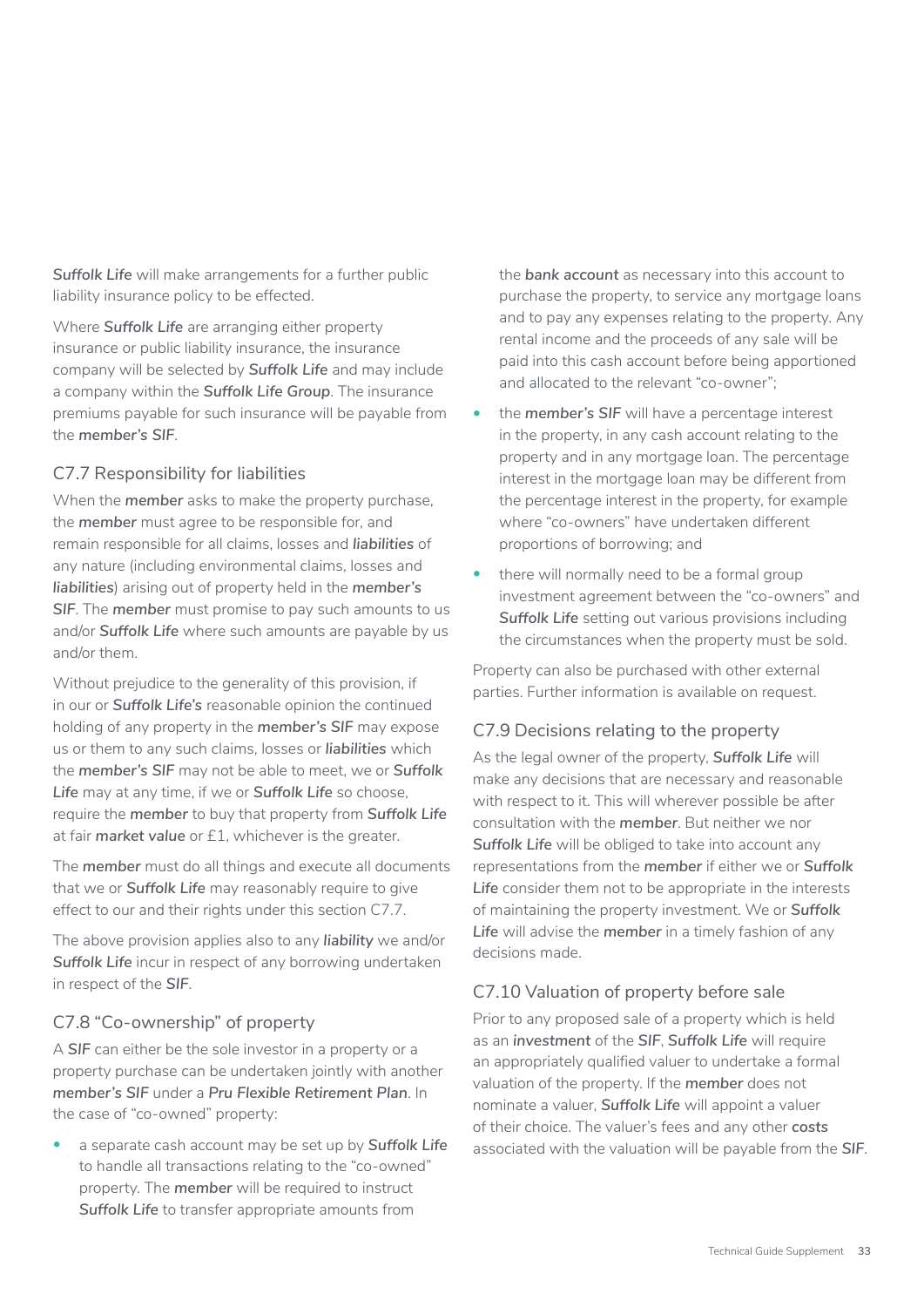# <span id="page-33-0"></span>C8. Borrowing and banking overdrafts

#### C8.1 Borrowing to assist property purchase

In order to facilitate investment in property, the *member*  may request for *Suffolk Life* to agree to borrowing. This will be subject to such conditions as we and *Suffolk Life*  may impose from time to time and must be on terms satisfactory to us and them.

All borrowing must comply with Section 182 of the Finance Act 2004 and any other legal or regulatory requirements.

The borrowing must be arranged in *Suffolk Life's* name. Neither we nor *Suffolk Life* will take responsibility for arranging a lender.

#### C8.2 Banking overdraft

The *bank account* may be overdrawn only with our and *Suffolk Life's* prior agreement. We and *Suffolk Life* may agree to an overdraft, for example, to meet any *costs* and liabilities which we or Suffolk Life are entitled to charge to the *member's SIF* or (in the case of a *drawdown plan*) to pay benefits to the *member* pending our receipt of sale proceeds for, or income from, an *investment*.

If we and *Suffolk Life* agree to an overdraft, we or they may require for it to be repaid or reduced at any time. All interest charged by the *Bank* together with any arrangement *costs* in respect of any overdrawn balance will be a liability of the *member's SIF*. We will provide the *member* with the details of the applicable interest rate on request (see also section C3.2.2). If the *bank account* becomes overdrawn without *Suffolk Life's*  prior agreement, for example because a cheque paid into the *bank account* does not clear, the *Bank* may charge a higher rate of interest. *Suffolk Life's* overdraft arrangement fees and renewal fees will be due and payable to them in accordance with the *Schedule of Fees*, in addition to any fees charged by the *Bank*.

See also section C9.6 which explains in further detail what happens when charges, *costs* and other *liabilities* cannot be met from the *bank account*.

#### C8.3 HMRC limits on borrowing

Any borrowing must be within *HMRC* limits imposed by the applicable law.

#### C8.4 Lending institution

Any lender must be a bank, building society or similar organisation. In no case may the lender be the *member* or any of his or her *connected parties*.

# C9. SIF charges and expenses

#### C9.1 SIF charges

Details of the charges to be applied by us in relation to the *member's SIF* are set out in the *Schedule of Fees*. All such charges are deducted as they fall due from the *bank account* (see section C9.6).

In addition to the charges payable to us, there may also be other charges associated with an *investment*. These may either be implicit in the *investment* or they may result in additional *costs* being explicitly deducted from the *SIF*.

For example, a unit trust investment will be subject to implicit charges in the form of the fund management charges levied by the unit trust provider.

Examples of explicit *costs* are the expenses of buying, selling, maintaining and managing investments. For example, dealing, stamp duty and custody expenses are incurred when buying, selling and holding shares; or legal, surveyors' and property management expenses are incurred when buying, selling and holding property. All such *costs* are payable by and deducted from the *SIF* (see sections C9.2, C9.6 and C9.7).

#### C9.2 Other costs, liabilities and expenses chargeable to the SIF

We and *Suffolk Life* will also be entitled to charge the following *costs* and *liabilities* to the *member's SIF*:

• all expenses incurred by *Suffolk Life* (including claims, losses and *liabilities*) in acquiring, holding, disposing of or valuing any *investment* or other asset of the *member's SIF*;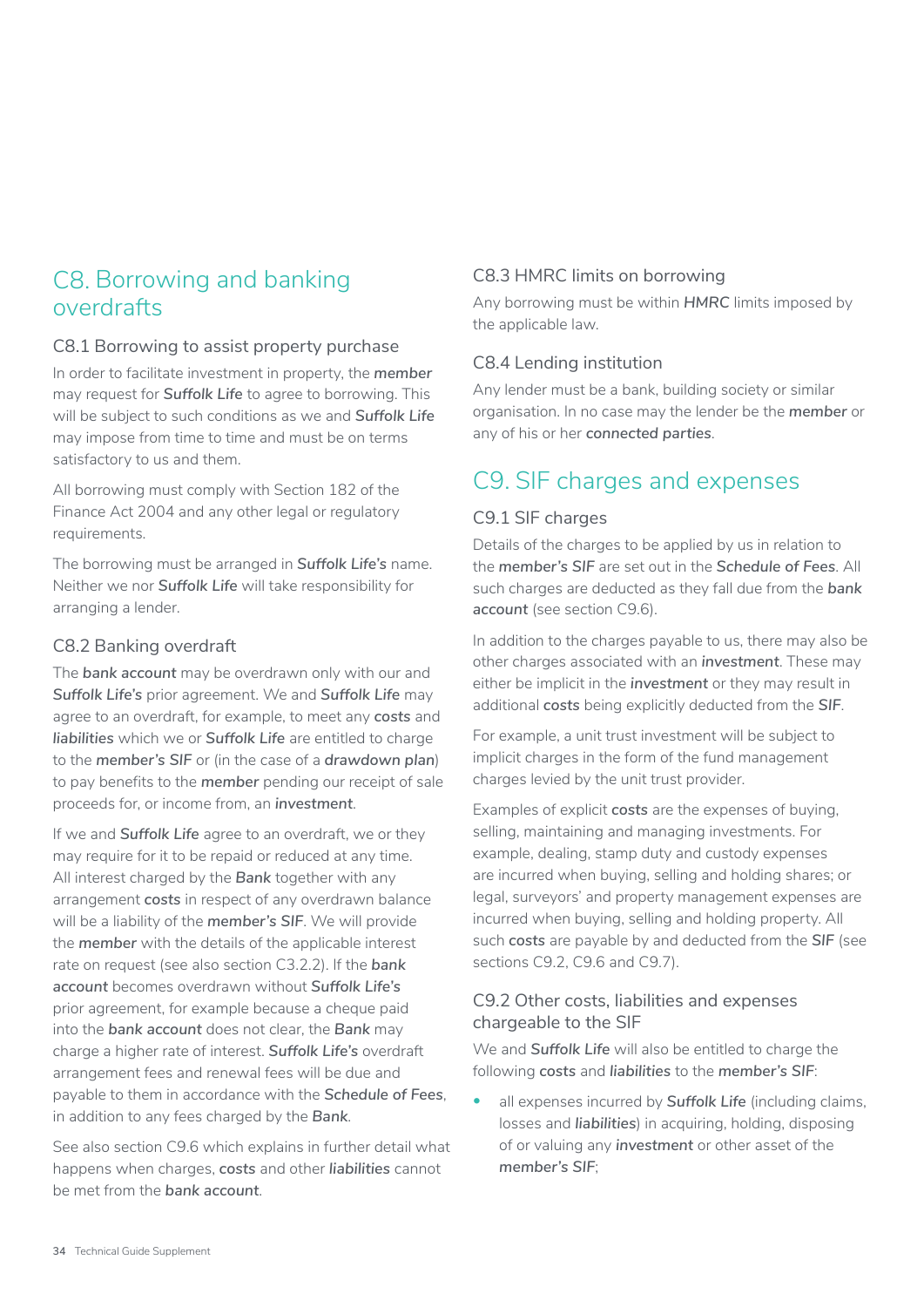- any taxes (for example, VAT) to which our charges or any other *costs* under the *SIF* may become liable;
- all *SIF* Ad hoc *Adviser Charges* payable to the *member's adviser* for verifiable pensions advice (see section B3.5), and all fees, charges, disbursements and other *costs* charged by any *investment manager*, nominee, banker, custodian, solicitor, surveyor, mortgagee or anyone else providing related services or any *adviser* appointed in relation to the *member's SIF* or any part of the *member's SIF*;
- all taxes, duties or levies to which *Suffolk Life* become liable as a result of acquiring, holding or disposing of any *investment* or other asset allocated to the *member's SIF*;
- any other *liabilities* or scheme sanction charge or unauthorised payments charge or tax refunds due;
- an amount equal to any tax for which we or *Suffolk*  Life become (or reasonably expect to become) liable in respect of the *member's SIF*, if the *member's Plan(s)*  does not constitute or ceases to constitute pension business as defined in section 58 of the Finance Act 2012;
- any taxes, duties or levies (including VAT) in respect of fees, charges or *costs*, or amounts for which we or *Suffolk Life* become responsible as described in section C9; and
- any administrative **costs** incurred by us (including legal expenses, disbursements or other *costs*) in complying with any court orders served on us relating to the *member*, the *Plan(s)* or investments relating to the *SIF*

provided that this section C9.2 will not apply to the extent to which such *costs* are attributable, directly or indirectly, to any fraud, negligence, wilful default or breach of regulatory duty on the part of any company within *M&G plc* and/or the *Suffolk Life Group* or any of their employees or agents.

#### C9.3 Other future charges

If one of the following events occurs:

- any company within *M&G plc* and/or the *Suffolk Life Group* become liable to pay any levies in relation to the Financial Services Compensation Scheme; or
- any company within *M&G plc* and/or the *Suffolk Life*  Group become liable to pay any tax or levies imposed on the *member's Plan(s)* in relation to the *member's SIF* or on any payment made to the *Plan(s)*; or
- any company within *M&G plc* and/or the *Suffolk Life Group* become liable to make any other payment to the UK Government or any governmental agency or self-regulatory organisation of which the relevant company within *M&G plc* and/or the *Suffolk Life Group* are (or become) a member, to the extent directly or indirectly attributable to the *member's*  **Plan(s)** in relation to the **member's SIF** or any payment made to the *Plan(s)* which is allocated to the *SIF*,

we and/or *Suffolk Life* may reimburse ourselves or the relevant company within *M&G plc* and/or the *Suffolk Life*  Group in respect of the liability or **costs** which we or they have incurred in consequence of such event by way of making a charge to the *member's SIF* as we or *Suffolk*  Life may reasonably determine. The charge will be based on the liability or *costs* incurred. In determining the charge, we will ensure that the *member's SIF* is required to bear no more than its fair share of the liability or *costs*.

This section C9.3 will not, however, apply to the extent that the relevant event is attributable, directly or indirectly, to any fraud, negligence, wilful default or breach of regulatory duty on the part of any company within *M&G plc* and/or the *Suffolk Life Group*.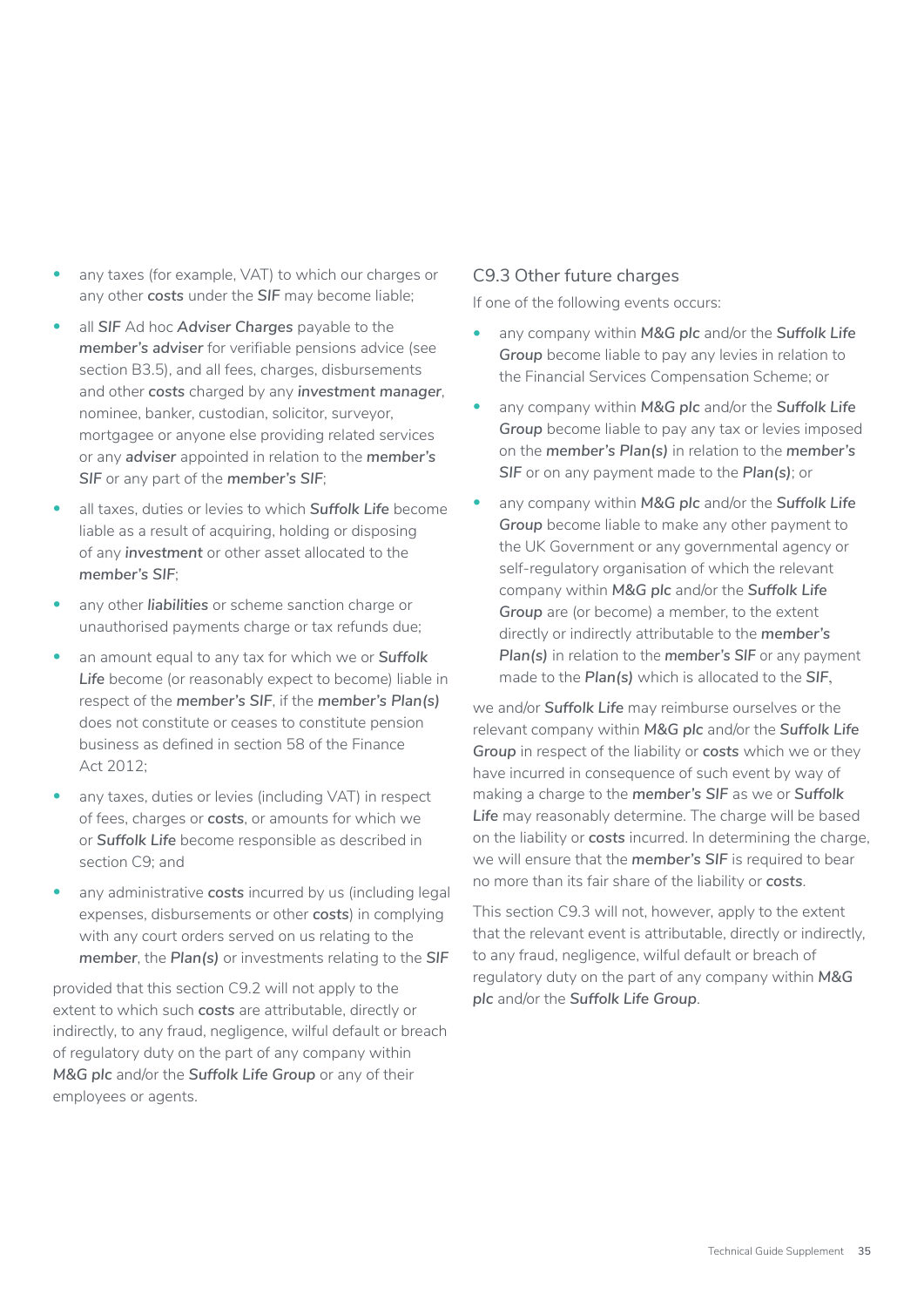#### C9.4 Increases in charges and new or additional charges

#### **C9.4.1 General**

We may increase our charges for the operation of the *member's SIF*. We will keep any increases to reasonable amounts, reflecting any increases in our reasonable *costs*  for operating the *SIF*. This may happen, for example, if **Suffolk Life** increase the charges that we pay them, or if we experience an increase in the general administrative *costs*  that we incur in operating the *SIF*. In addition, we may:

- make or introduce other or additional charges or expenses to be borne by the *member's SIF*;
- add VAT to such charges if so required by law;
- add VAT to any Ad hoc *Adviser Charge* if so instructed by the *adviser* (see the *main Pru FRP Technical Guides* for *post-RDR pension plans* for further information about when we can add or change VAT on *Adviser Charges*).

Other charges may, for example, be introduced in the case where a new type of allowable investment is introduced under the *SIPP Allowable Investments Leaflet* and this type of investment requires a treatment that is different from other allowable investments. An additional charge(s) may, for example, be introduced where the *member*  requests an additional service(s) in relation to an existing *investment* that is not encompassed within the published SIF charges.

Additional services are normally charged on a time/cost basis relevant to the expertise and seniority of the staff involved, as described in the *Schedule of Fees*.

The amounts and types of *SIF* charges are set out in the current *Schedule of Fees* which is available on request.

#### **C9.4.2 Notice to member**

We will give the *member* notice in advance of any increases to *SIF* charges and/or of the introduction of other or additional charges. The notice period will be such as we consider to be reasonably practicable given all of the circumstances.

If the *member* then gives instructions for all of his or her rights under his or her *SIF* to be encashed in accordance with section C11 before the end of the notice period and *Suffolk Life* have not been able to complete the encashment by the end of the notice period, the relevant changes in charges and/or expenses will not take effect in relation to the *member's SIF*.

#### C9.5 Charges etc. remain payable while assets continue to be held under the SIF

We will continue to be entitled to our charges and we and *Suffolk Life* will continue to be entitled to recover all *costs* and *liabilities* as referred to in sections C9.1 to C9.4 inclusive until there are no assets of the *member's SIF*, including the balance on the *bank account*, held under the *member's SIF*. This includes charges falling due and *costs* and *liabilities* incurred after the *member's* death (see section B6). Once all assets have been sold and paid out of the *SIF* or transferred out in accordance with section C11, no further charges will be due. If the *member*  subsequently re-instates the *SIF*, he or she will be treated as having set up a new *SIF*.

#### C9.6 Charges etc. payable from bank account

- (a) All charges, *costs* and *liabilities* which we or *Suffolk Life* are entitled to charge to the *member's SIF* will be paid by *Suffolk Life* from the *bank account*.
- (b) Subject to (c) below, if at any time the credit balance on the *bank account* is not enough to cover all such charges, *costs* and *liabilities* in full, we will require the *member* either:
	- to pay us a further contribution for allocation to his or her *SIF* (taking account of the allocation rate applied in accordance with section B3.4); and/or
	- to switch amounts from another *fund(s)* in which *units* are held under the *Plan(s)* to the *SIF*; and/or
	- to dispose of *investments*;

so that all amounts due can be paid.

We will write to the *member*, giving him or her 30 days' notice to do this.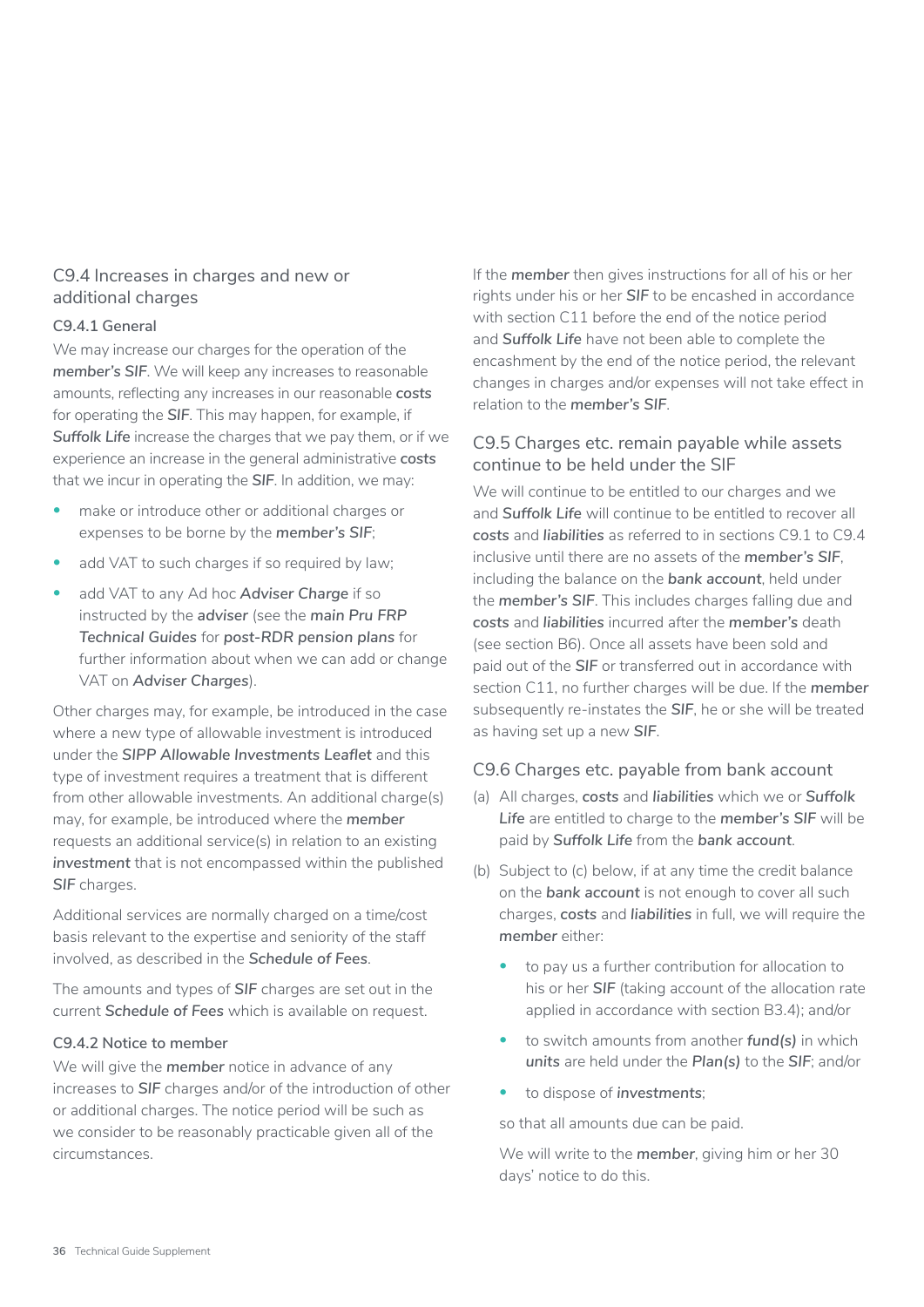<span id="page-36-0"></span>If the *member* does not comply with these requirements:

- in the case of charges payable to us, we will normally treat the amount due to be paid as a notional debt and therefore a *liability* of the *SIF*. Interest will be payable to us at a rate of 2% per annum above the *Bank's* base rate, with effect from the end of the 30 day notice period mentioned above, until such time as sufficient money is credited to the *bank account* for the charges (including interest) to be deducted; or
- in any other case, *Suffolk Life* may overdraw the *bank account* and/or dispose of *investments* in accordance with section C5.8 and the *order of disposal policy*, and without liability to us for any adverse consequences arising from such action, in order to pay the amounts due; or
- we may require the *member* personally to pay the amounts due, in which case the *SIF* will cease to be liable for them.

The interest rate referred to above may be changed by us at any time without notice in line with changes to the *Bank's* base rate.

(c) If the credit balance on the *bank account* is not enough to cover any *SIF* Ad hoc *Adviser Charge*  that has been requested, the *SIF* Ad hoc *Adviser Charge* will not be paid to the *adviser*. As stated in section B3.5, it is the *member's* responsibility to ensure that there is enough money in the *bank account* to meet the agreed payment, together with any other payments that are due (for example, *income payments*).

#### C9.7 Claims for SIF Ad hoc Adviser Charges, fees and other amounts

Any claim for *SIF* Ad hoc *Adviser Charges* (see section B3.5), fees, charges, disbursements or other *costs*  submitted to us or to *Suffolk Life* for payment by the *member's SIF* as described in section C9.2 must, if we or *Suffolk Life* so require, be supported by a formal invoice and the *member's* express written consent.

# C10. Valuation and reporting

#### C<sub>10</sub>1
General

The *member's SIF* is operated primarily in Sterling. If *Suffolk Life* acquire an investment or open a bank account for the *SIF*  which is denominated in another currency, they will maintain separate records in that other currency. If an investment is acquired by an *investment manager* which is denominated in another currency *Suffolk Life* will hold records in the currency reported to them by the *investment manager*.

When formal valuations are sent these will include a report for each currency and a valuation summary showing all currencies converted to Sterling.

The value of the *member's SIF* is those proceeds of the reinsurance agreement between *Suffolk Life* and Prudential that specifically relate to the *member's SIF* (see section C18). The value of the reinsurance proceeds in relation to the *member's SIF* for the purposes of paying benefits or a transfer-out is normally the cash value of the *investments* following realisation (or in the case of an "in specie payment", the value of the asset so paid), plus the value of the *SIF bank account*, less the value of any *costs*  and *liabilities*. The value of the *SIF* excludes any amounts that we recover from *Suffolk Life* under section C18.4.

Each *working day*, we will calculate the value of each *member's SIF* using the latest available valuation information and the valuation principles set out in the current *SIPP Bank Accounts and Valuation Principles Leaflet*. This value will be used in most day to day administration activities of the *SIF*. This daily valuation is no guarantee of the true value of the *SIF* and is solely provided as an indicative value.

Each year, a formal valuation and statements will be prepared, as described in section C10.2.

The *member* must review the formal yearly valuation and statements issued under section 10.2. The *member* must contact us within three months of receipt of the formal valuation and statements if there are any questions arising from these items. In the absence of any questions raised by the *member*, we shall be entitled to assume that the formal valuation fairly reflects all instructions given by the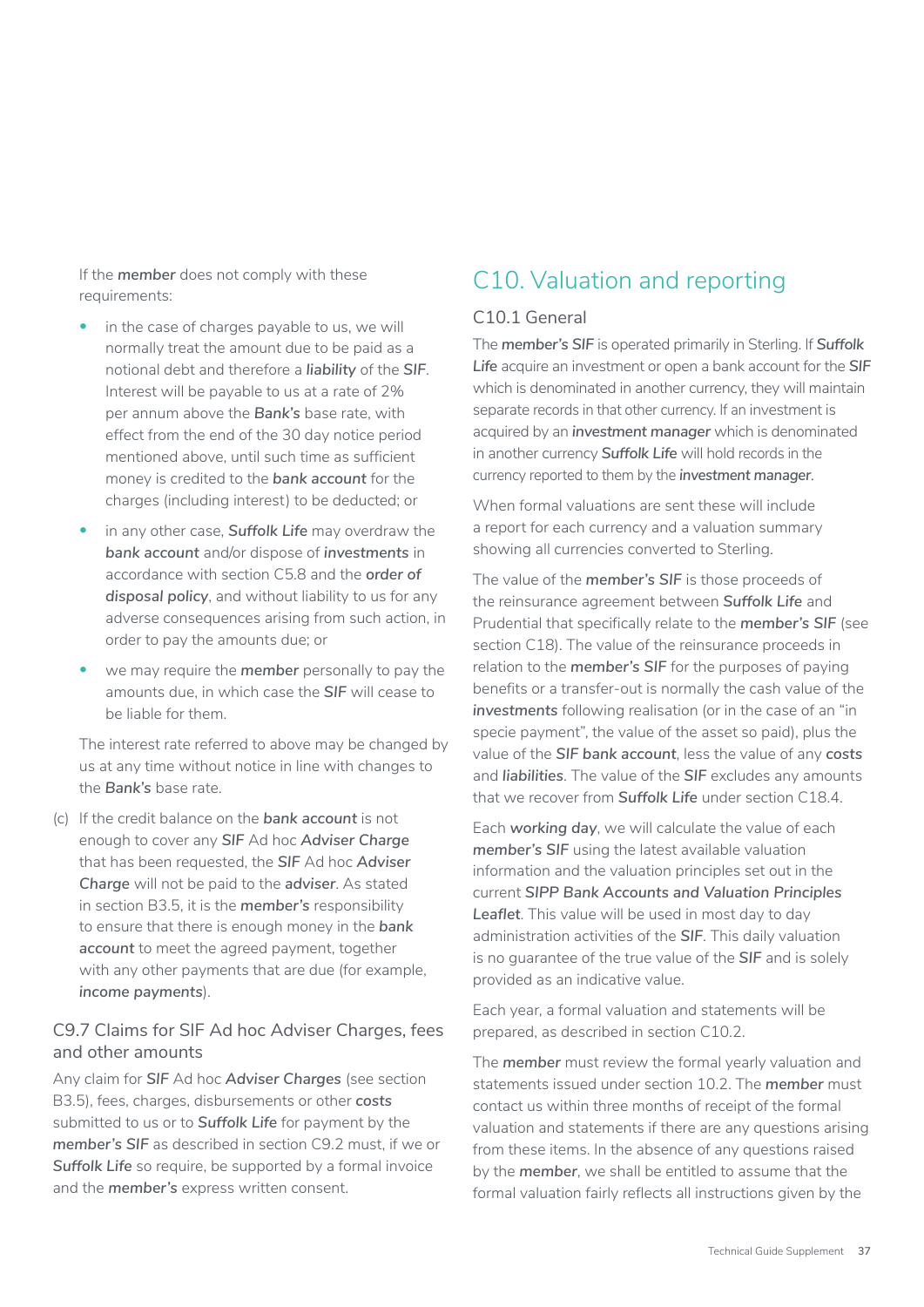*member* and is an accurate statement of the *investments*  held under the *SIF* as at the date of the formal valuation.

It may be necessary to carry out *HMRC valuations* on certain occasions. These occasions include:

- when converting one or more arrangements under a *PP plan* to a *drawdown plan*;
- the initial, three yearly and other income reviews which must be carried out (or which the *member*  requests) for the purposes of each *drawdown plan*, as described in the *Pru FRP Drawdown Technical Guide*;
- when an *annuity* is purchased under a *drawdown plan*;
- on the payment of death benefits under a *Plan*; and
- on the implementation of a pension sharing order under a *Plan* (see section B8).

When such an *HMRC valuation* is required there may be a delay in it being produced. This is due to the requirement to obtain information from third parties on a wide range of assets, possibly including valuations that have to be specifically produced such as property or some *funds*. However, the event requiring the formal *HMRC valuation* will be treated as if occurring at the date relevant to the event.

#### C10.2 Annual statement

Following each reporting date for the *member's SIF*, *Suffolk Life* will provide the *member*, without additional charge, with a statement of the value of his or her *SIF*. The *member* may request valuation statements more frequently or on a different date, but we reserve the right to make an additional charge for the provision of statements in those circumstances.

The reporting date for the *SIF* will be the first day of the calendar month in which the anniversary of the establishment of the *member's SIF* falls. The value will be calculated in accordance with section C10.3 and the current *SIPP Bank Accounts and Valuation Principles Leaflet*.

*Suffolk Life* may make reasonable changes to their systems and processes. If *Suffolk Life* do so and as a result, we have to change the reporting date in relation to the *member's SIF*, we will notify the *member* as soon as practicably possible.

#### C10.3 Valuation of SIF at reporting date

The formal valuation of the *member's SIF* is based on totalling the value of the assets of his or her *SIF* at the reporting date less the value of its *liabilities* at that date. For these purposes, the *investments* allocated to the *member's SIF* will be valued at the close of business on the last *working day* before the relevant reporting date. Where there are no published prices for an *investment*  (for example, property or an unquoted investment) it will usually be valued at its original cost price or the last valuation where available.

See also section C10.4 and the current *SIPP Bank Accounts and Valuation Principles Leaflet*.

#### C10.4 Valuation rules

We or *Suffolk Life* may, from time to time, adopt such valuation rules as may be approved by the *Actuary*.

The general principles in use at the date of issue of this *Supplement* are set out in the current *SIPP Bank Accounts and Valuation Principles Leaflet*. We or *Suffolk*  Life can change these principles at any time. We will provide the *member* on request with a copy of the current valuation rules adopted under this section C10.4.

Information on the value of specific *investments* of the *SIF*  can be obtained from us.

#### C10.5 Market valuations

Where we or *Suffolk Life* are required by legislation or other regulations to value the *SIF* at *market value*, we or they will arrange for the *investments* to be so valued. This will include, but is not limited to, the appointment of an appropriately qualified valuer in respect of interests in property. Where we or *Suffolk Life* need to appoint such a valuer we or they will notify the *member* in advance for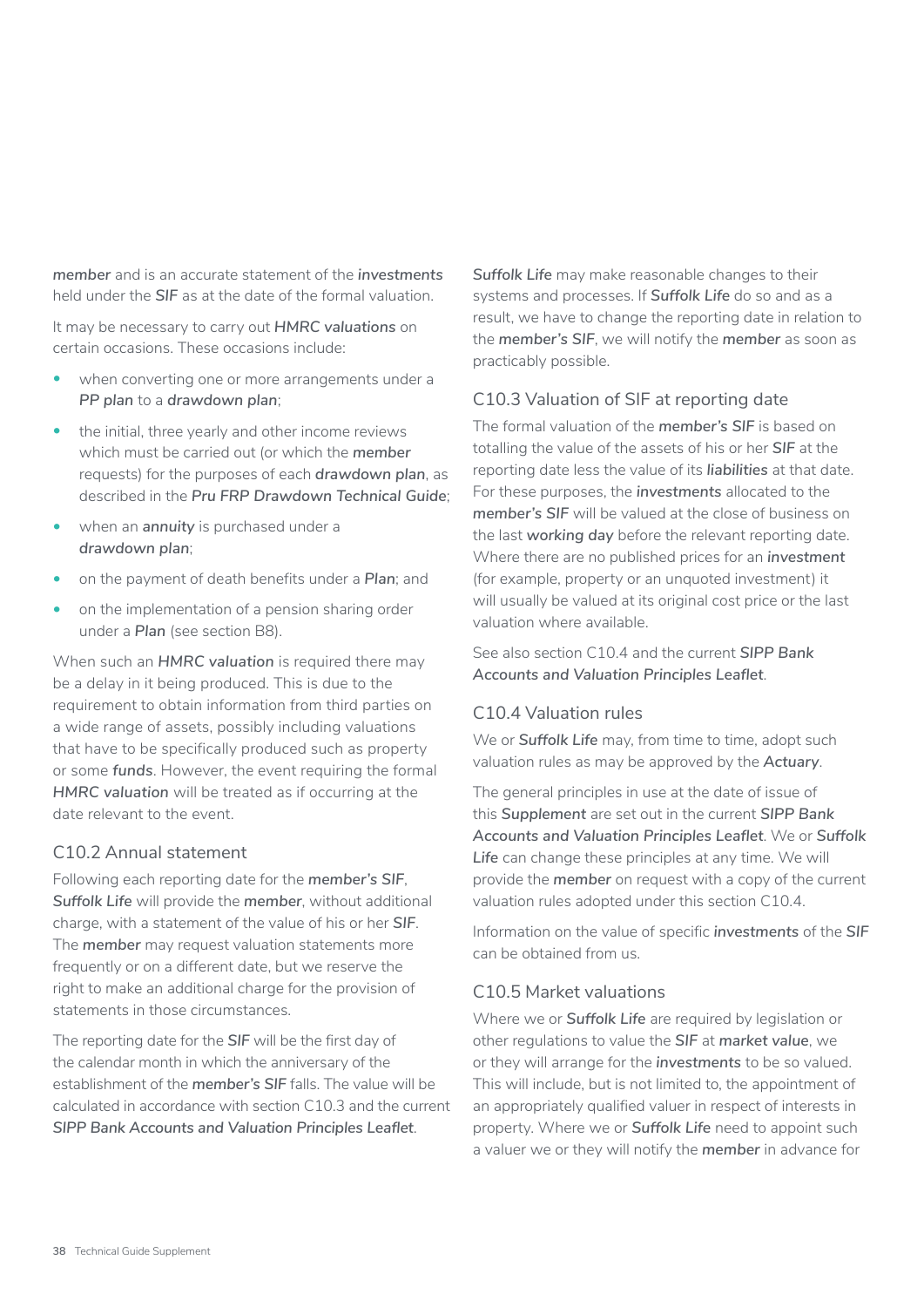<span id="page-38-0"></span>confirmation of the valuer he or she wishes to be used and agreement to the valuer's fees. If the *member* does not reply within 30 days we and/or *Suffolk Life* reserve the right to appoint a valuer of our or their choice to carry out the valuation. The valuer's fees and any other *costs*  associated with the valuation will be payable from the *SIF*.

### C11. Switching out of the SIF and payments out of the SIF

#### C11.1 Switching to another fund(s) under the Plan

The *member* may give instructions, using the appropriate *investment details form*, for *Suffolk Life* to pay us any amounts then credited to the *bank account* under the *SIF*  so that we can buy *units* in another *fund(s)* selected by the *member*. Such payment is subject to:

- the prior payment of all charges due to us;
- the prior settlement of all fees and *costs* chargeable to the *member's SIF* and all *liabilities* of the *member's SIF*; and
- unless the *member* requests the encashment of all of his or her *SIF*, the retention under his or her *SIF* of the minimum balance on the *bank account* specified in section A6.

#### C11.2 "In specie" transfers of assets

If we agree, *Suffolk Life* may transfer assets out of the *member's SIF*:

- (a) to the *member*, in payment of benefits under the *member's Plan(s)* (see section B5); or
- (b) to another *registered pension scheme* or to a qualifying recognised overseas pension scheme (see section B7); or
- (c) to a person entitled after the *member's* death, in payment of benefits under the *member's Plan(s)* (see section B6); or
- (d) in accordance with any Court Order (see section B8).

#### C11.3 Requirements for "in specie" transfer

We will not agree to make any transfer in accordance with section C11.2 unless:

- in the case of a transfer under section C11.2 (a) or (b), we have received a signed request from the *member* (after payment of all charges) to make the relevant transfer;
- in the case of a transfer under section  $C11.2(b)$ , we have received all necessary declarations and information that we require from the receiving pension scheme;
- we have received all charges due to us; and
- all fees and *costs* chargeable to the *member's SIF* and all *liabilities* of that *SIF* (including all *costs* arising in relation to the transfer) have been satisfied.

If the *member* instructs us to transfer out *in specie* and there is inadequate cash within the *SIF* to settle any outstanding fees or *costs*, we and *Suffolk Life* reserve the right to sell *investments* in accordance with section C5.8.1 and the *order of disposal policy*, in order to cover the payment of those fees or *costs* prior to completing the transfer out.

#### C11.4  "In specie" transfer of asset is treated as an encashment

Any "in specie" transfer of an asset under section C11.2 or C11.3 will be treated as an encashment of rights under the *member's SIF*.

C11.5 Closure of the SIF following payment of all monies or assets from the SIF

#### **C11.5.1 General**

After satisfaction of all *liabilities* of the *member's SIF* and transfer of all assets out of the *member's SIF*, we will close the *SIF*.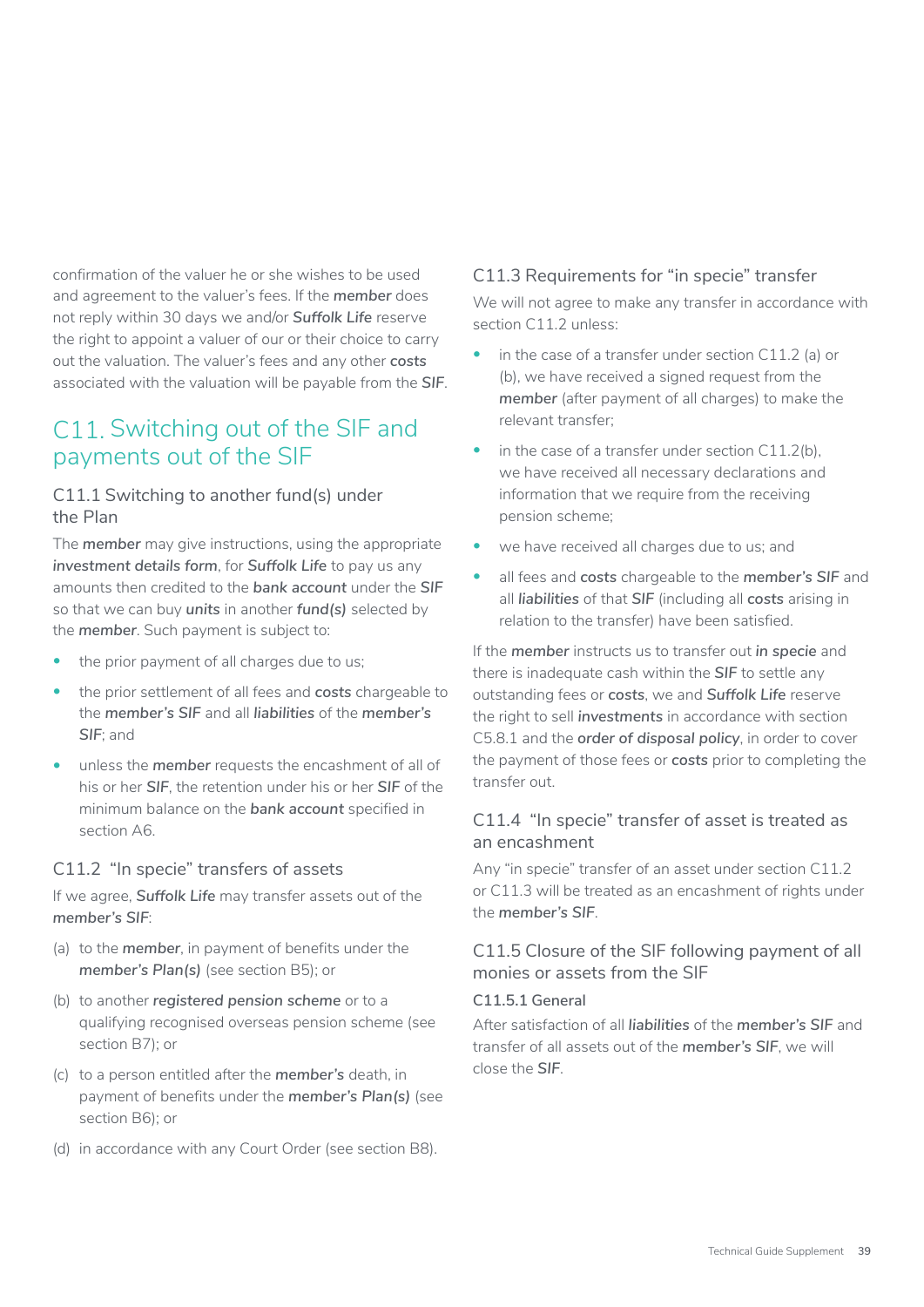#### <span id="page-39-0"></span>**C11.5.2 Closure where there are outstanding dividends or other payments due to the SIF**

- (a) If there are outstanding dividends and/or other payments not exceeding £1,000 (in total) due to the *SIF*, *Suffolk Life* will credit these amounts in advance to the *bank account* before the *SIF* is closed. In such a case, when the dividend and/or payment is actually received by *Suffolk Life*, they will be entitled to retain it.
- (b) The closure of the *SIF* will, however, be delayed if there are outstanding dividends and/or other payments due to the *SIF* and the total amount due is more than £1,000. In such a case, the closure will be delayed until monies are received and the total amount outstanding (after payment of all charges) falls below £1,000. Section C11.5.2(a) will then apply.

# C12. Deferral of payments from the SIF

#### C12.1 Delay in realising investments or making an "in specie" transfer

Notwithstanding anything contained in this section C or elsewhere in the *main Pru FRP Technical Guides* or this *Supplement*, *Suffolk Life* may defer the encashment of the *member's SIF* until they are able to realise the relevant *investments* or are able to do so on what they consider to be reasonable terms, and have received the cleared funds. *Suffolk Life* may also defer the transfer of all of any *investments* under section C11 where it is impracticable or impossible to give effect to the transfer, until it becomes practicable or possible (as appropriate) to do so. We, or *Suffolk Life*, will inform the *member* of any deferral under this section C12.1

In particular and without limiting the generality of this section C12.1, *Suffolk Life* may defer such a transfer or encashment in such circumstances until the relevant *investment* is realised, in any case where such *investment*  consists directly or indirectly of property.

#### C12.2 Alternative to realisation of investments

Where *Suffolk Life* have been unable to realise an *investment*, we and/or *Suffolk Life* may:

- require the *investment* to be transferred to the *member* in part or full satisfaction of any payment of benefits under the *member's Plan(s)*; or
- require the *member* to buy the *investment* from *Suffolk Life* at fair *market value* or £1, whichever is the greater.

The *member* must do all things and execute all documents that we or *Suffolk Life* may reasonably require to give effect to our and *Suffolk Life's* rights under this section C12.2.

# C13. Member's advisers

The *member* may authorise his or her *adviser(s)* to act on his or her behalf in relation to the *SIF*, including:

- to give instructions for the purposes of sections C5.1 and C5.2 on the *member's* behalf;
- to request the appointment of an *investment manager*; and/or
- to receive communications in relation to the *SIF*.

Any such authority must be given in the *investment details form* or such other form as we may require.

If the *member* appoints an *adviser* in accordance with this section C13, references in section C to "the *member*" will include that *adviser* but only in respect of the specific functions that the *adviser* has been authorised to carry out. We and *Suffolk Life* are entitled to assume that any *adviser* remains authorised to act on the *member's*  behalf until such time as we receive written notice of the withdrawal of that person's authority. By notifying us of the appointment of an *adviser*, the *member* agrees that he or she will ratify and confirm all actions which any *adviser*  takes on his or her behalf under this section C if we or *Suffolk Life* so require.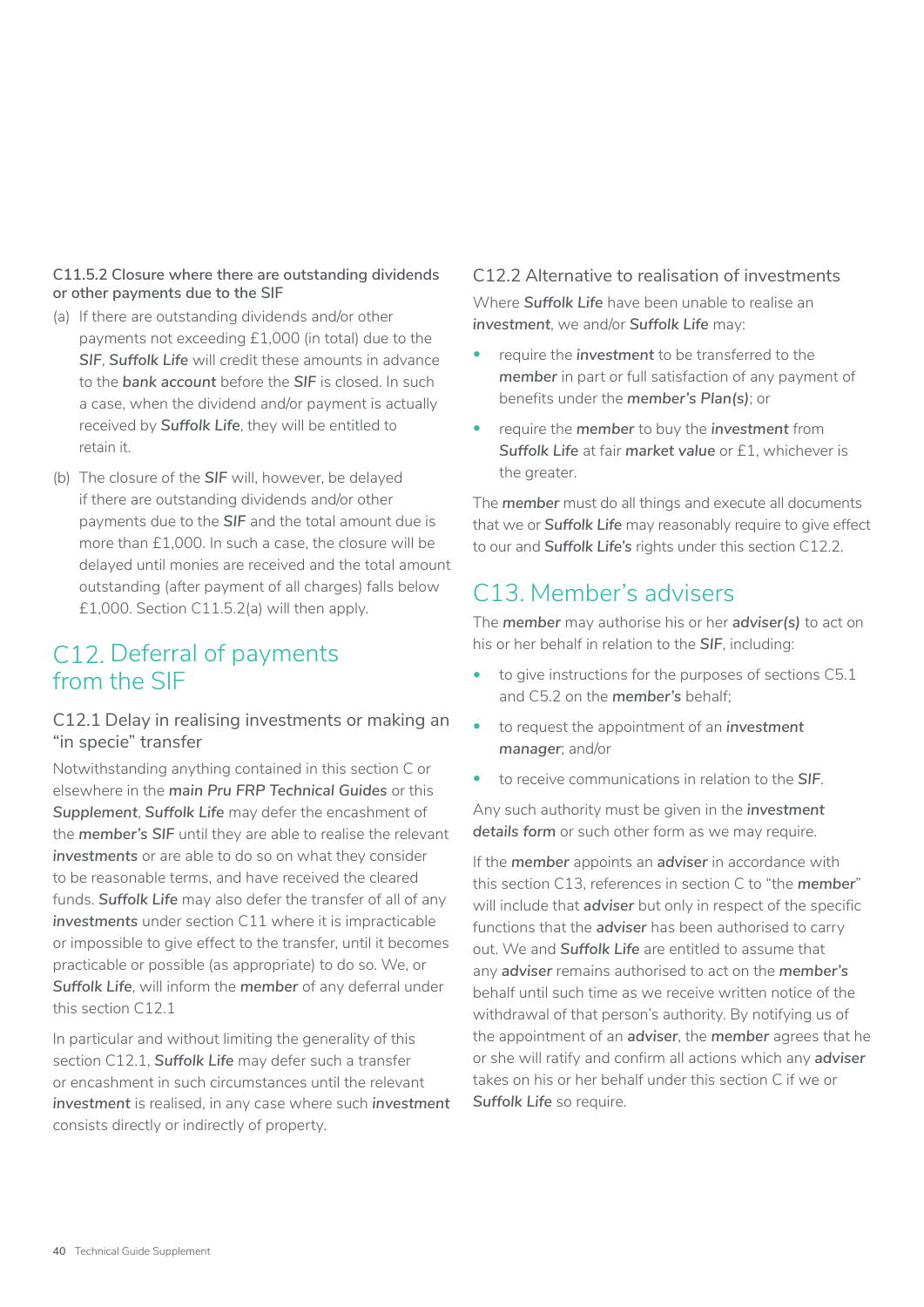# <span id="page-40-0"></span>C14. Exceptional circumstances beyond our control ("force majeure events")

#### C14.1 General

We and *Suffolk Life* have agreed certain provisions concerning what happens if, as a result of a "force majeure event" (see section C14.3), *Suffolk Life* are unable, wholly or in part, to carry out any of their obligations in relation to the *SIF*. Certain protections are in place to help minimise the risk and effect of a "force majeure event". Where a "force majeure event" occurs and *Suffolk Life* is therefore unable to perform an obligation in relation to the *SIF*, we will not be required to perform our corresponding obligation in relation to the *SIF*.

The "force majeure" provisions that have been agreed between *Suffolk Life* and Prudential are binding on the *member.*

#### C14.2 Notice to member

If *Suffolk Life* give us notice that such a situation exists in relation to the *SIF*, we will, to the extent possible, give the *member* prompt notice of that "force majeure event", if we consider that it:

- materially affects the *member* or any transaction that he or she is then carrying out in relation to the *SIF*; and
- is not an event of which the *member* might otherwise be aware.

When we give notice, we will also provide reasonable particulars of the "force majeure event" and, insofar as known, the probable extent to which we will be unable to perform or be delayed in performing the relevant obligation(s).

Following this notice, and for as long as the "force majeure event" continues, the obligations which cannot be performed because of the "force majeure event" will be suspended.

#### C14.3 Explanation of "force majeure events"

For the purposes of these terms, "force majeure events" include:

- (a) restrictions imposed by legislation, regulation or other governmental initiatives that are not as a result of our misconduct;
- (b) civil commotion, riot, invasion, terrorist attack or threat of terrorist attack, war (whether declared or not) or threat or preparation for war;
- (c) strikes, lockouts, other industrial action or other interferences with work affecting employees other than our own;
- (d) widespread failure or disruption of essential services (for example, telecommunications or electrical power);
- (e) earthquake, storms, floods, lightning, fire, explosions or similar natural events; or
- (f) significant economic collapse of a market, company or country leading to an unavoidable disruption.

This is in each case where the "force majeure event" is beyond the reasonable control of *Suffolk Life* and/or their agents.

# C<sub>15</sub> Pension business

The *member's SIF* is made available under the *Plan*  strictly on the condition that the *Plan* is pension business as defined in section 58 of the Finance Act 2012 (see also the *main Pru FRP Technical Guides*).

If we or *Suffolk Life* discover that the *Plan* does not constitute, has ceased to constitute or never constituted pension business as so defined:

- we will tell the *member* of this;
- *Suffolk Life* will be entitled to encash the *member's*  **SIF** (in whole or in part as **Suffolk Life** may specify) and to transfer the resulting monies to us for investment in a Prudential cash account outside the *Scheme*;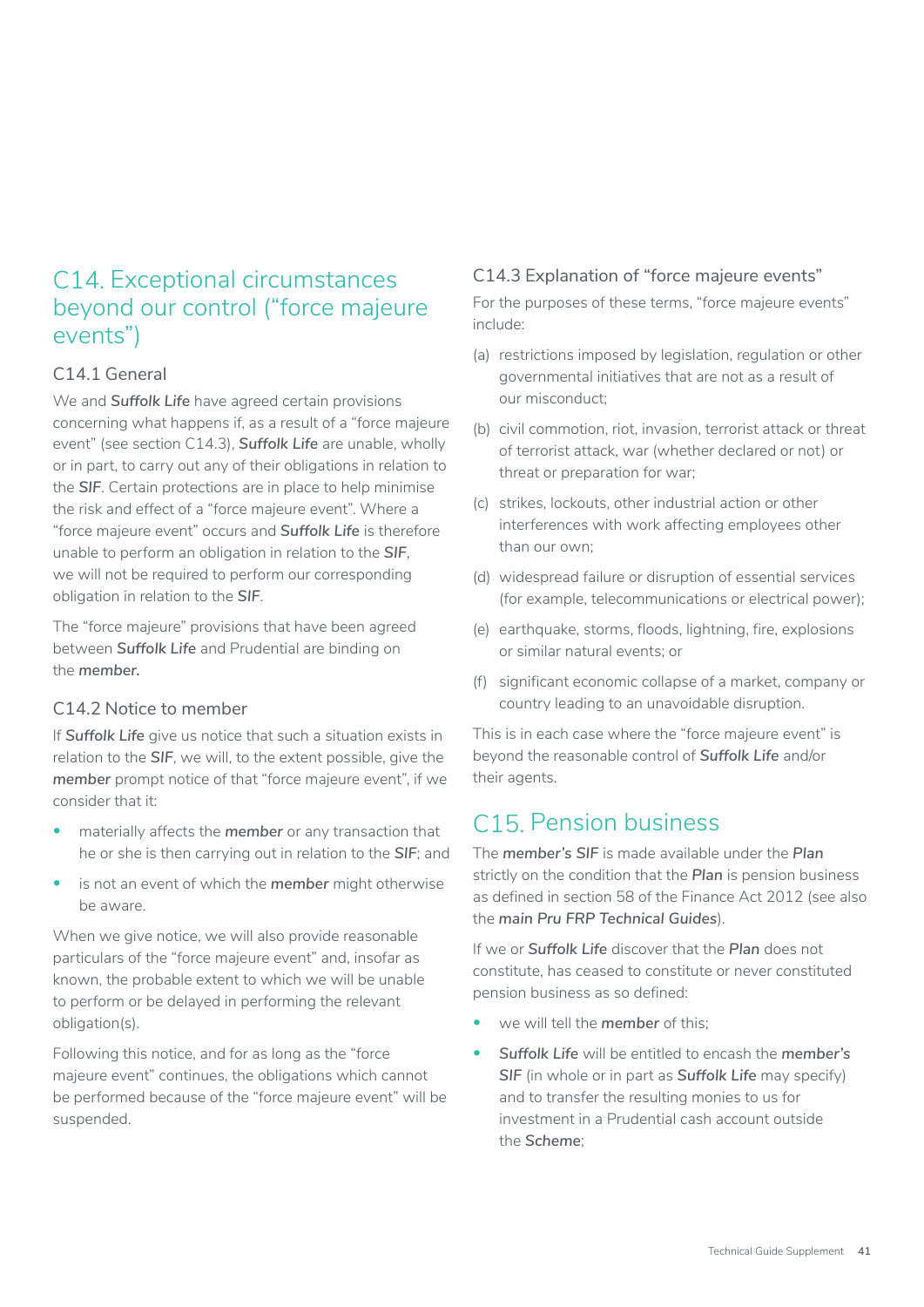- <span id="page-41-0"></span>• we may modify the terms of the *Plan* in whatever way is necessary to ensure that *HMRC* do not tax any of the *funds* (including any other *member's SIF*) or do not impose any penalty on us; and
- the *member* must take such other action as may reasonably be required by us or *Suffolk Life*.

# C<sub>16</sub>. Information and communications

#### C16.1 Information to be provided by member

We may request, and the *member* must provide, such information as we and/or *Suffolk Life* may reasonably require for the purposes of operating the *member's SIF*. We and *Suffolk Life* may use any sources that we or they consider appropriate, including electronic data sources, for the purposes of verifying any information that the *member*  provides to us.

#### C16.2 Manner of communication

Subject to section C16.4 (b), communications may be given orally (unless otherwise specified in this section C) or in writing or via our secure Internet portal. Communications in writing may be delivered personally, posted or sent by facsimile transmission but may not be sent by e-mail. All communications must be in English.

#### C16.3 Address for communications to us regarding the SIF

Communications to us from the *member* must be made to the address set out in the *main Pru FRP Technical Guides* (or any other address which we may from time to time specify for this purpose to the *member*). Any communication in writing from us to the *member* or *adviser* will be sent to the relevant address provided in the *investment details form* until we are told by the *member* that he or she, or his or her *adviser*, would like communications sent to a different address.

#### C16.4 General

#### We may:

- (a) telephone the *member* at any time to discuss his or her *SIF* without having been expressly invited by the *member* to do so;
- (b) in good faith rely on any communication which we reasonably believe to have been issued by the *member* or *adviser*;
- (c) rely upon any information provided by the *member* in accordance with section C16.1;
- (d) decline to accept or act upon any communication which we reasonably believe not to have been issued in accordance with the provisions of this section C, or if we reasonably consider that compliance with such communication would be impracticable or would give rise to a breach of any applicable law or regulation. In such circumstances we will use our reasonable endeavours to tell the *member* promptly;
- (e) record telephone conversations to protect the interests of all concerned and avoid disputes; and
- (f) deem any communication received on a day other than a *working day*, or after a time determined by us or by *Suffolk Life* on a *working day*, to have been received on the following *working day*.

Where, under the terms and conditions of this *Supplement*, a period of notice is to be given to the *member*, that period of notice will be calculated from the date on which the notice was sent to the *member*.

# C17.  Amendment and termination

**Note**: This section C17 does not apply to the charges we make for operating the *SIF*. Our right to amend these charges is set out in section C9.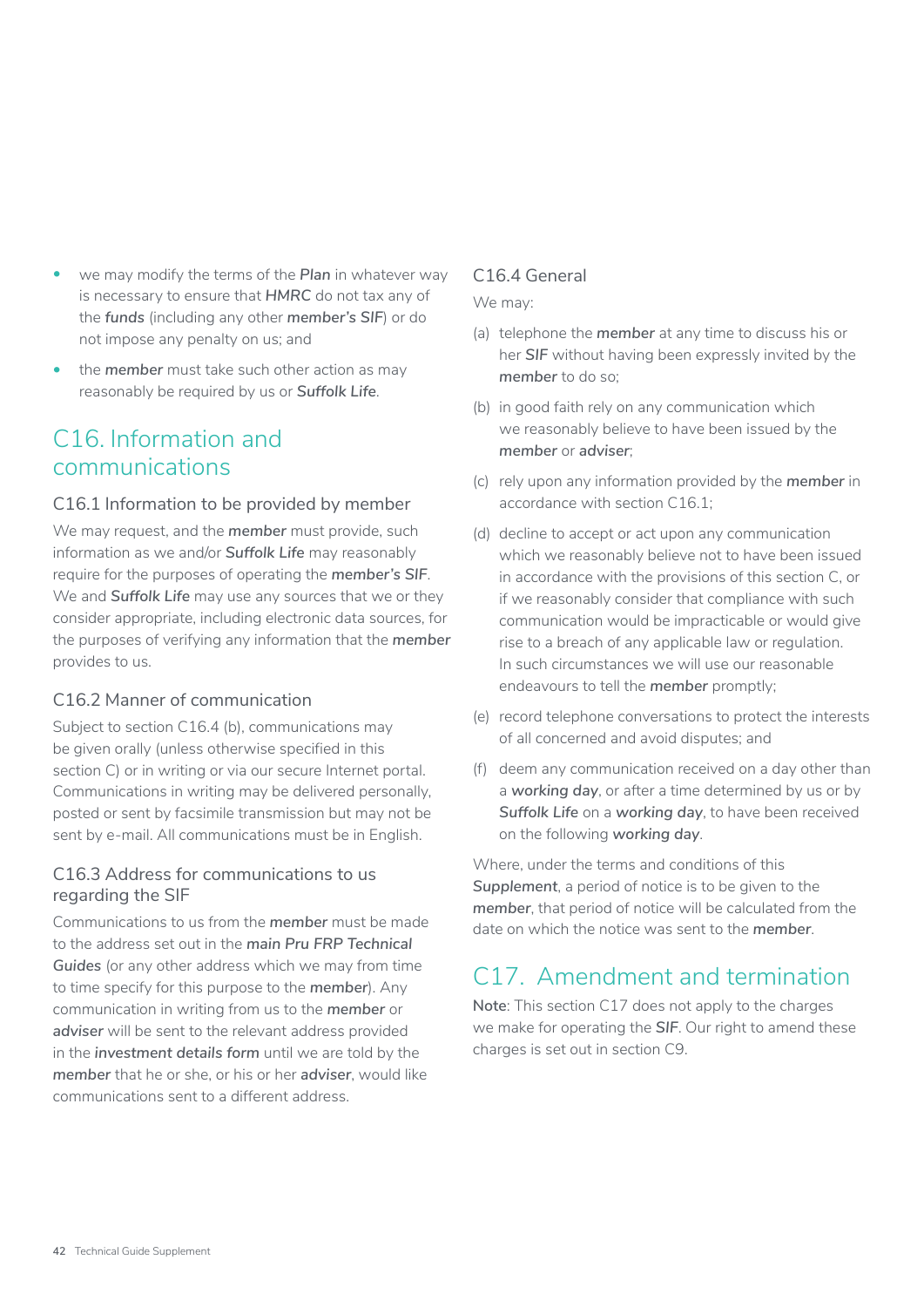#### C17.1 Amendment of terms and conditions

Without affecting the *member's* rights under section C11, we may amend the terms and conditions contained in this *Supplement*. We will only make reasonable changes for fair and valid reasons, as follows:

- (a) to reflect in our reasonable opinion a proportionate response to:
	- (i) changes in general law or decisions of the Financial Ombudsman Service or The Pensions Ombudsman or the Financial Services Compensation Scheme;
	- (ii) a court order or decision affecting the terms;
	- (iii) legitimate cost increases or reductions associated with providing the scheme and the *SIF*.
- (b) to meet regulatory requirements;
- (c) to reflect new industry guidance and codes of practice which raise standards of consumer protection;
- (d) to reflect a change in **Suffolk Life's** corporate structure that doesn't have an unfavourable impact on your *SIF*  but which does require *Suffolk Life* to make certain changes to the terms;
- (e) to provide for the introduction of new or improved systems, methods of operation, services or facilities associated with providing the *SIF*; or
- (f) to correct any mistake in the *Supplement*, provided the correction does not reduce any rights you have as a result of the mistake.

#### to enable us to reinsure *liabilities* under the *member's Plan(s)*.

The *main Pru FRP Technical Guides* set out the circumstances in which we need to notify the *member* of any changes and when advance notice is required.

C17.2 Withdrawal of the SIF as a fund option under the Pru Flexible Retirement Plan

We can at any time:

(a) close the *SIF* to future contributions and to switches from other *funds*;

- (b) wind up the *SIF*;
- (c) withdraw the *Pru Flexible Retirement Plan's* SIPP option in entirety, and therefore withdraw the option for the *member* to invest in a *SIF* under his or her *Plan*;
- (d) withdraw either the full SIPP option or the FundSIPP option mentioned in section A1.2.

*Suffolk Life* have similar parallel powers which may in turn cause us to wind up or close the *SIF*, or to withdraw the SIPP facility (or either the full SIPP option or the FundSIPP option), or to change the constitution of the *SIF* and/or the way in which it is operated (see section C18.6).

Our and *Suffolk Life's* powers can be exercised:

- individually, that is, in relation to the *SIF* of an individual *member*; or
- collectively, that is, in relation to the *SIFs* of any or all *members* as we and/or *Suffolk Life* decide.

We and *Suffolk Life* will exercise these powers to close, wind-up or withdraw the *SIF* only for important legal or commercial reasons. We and they will act fairly and reasonably, having regard to our duty to protect the interests of the *member* and other policyholders. If we or they exercise this power, we will give the *member* as much notice as we can, given the circumstances. In the case of (b), (c) and (d) we will give the *member* notice that he or she is required to encash his or her *SIF* and we will seek the *member's* instructions for any amounts that need to be disinvested from the *SIF*.

If we do not receive instructions within the time scale specified in the notice:

- we will (if (b), (c) or (d) apply) instruct *Suffolk Life*  to realise the *investments* and, having settled all charges, *costs* and *liabilities*, to pay the proceeds (together with any amounts then credited to the *bank account*) to us;
- we will (if (b), (c) or (d) apply) invest the money in the *Prudential Cash Fund*; and
- we will in all cases redirect future payments to the *Prudential Cash Fund*.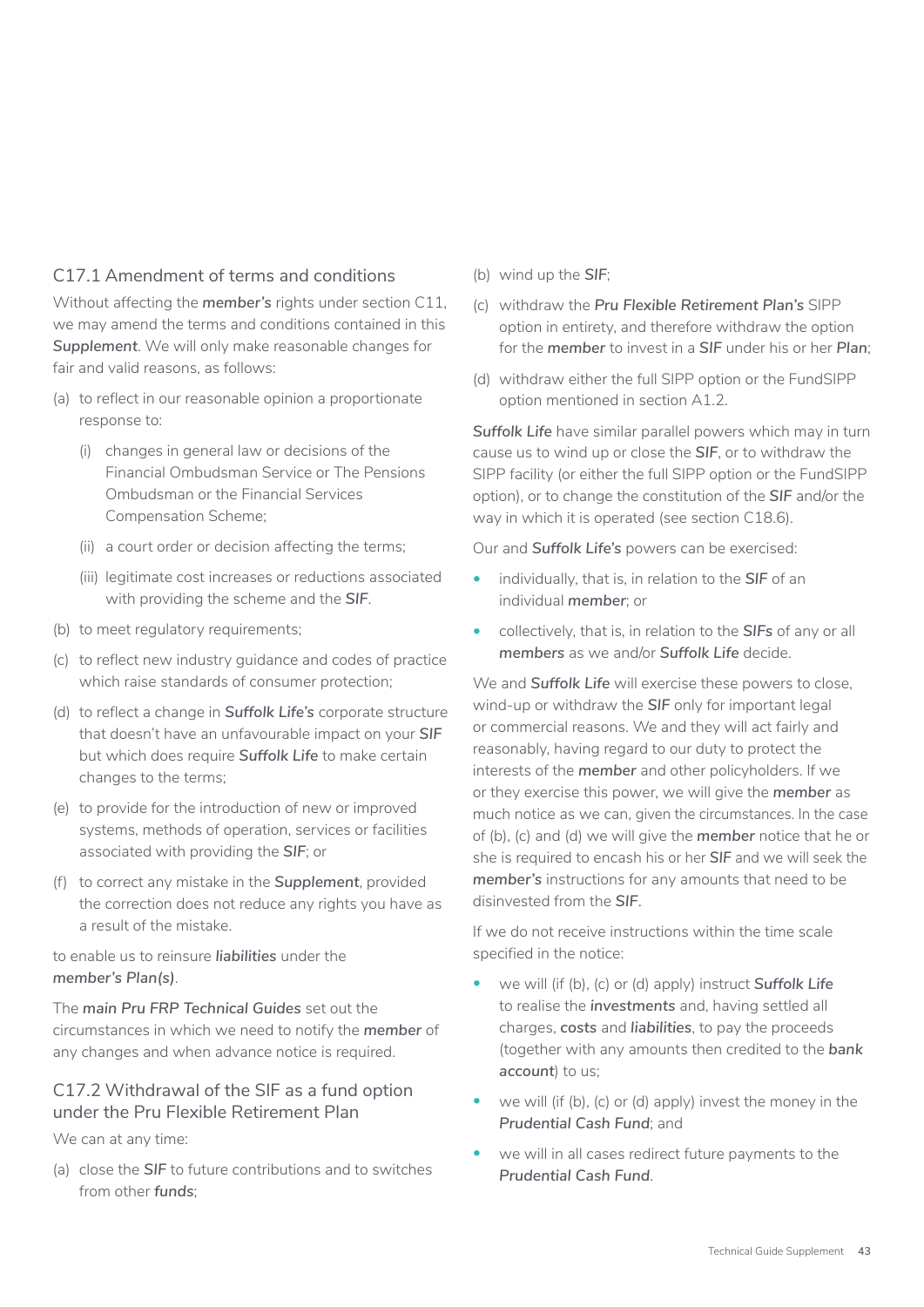<span id="page-43-0"></span>Where we have given notice under this section 17.2, we may refuse to accept any contributions to be allocated to the *member's SIF* that we receive after the end of the period specified in the notice.

# C<sub>18</sub> Reinsurance

#### C18.1 Reinsurance to the Suffolk Life Group or another life assurance company

Prudential are entitled to obtain reinsurance of *liabilities*  under the *member's Plan(s)* from the *Suffolk Life Group*  (or any other life assurance company) to the extent that such *liabilities*:

- are linked either to the value of the *member's SIF* or to the value of any assets and *liabilities* of the *SIF*; or
- relate to the provision of any *annuity* from the proceeds of the *member's SIF*.

Prudential are entitled to do this without giving notice to or obtaining consent from the *member*.

#### C18.2 Rights of Suffolk Life

*Suffolk Life* are entitled (subject to obtaining our prior written consent) to further reinsure all or any *liabilities*  that are reinsured to it in accordance with section C18.1.

#### C18.3 Limitation of our liabilities in relation to the SIF

To the extent that in accordance with section C18.1, we obtain reinsurance in respect of our *liabilities* under the *SIF*, those *liabilities* will be limited to the amount recovered by us from the reinsurer in exercising our rights under the relevant reinsurance agreement, and we will not be liable for losses caused by the acts and omissions of the reinsurer in respect of the *SIF*. (See also section C10.1, which explains that the actual value of the *SIF* is based on the reinsurance proceeds payable to us).

We will use reasonable care to ensure that the terms of any reinsurance agreement which we enter into in accordance with section C18.1 are such that the value of the *member's* rights under his or her *Plan(s)* will not be less than it would have been if we had not entered into the reinsurance agreement.

#### C18.4 Payments by us to Suffolk Life (or other reinsurer) under the reinsurance agreement

We shall not be required to make any payment of any reinsurance premium to *Suffolk Life* (or other reinsurer) unless and until we hold the full amount of a payment made by or on behalf of the *member*, to be invested in the *member's SIF*.

We may choose to make payment to *Suffolk Life* (or other reinsurer) before we receive the *member's* (or relevant other party's) payment in cleared funds. In the event that we do not then receive the full amount in cleared funds within three *working days* of making payment to *Suffolk Life* (or other reinsurer), we may recover from *Suffolk Life*  (or other reinsurer) and retain such part of the payment as we have paid and not received from the *member* (or relevant other party). If necessary, we may recover this payment by making a surrender under the reinsurance agreement and retaining the proceeds of the surrender for ourselves.

#### C18.5 Financial Services Compensation Scheme

If *Suffolk Life* (or other reinsurer) becomes insolvent there is a risk that we will not be able to recover the full value of the *investments* under the *member's SIF*. If this situation arises and we cannot recover the full value of the *investments*, Prudential will not be liable for the shortfall. Because the *SIF* is an *Externally-Linked Fund*, the *member* would not be able to claim under the Financial Services Compensation Scheme. See the *main Pru FRP Technical Guides* for further information on the scope of the Financial Services Compensation Scheme in relation to the *Pru Flexible Retirement Plan*.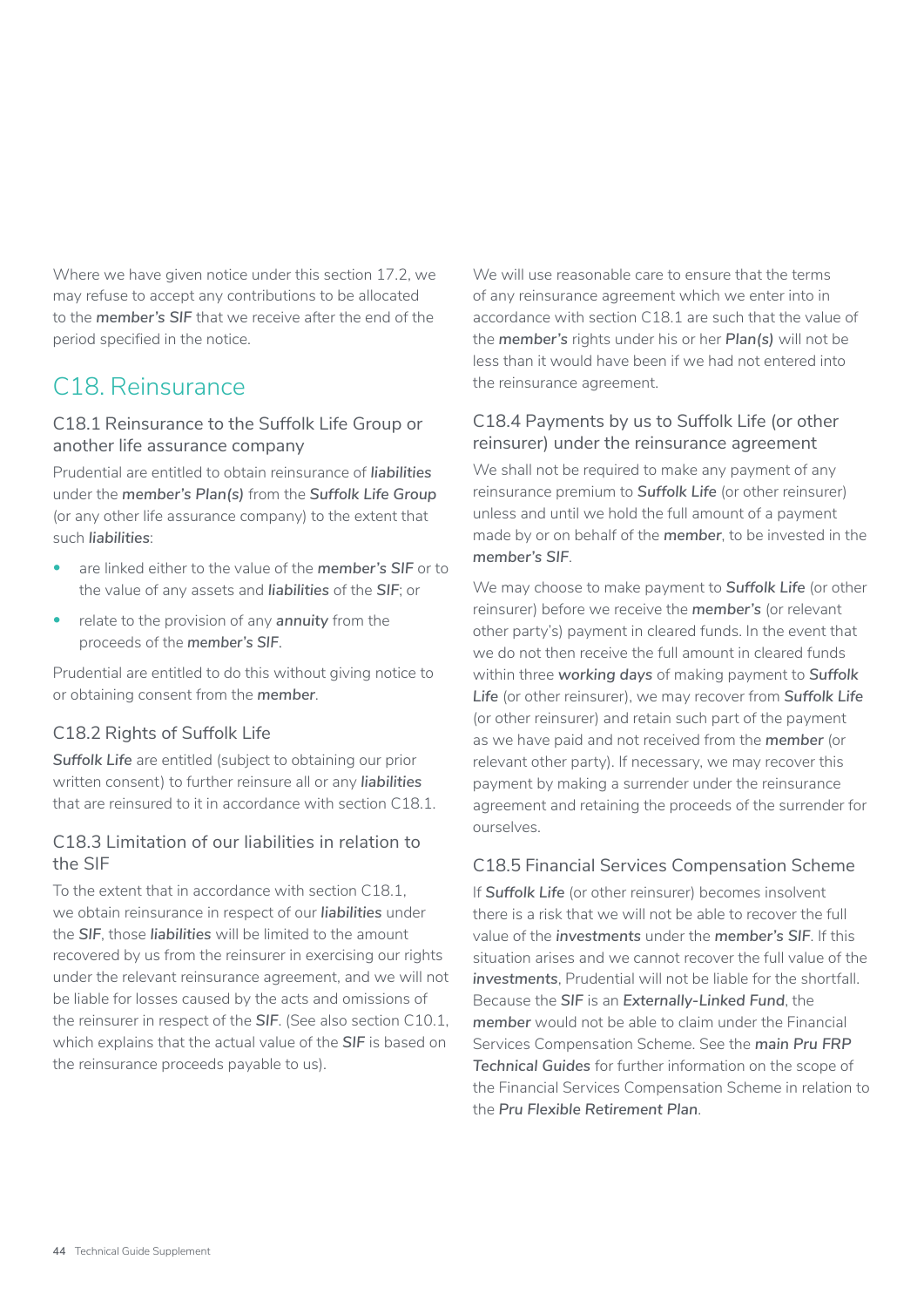#### <span id="page-44-0"></span>C18.6 Withdrawal of reinsurance

In the event that the reinsurance agreement between Prudential and *Suffolk Life* is terminated, we may:

- change the terms and conditions of the *SIF* such that it becomes managed within *M&G plc*. In this case, the net assets of the *SIF* will be transferred to us and the *SIF* will be administered by us or a third party appointed by us for that purpose; or
- reassure some or all of our *liabilities* under the *SIF* to another external life assurance company (reinsurer). In this case the *SIF* will remain an *Externally-Linked Fund* and ownership of the assets of the *SIF* will be transferred to the new external life assurance company (reinsurer); or
- wind up the **SIF** as described in section C17.2(b).

In any of these cases:

- we will give the *member* as much notice as is practicable given the circumstances; and
- the *member* will have the option to take a transfer from the **Scheme** in accordance with sections B7 and  $C11$ .

Except where winding up the *SIF*, we will issue a new *Supplement* to describe the new terms and conditions.

If we wind up the *SIF*, the provisions of section C17.2 will apply.

# C<sub>19</sub> Waiver

We may agree in writing with the *member* to waive any condition contained in this *Supplement*.

Any waiver under this section C19 of any condition on any occasion does not bind us to waive that condition on any other occasion.

# C20. Rights of third parties

#### C20.1 Rights of the Suffolk Life Group

The provisions of this section C confer benefits on companies within the Suffolk *Life Group* and are intended to be enforceable by them by virtue of the Contracts (Rights of Third Parties) Act 1999. If, however, we change any of the terms and conditions in this *Supplement*, the *member* will be entitled to assume that we have obtained all necessary consents from the *Suffolk Life Group*.

#### C20.2 Rights of other third parties

Subject to section C20.1, the terms and conditions in this *Supplement* are not intended to be enforceable, by virtue of the Contracts (Rights of Third Parties) Act 1999, by any person other than the *member* and us.

# C21. Governing law

The terms and conditions in this Supplement will be governed by the laws of England and Wales and any disputes arising will be settled in the Courts of England and Wales.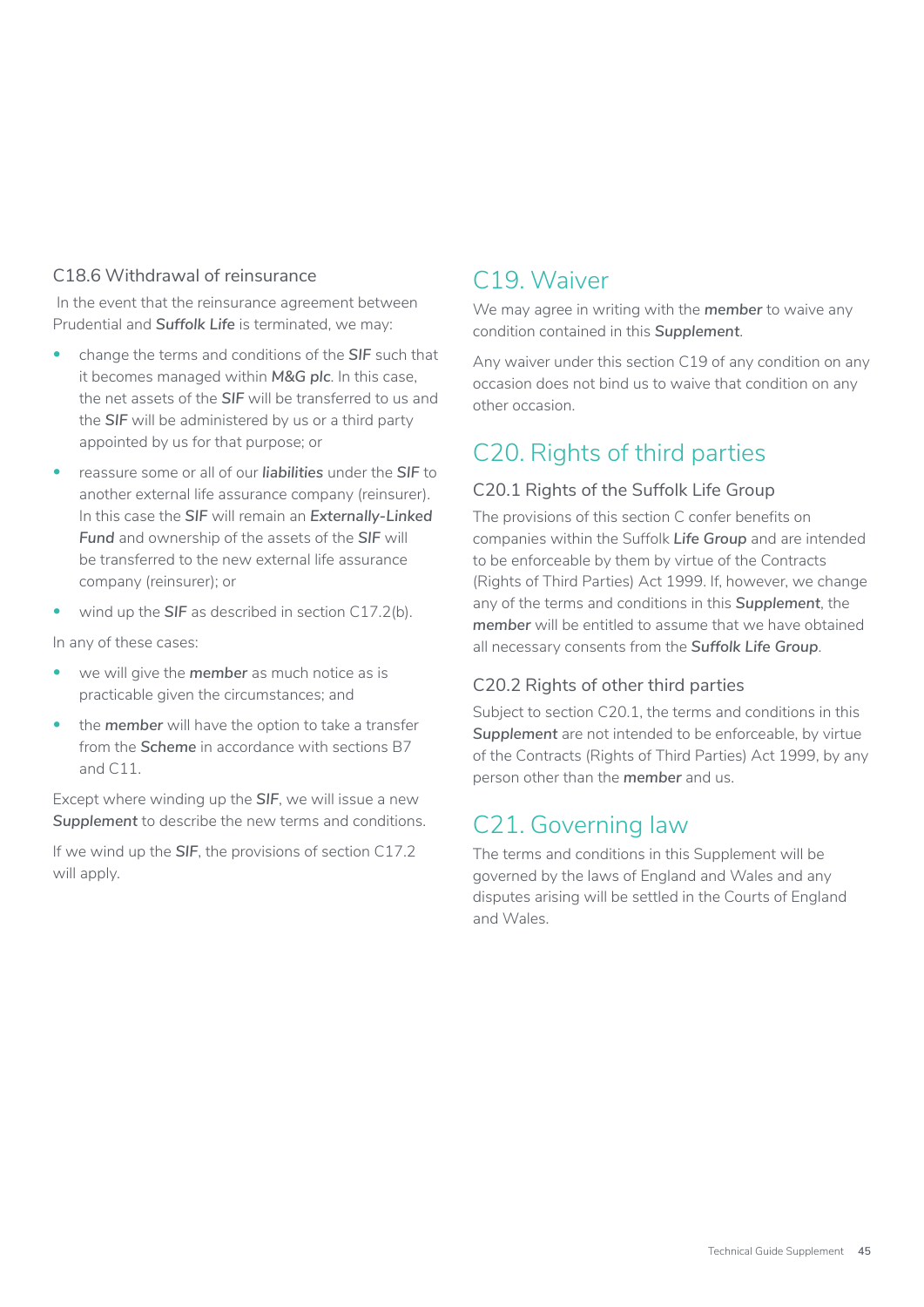# <span id="page-45-0"></span>D. Meanings of special words and expressions

*"Actuary"* means the *Actuary* at the relevant time appointed by us or by *Suffolk Life*.

*"adviser"* means a financial adviser who is authorised and regulated by the Financial Conduct Authority (or any successor regulator) and is appointed by the *member* to receive communications in respect of the *SIF*  and to give instructions on the *member's* behalf on all matters concerning the *SIF* including buying and selling investments.

*"Adviser Charge"* means an amount deducted from the **Plan** and paid to the **member's adviser** as his or her agreed payment for verifiable pensions advice.

There are three types of *Adviser Charge* available under the *Pru Flexible Retirement Plan*:

- Set-up *Adviser Charge*;
- Ongoing *Adviser Charge*; and
- Ad hoc *Adviser Charge*.

The only type of *Adviser Charge* which can be deducted from the *SIF* is a *SIF* Ad hoc *Adviser Charge*, as described in section B3.5. Amounts waiting to be invested in the *SIF* are, however, taken into account when deducting Set-up *Adviser Charges* under the *Plan* as described in section B3.6.

*"annuity"* means a pension contract that is purchased from an insurance company using the proceeds of cashing in a pension arrangement. In exchange, pension payments are made to the person entitled to benefit from the annuity.

*"anticipated annuitisation age"* means the date that we and the *member* expect to use the value of a *drawdown plan* to buy an *annuity* for the *member*. Where the *start date* of the *drawdown plan* is before 11th November 2013, the *anticipated annuitisation age* will have been set by us with effect from 11th November 2013 as at the *member's* 75th birthday. Where the *start date* of the *drawdown plan* is on or after 11th November 2013, the *anticipated annuitisation age* is a birthday selected by the *member* in the application form. The current *anticipated annuitisation age* can be changed by the *member* or re-set by us as described in the *Pru FRP Drawdown Technical Guide*.

*"Bank"* means the Bank of Scotland and/or such one or more other approved credit institutions as we or *Suffolk Life* may from time to time decide.

*"bank account"* means the bank account(s) opened by *Suffolk Life* with the *Bank* for the purposes of the *member's SIF* in accordance with section C3.2.

*"connected party"* or *"connected parties"* means, in relation to the *member*, a person who falls within the definition of a connected person in section 993 of the Income Tax Act 2007. This includes amongst others, the *member's* spouse, registered civil partner, children, parents, siblings and other direct descendants and ancestors of the *member* and of his or her spouse or registered civil partner.

*"costs"* includes (without being limited to) charges, fees and expenses of buying, selling, holding, maintaining and managing *investments*.

#### *"dependant"* means

- the *member's* spouse, civil partner, and/or children under the age of 23; or
- any person who, in our opinion, was financially dependent or interdependent on the *member* at the date of his or her death; or
- a person who, in our opinion, was dependent on the *member* at the date of his or her death due to physical or mental impairment.

*"drawdown pension arrangement"* means a pension arrangement under which, instead of buying an *annuity*, the individual can opt to withdraw income from the pension savings. *The Pru FRP Drawdown Plan* is a *drawdown pension arrangement*.

*"drawdown plan"* means a *Pru FRP Drawdown Plan* set up under the *Pru Flexible Retirement Plan's* "drawdown" option. It can also mean a *drawdown plan* set up for a *dependant*, *nominee* or *successor*.

*"Externally-Linked Funds"* means *funds* that either invest in funds operated and owned by managers of collective investment schemes (such as unit trusts and OEICs) operating outside *M&G plc*, or which are linked to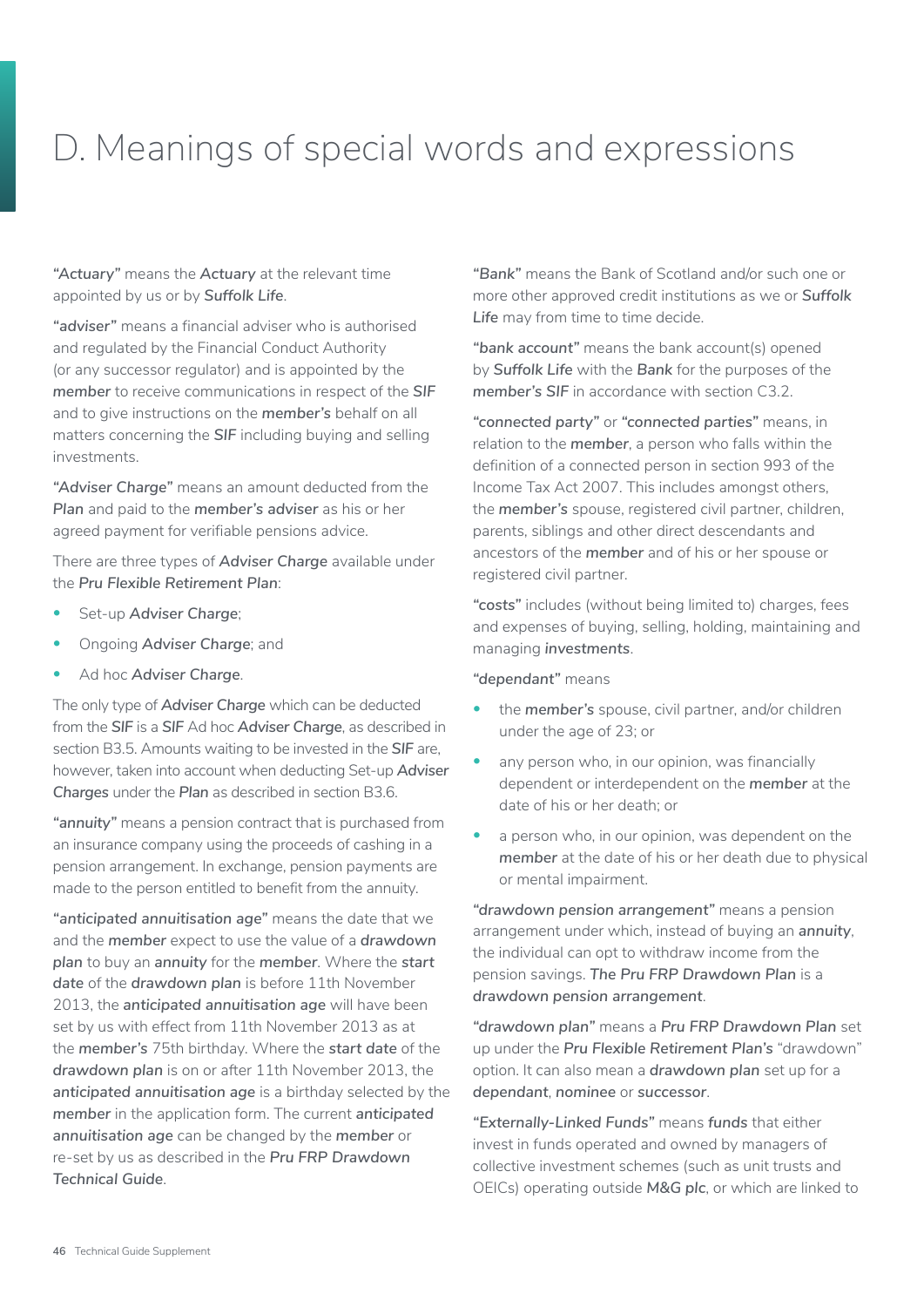funds of life assurance companies outside *M&G plc*. As a *SIF* is linked to a fund operated by *Suffolk Life* it is an *Externally-Linked Fund*.

*"final conversion date"* means the *member's* 99th birthday. It is the last date by which the *member* must use any remaining money under a *drawdown plan(s)*  to purchase an *annuity* or take a transfer-out. Where the *drawdown plan* has been set up for a *dependant*, *nominee* or *successor*, the *final conversion date* is as determined under the *Pru FRP Drawdown Technical Guide*, taking into account the circumstances of that *dependant*, *nominee* or *successor*.

**Note**: Where the *start date* of a *drawdown plan* is before 11th November 2013, the *final conversion date* was changed from the *member's* 75th birthday to the *member's*  99th birthday with effect from 11th November 2013.

*"FSMA"* means the Financial Services and Markets Act 2000.

*"fund"* means one of the *fund* options we make available for investing contributions to the *Plan(s)*. The *fund* options consist of *funds* managed within *M&G plc* and a number of *Externally-Linked Funds*. The *Externally-Linked Funds*  include the option to invest in a *SIF*.

The *funds* available under the *Pru Flexible Retirement Plan* are set out in our *funds* literature (available on request) and are subject to change from time to time (see the *main Pru FRP Technical Guides* and section C17.2).

*"HMRC"* means Her Majesty's Revenue & Customs.

*"HMRC valuation"* means a valuation of the investments of the *SIF* carried out in accordance with principles determined by *HMRC*.

*"holding account"* means the cash deposit account which is held under the *Scheme* and which is used for the consolidation of multiple transfers-in before they are allocated to a single *Plan*. The *holding account* is not a *SIF*  investment, and it is not part of a *PP plan* or a *drawdown plan*. See the *main Pru FRP Technical Guides* for further information about the *holding account*.

*"income payment"* means a payment made to the *member* or to a *dependant*, *nominee* or *successor*, under a *drawdown plan* by selling *units* and/or by making payments from the *bank account* under that *Plan.*

*"income payment date"* means the date selected by the *member* (or by the *dependant*, *nominee* or *successor*, where applicable) for the payment of regular *income payments* under a *drawdown plan*.

*"investment"* means any stocks, shares, *units* or other securities, property (including land and interests in land), cash deposits or other investments made for the purposes of the *member's SIF*.

*"investment details form"* means a document or documents, in such form as we may from time to time prescribe, containing details of and instructions or requests from the *member* and signed by the *member* or on his or her behalf. The expression "*investment details form*" can include all types of form that are relevant to investments, for example, application forms, investment switch forms, or specific forms that are tailored to elicit information about a particular type of proposed investment.

*"investment manager"* means any person appointed by **Suffolk Life** in accordance with section C6.

*"Key Features document"* means a document that we issue to the *member* before he or she joins the *Scheme*  and/or invests in a *SIF* under a *PP plan* or a *drawdown plan*. The *Key Features document* sets out the basic features of the contract. The *member* can obtain an up to date copy of the *Key Features document* from us.

*"liabilities"* includes (without being limited to) any amounts, charges, *costs*, banking charges, overdraft charges, loans, taxes and fees which the *SIF* is liable to pay but which have not at the relevant date been paid.

*"M&G plc"* is M&G plc and its subsidiaries as defined in the Companies Act 2006.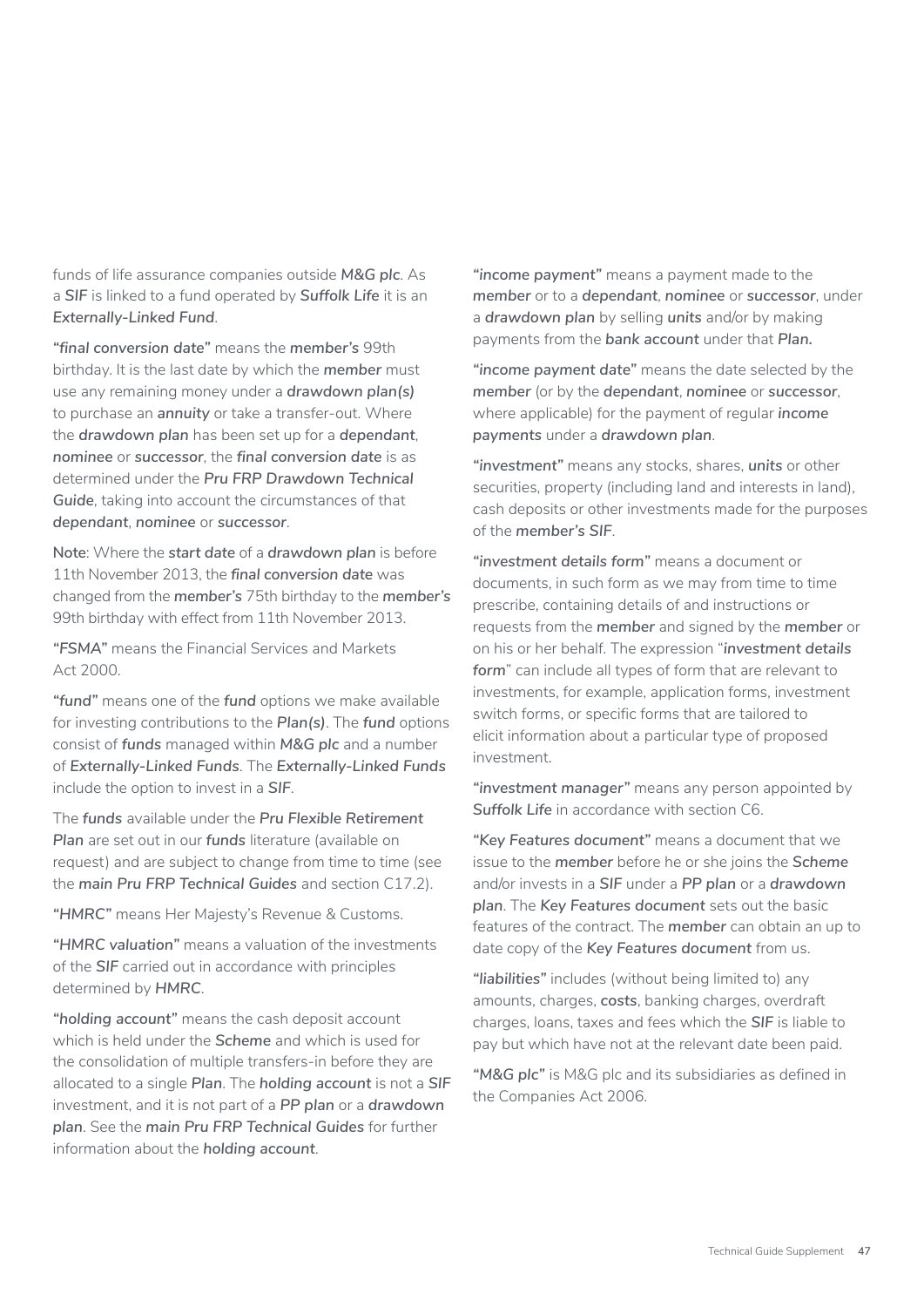#### *"main Pru FRP Technical Guides"*

means:

- the *Pru FRP PP Technical Guide* coded FRPT10363 for *PP plans* which are *post-RDR pension plans;*
- the *Pru FRP PP Technical Guide* coded IPPB6369 for *PP plans* which are *pre-RDR pension plans;*
- the *Pru FRP Drawdown Technical Guide* coded FRPT10364 for *drawdown plans* which are *post-RDR pension plans*: and
- the *Pru FRP Drawdown Technical Guide* coded IPPB6373 for *drawdown plans* which are *pre-RDR pension plans*.

The relevant Technical Guide or Guides are issued to the *member* on his or her acceptance by us according to the type of *Plan*.

*"market value"* means the price an *investment* may reasonably be expected to fetch on the open market calculated in accordance with section 272 of the Taxation of Chargeable Gains Act 1992.

*"member"* means the person identified in the Certificate of Membership, who has been accepted by us as a *member*  of the *Scheme* and whose *Plan(s)* falls under the terms and conditions set out in the *main Pru FRP Technical Guides* and this *Supplement*.

*"monthly transaction date"* means the date on which certain charges are deducted as described in the *main Pru FRP Technical Guides*.

*"nominee"* means a person nominated by the member or the *Scheme administrator* to receive a *drawdown plan* or an *annuity* on the *member's* death, who is not a *dependant*. No individual nominated by the *Scheme Administrator* counts as a nominee where there is a *dependant*, or an individual charity nominated by the *member* before his or her death.

*"order transmission policy"* This sets out the terms and conditions on which Prudential and/or Suffolk Life transmit investment instructions under a Prudential Self-Invested Fund (*SIF*).

*"order of disposal policy"* means a separately available leaflet coded FRPT10411 that sets out the actions we and/or *Suffolk Life* will take where it is necessary to raise money to settle outstanding *liabilities* on the *SIF*, in the case where the *member* has not arranged for sufficient amounts to be available in the *bank account*. A copy is available from us on request.

*"Plan(s)"* means the *PP plan(s)* and/or the *drawdown plan(s)* set up for the *member* under the *Scheme*.

*"post-RDR pension plan"* and *"pre-RDR pension plan"*: A *post-RDR pension plan* is a pension *Plan* which is subject to our regulator's rules on advice and adviser charging, effective from 31st December 2012. A *PP plan*  or *drawdown plan* is a *post-RDR pension plan* where the *start date* of the *Plan* falls on or after 2nd January 2013, and the *Plan* is not being treated as a *pre-RDR pension plan*.

A *pre-RDR pension plan* is a pension *plan* which is subject to our regulator's rules on advice and adviser charging which applied before 31st December 2012. Unless we specifically agree otherwise in any particular case, a *PP plan* or *drawdown plan* is treated as a *pre-RDR pension plan* where:

- the *start date* of the *Plan* falls on or before 28th February 2013; and
- the *adviser* provided the advice to the *member*  in relation to the relevant *Plan* before 31st December 2012.

*"PP plan"* means a *Pru FRP Personal Pension Plan* set up for the *member* in order to provide benefits under the *Scheme*.

*"Prudential Cash Fund"* means the unit-linked cash *fund*  from the Prudential *fund* range offered under the *Pru Flexible Retirement Plan* (including any successor *fund*).

*"Pru Flexible Retirement Plan"* means a Prudential pension arrangement which offers:

- a "personal pension" option, under which individuals can save for benefits;
- a "drawdown" option, under which individuals can draw an income from existing pension savings.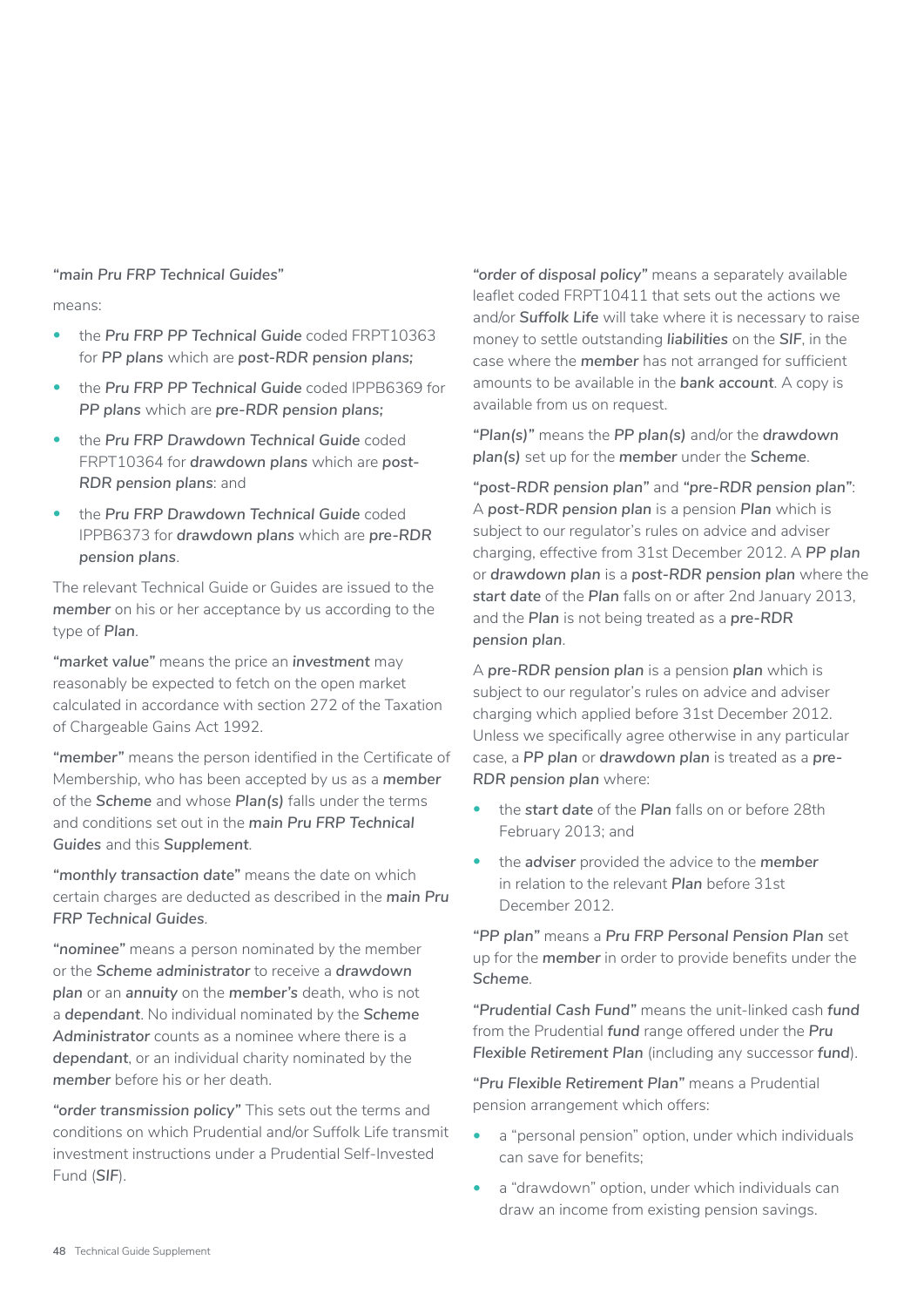An individual may have one or more separate *Plans* under each of these options. Under both of these options, there is a further "SIPP" option which enables the individual to invest his or her pension savings outside the other *funds*  available under the *Pru Flexible Retirement Plan*.

*"Pru FRP Drawdown Plan"* means the pension arrangement that constitutes the "drawdown" option under the *Pru Flexible Retirement Plan*.

*"Pru FRP Drawdown Technical Guide"* means the Booklet(s) described in section A2, which sets out the terms and conditions of the *Pru FRP Drawdown Plan*.

*"Pru FRP Personal Pension Plan"* means the pension arrangement that constitutes the "personal pension" option under the *Pru Flexible Retirement Plan*.

*"Pru FRP PP Technical Guide"* means the Booklet(s) described in section A2, which sets out the terms and conditions of the *Pru FRP Personal Pension Plan*.

*"registered pension scheme"* means a pension scheme registered in accordance with section 153 of the Finance Act 2004, or deemed registered in accordance with paragraph 1 of Schedule 36 to the Finance Act 2004.

*"Schedule of Fees"* means the separately available leaflet coded FRPM10017 which is entitled "A schedule of fees – Self-Invested Fund". This leaflet gives full details of the *SIF*  charges and is updated from time to time. A copy of the most up to date version is available from us on request. Because the *SIF* charges may be changed at any time, the *Schedule of Fees* does not form part of the Terms and Conditions in this *Supplement*. See also section C9.4.

*"Scheme"* means either the Prudential (SAL) Personal Pension Scheme or the Prudential (M&G) Personal Pension Scheme, as explained in the *main Pru FRP Technical Guides*.

*"Scheme Administrator"* means The Prudential Assurance Company Limited. The Scheme Administrator is responsible for the administration of the relevant *Scheme*.

*"SIF"* means the Self-Invested Fund set up for the *member* under section C3 of this *Supplement*.

*"SIPP Allowable Investments Leaflet"* means the separately available leaflet coded FRPM10011 which is issued with this *Supplement* and which is updated from time to time. A copy of the most up to date version is available from us on request. Because the allowable and excluded investments can be changed at any time, the *SIPP Allowable Investments Leaflet* does not form part of the Terms and Conditions in this *Supplement*. See also sections A7.1 and C5.4.

*"SIPP Bank Accounts and Valuation Principles Leaflet"*  means the separately available leaflet coded FRPT10383 which is issued with this *Supplement* and which is updated from time to time.

A copy of the most up to date version is available from us on request. Because the valuation principles can be changed at any time, the *SIPP Bank Accounts and Valuation Principles Leaflet* does not form part of the Terms and Conditions in this *Supplement*.

*"SRA"* means Selected Retirement Age. This is the date selected by the *member* under a *PP plan*, as the date that he or she expects to start retirement benefits. The *SRA*  is initially selected at the start of the *PP plan* but may be changed afterwards in accordance with the terms set out in the *Pru FRP PP Technical Guide*.

*"start date*" means the date confirmed as such in the Certificate of Membership or in any other document issued by us to confirm the terms of a *Plan* (or to confirm the terms of an increase to regular contributions under an existing *PP plan*).

*"successor"* This can be an individual:

- nominated by a *dependant*;
- nominated by a *nominee*;
- nominated by a previous successor; or
- nominated by the *Scheme Administrator* (but no *individual* nominated by the *Scheme Administrator*  counts as a successor where there is an individual or charity nominated by the *dependant*, *nominee*  or successor before his or her death), to receive a successor's *Drawdown Plan* or an *annuity* on the death of a *dependant*, *nominee* or successor.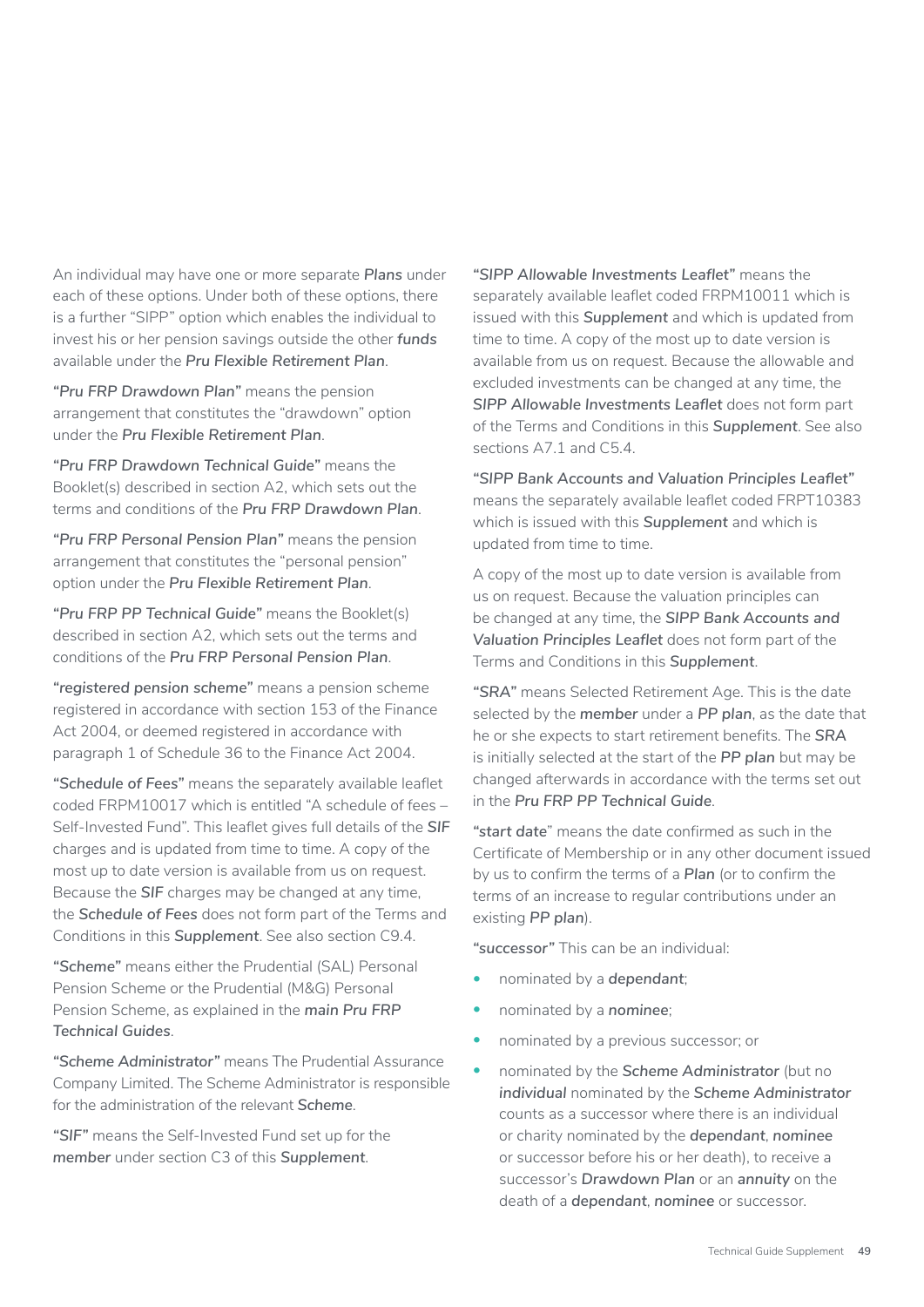*"Suffolk Life*" means, according to the context (see section A5), either:

- Suffolk Life Annuities Limited; or
- Suffolk Life Pensions Limited.

The registered offices of both companies are at 153 Princes Street, Ipswich, Suffolk, IP1 1QJ.

As set out in section A5, Prudential has entered into an agreement with Suffolk Life Annuities Limited in order to reinsure its *liabilities* under each *SIF*. As reinsurer, Suffolk Life Annuities Limited makes and holds investments under the *SIF* and is liable to Prudential for the payment of *SIF* proceeds.

Suffolk Life Pensions Limited administers the SIPP options under the *Pru Flexible Retirement Plan* and is therefore authorised to deal with the *member* and *adviser*.

*"Suffolk Life Group*" means any holding company or subsidiary of *Suffolk Life* or any other subsidiary of any such holding company.

*"Supplement"* or *"SIPP Supplement"* means this Booklet coded FRPT10379, which is a supplement to the *main Pru FRP Technical Guides* and which is to be read and interpreted alongside whichever of the *main Pru FRP Technical Guides* is relevant to the *member's Plan(s)*.

*"unit"* and *"units"* have a different meaning within different types of *fund*. In particular:

- The value of each Unit-Linked Fund, each PruFund Fund and each PruFund Account is divided into equal parts, and each part is called a *unit.*
- A *unit* of the With-Profits Fund is a record of a payment made into that *fund* together with any element of regular bonus subsequently added to that payment.

Where the *member* invests in any of these *funds*, the investment will be expressed in terms of a number of *units* held in the relevant *fund*. For the avoidance of doubt, investments in the *SIF* are not expressed in terms of *units*. Further information about *units* and *unit* pricing is provided in the *main Pru FRP Technical Guides*.

*"working day"* means any day that we or *Suffolk Life* (as appropriate) are open for business. It does not include:

- Saturdays;
- Sundays;
- Bank Holidays; and
- any other public holiday and days that we or *Suffolk Life*, or any other organisation that performs any administrative or investment function on our or their behalf are not open for business (for example, around public holidays).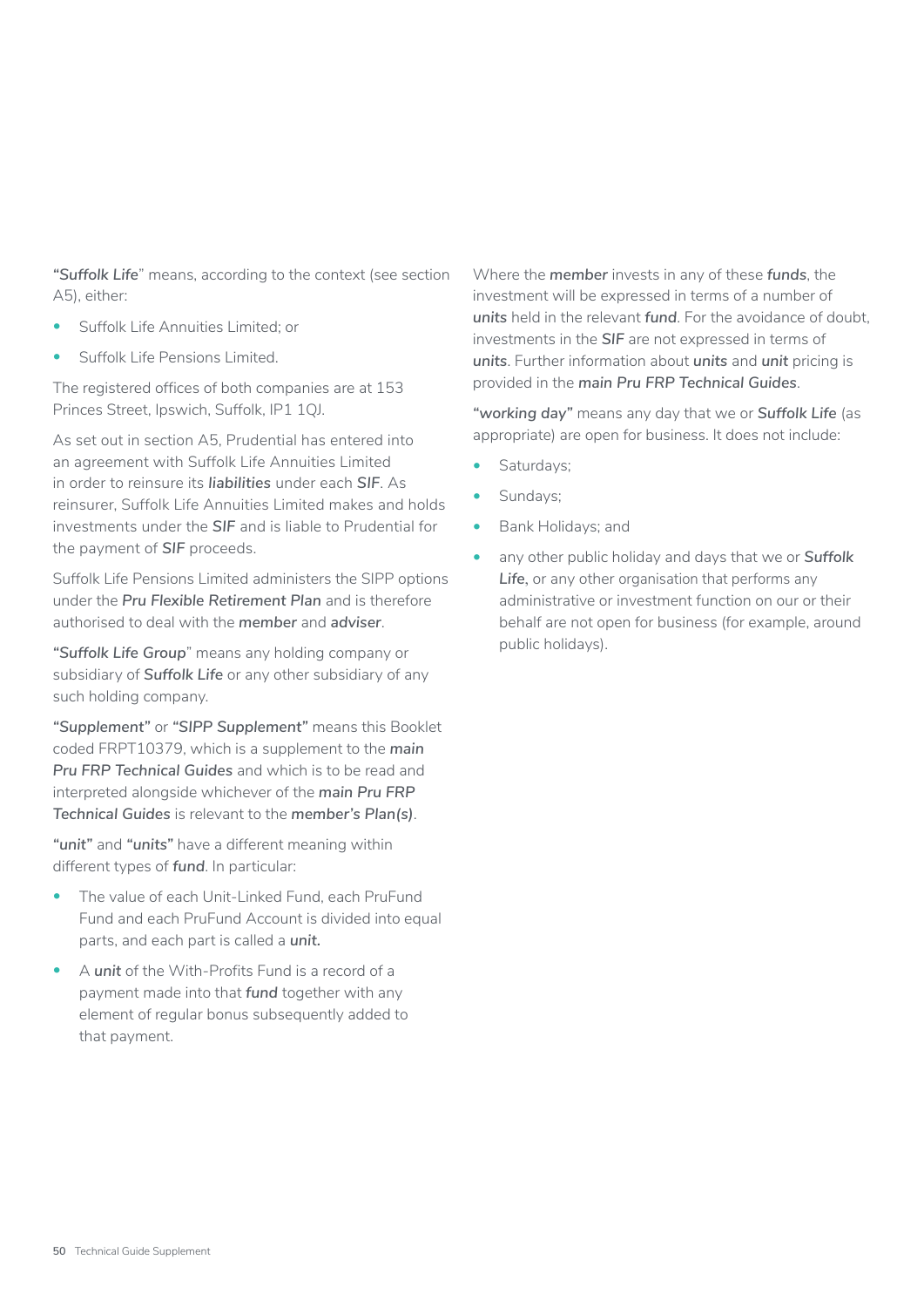The value of an investment may go down as well as up, and may in future be less than the payment(s) made to your Plan. Information in this Technical Guide Supplement is based on Prudential's understanding of legislation as at January 2017. Legislation, particularly relating to taxation, may be subject to change in the future. Any tax reliefs referred to are those currently available and the value of tax reliefs depends on individual circumstances.